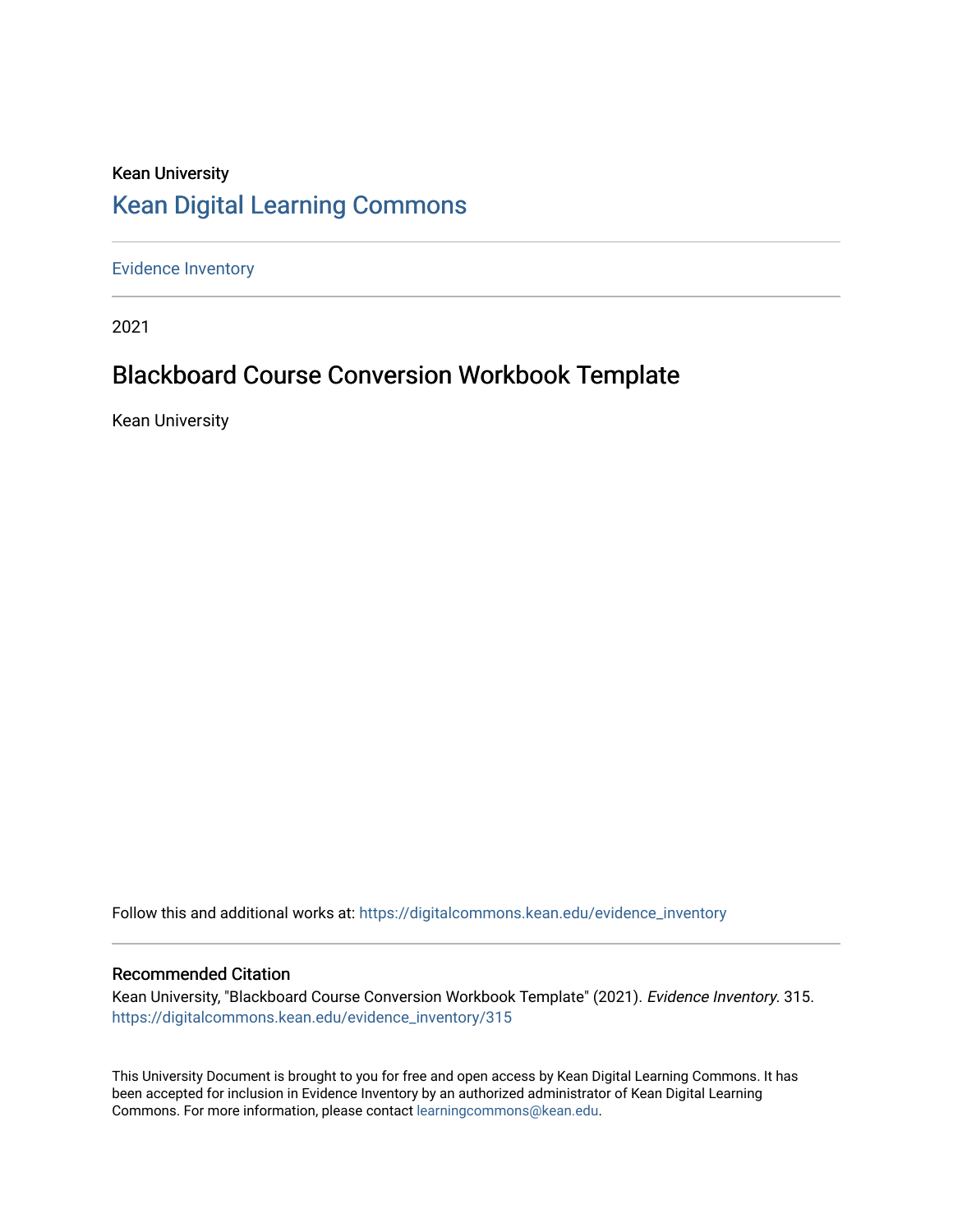## Blackboard Course Conversion Workbook Template

#### Abstract

Blackboard Course Conversion Workbook Template

#### Keywords

Blackboard, Course, Template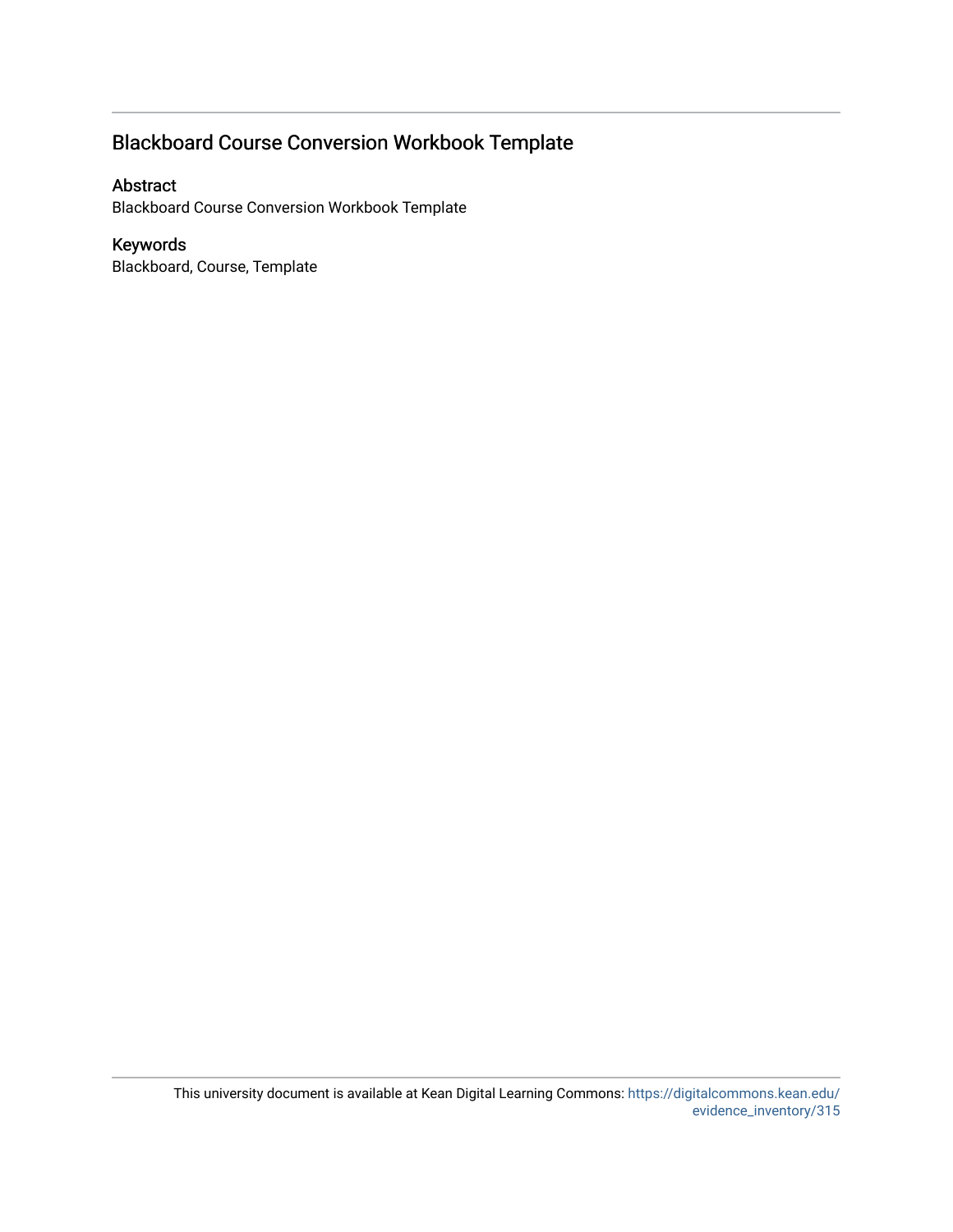# *Course Conversion Workbook Fall 2020*

*Insert Course Name, Course Number and Section*

**Faculty Member** Insert Faculty Member's Name

**Conversion Date Fall, 2020**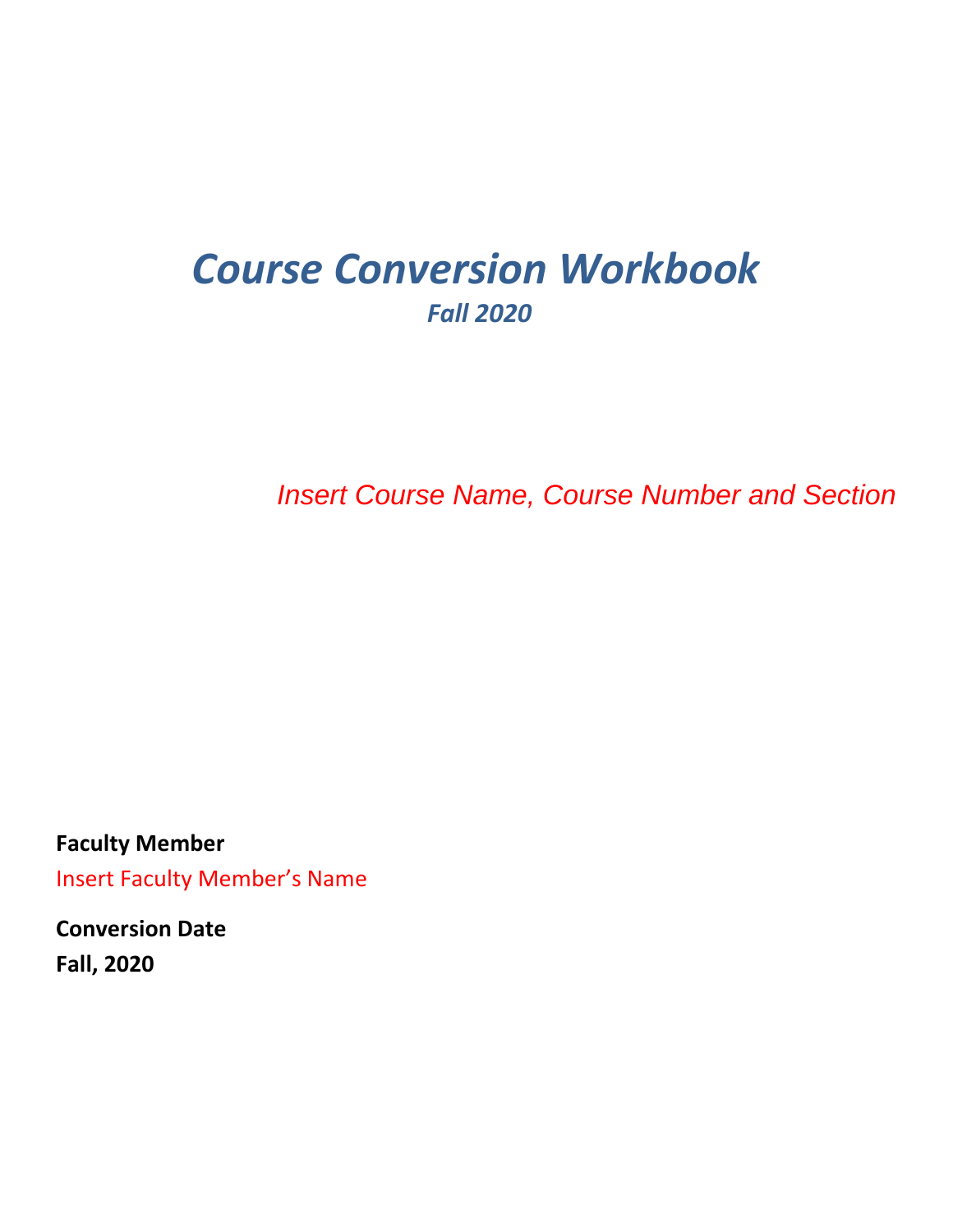# **Introduction**

**Due to COVID-19 all Kean University Fall 2020 courses must be ready for online, hybrid, and traditional instruction. The exact form of instruction might not be determined until the start of the semester and is subject to change each week due to the evolving health situation. This workbook will assist you with converting your course so it can slide in and out of any of these modalities based upon need.** 

One of the major goals in using this workbook and contained worksheets is to assist you with ensuring that you cover all of the important components contained in the Kean University official course outline such as the Course Student Learning Outcomes (CSLO's) and all topics.

Another related goal is to ensure that courses are built on a common framework which is designed to facilitate student engagement. The universal design principles built into this workbook and process will help to ensure that students take part in the high quality educational experiences that they deserve.

The conversion process is in two phases: 1) Conversion Workbook Construction and 2) Conversion Build. While there might be a temptation to jump into your section in Blackboard and start building you should refrain from doing so. The very best courses are carefully planned out and well organized before the building process in Blackboard can actually begin. The Conversion Workbook phase will assist you with making sure you are properly planning and on the right track. It will culminate with a review and approval of your work by your College.

| This following depicts what happens in each of the two phases: |
|----------------------------------------------------------------|
|----------------------------------------------------------------|

| <b>Phase</b>                                     | <b>Key Stakeholders</b>                                                                                                                                                           | <b>Support Provided</b>                                                                        | Completion<br><b>Milestones</b>                                                                                                                                                                                                                                       |
|--------------------------------------------------|-----------------------------------------------------------------------------------------------------------------------------------------------------------------------------------|------------------------------------------------------------------------------------------------|-----------------------------------------------------------------------------------------------------------------------------------------------------------------------------------------------------------------------------------------------------------------------|
| 1. Conversion<br><b>Workbook</b><br>construction | *Faculty assigned to<br>teach the section or<br>faculty within the<br>School/Department<br>designated to convert<br>the course.<br>*College to approve<br>Conversion<br>Workbook. | Academic<br>Program/Department<br>to provide Course<br>Outline and any<br>curriculum guidance. | <i>*Completed</i><br>Conversion<br>Workbooks are<br>provided to your<br>College by June 30,<br>2020.<br>*By July 15, 2020,<br>the College review of<br>the Completed<br>Conversion<br>Workbooks will be<br>completed which<br>allows faculty to<br>move onto Phase 2. |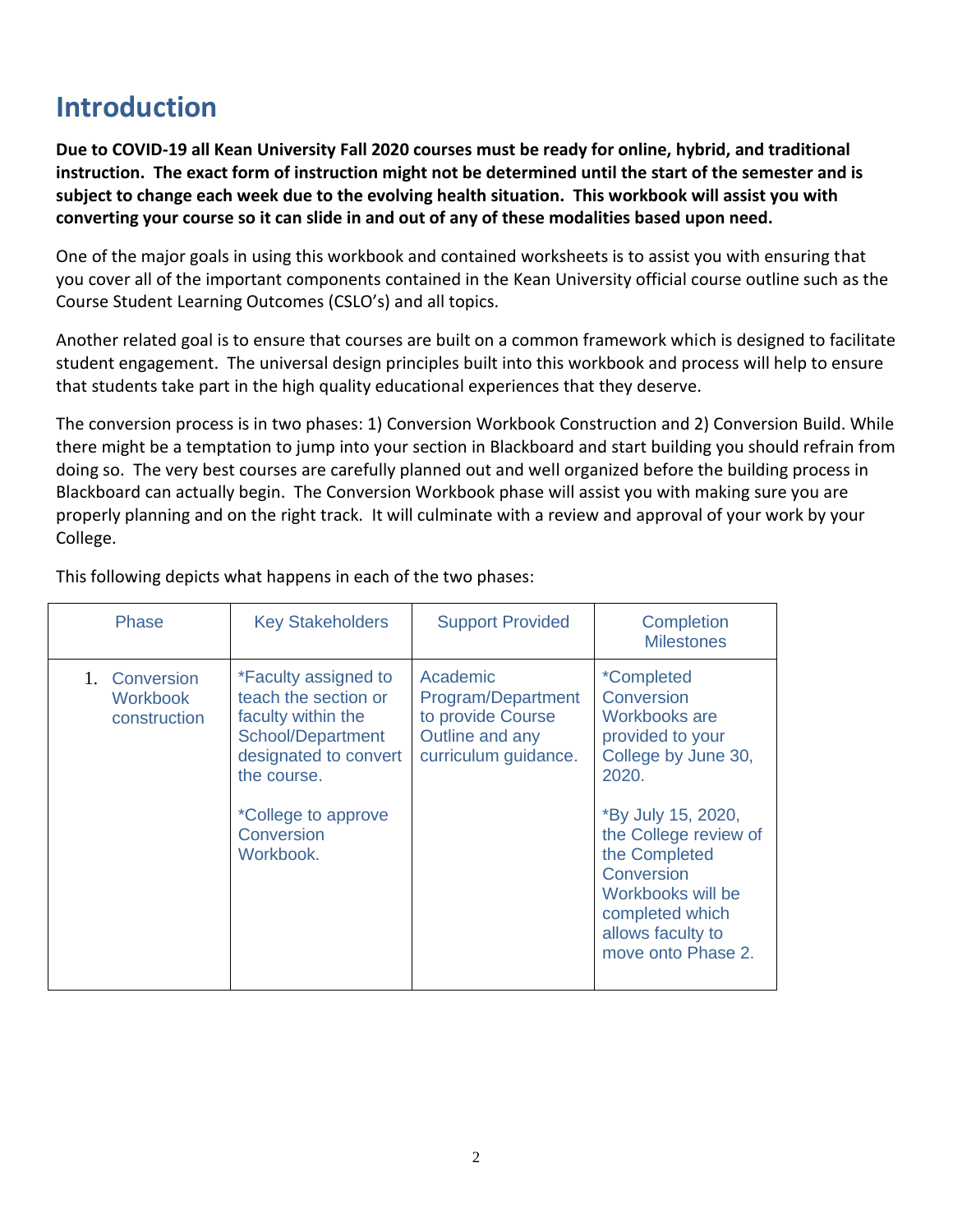| 2. Conversion<br><b>Build</b> | Faculty assigned to<br>teach the section | <b>Blackboard Training</b><br>provided by the<br><b>School of Online</b><br>Education in the<br>"Conversion" course,<br>the Learning<br>Commons, LinkedIn<br>Learning and any<br>available assistance<br>from Academic<br>Program/Department<br>designees. | <b>Converted Course is</b><br>fully built within<br>Blackboard. |
|-------------------------------|------------------------------------------|------------------------------------------------------------------------------------------------------------------------------------------------------------------------------------------------------------------------------------------------------------|-----------------------------------------------------------------|
|                               |                                          |                                                                                                                                                                                                                                                            |                                                                 |

This workbook and the overall process is broken down into the following steps:

- Step 1: Basic Course Information (Phase 1)
- Step 2: Course Student Learning Outcomes (CLSOs) and Topics (Phase 1)
- Step 3: Units, Course Student Learning Outcomes and Points Breakdown (Phase 1)
- Step 4: Unit Details (Phase 1)
- Step 5: Summary Charts (Phase 1)
- Step 6: Build the Syllabus (Phase 1)
- Step 7: Submit Completed Conversion Worksheets and Syllabus submitted to your College by June 30, 2020 (Phase 1)
- Step 8: Build Your Course in Blackboard (Phase 2).

While these steps are presented in order we understand that they might not be used in a purely linear fashion. Working on a specific step might cause you to go back and edit, add and delete previous content.

Within the Conversion Worksheets this workbook you will see words in Blue. These are directions for you to complete the various steps. They can be deleted once you have completed the sections. The words in Red are there for you as placeholders so you know what to enter that pertains to the unique information on your course.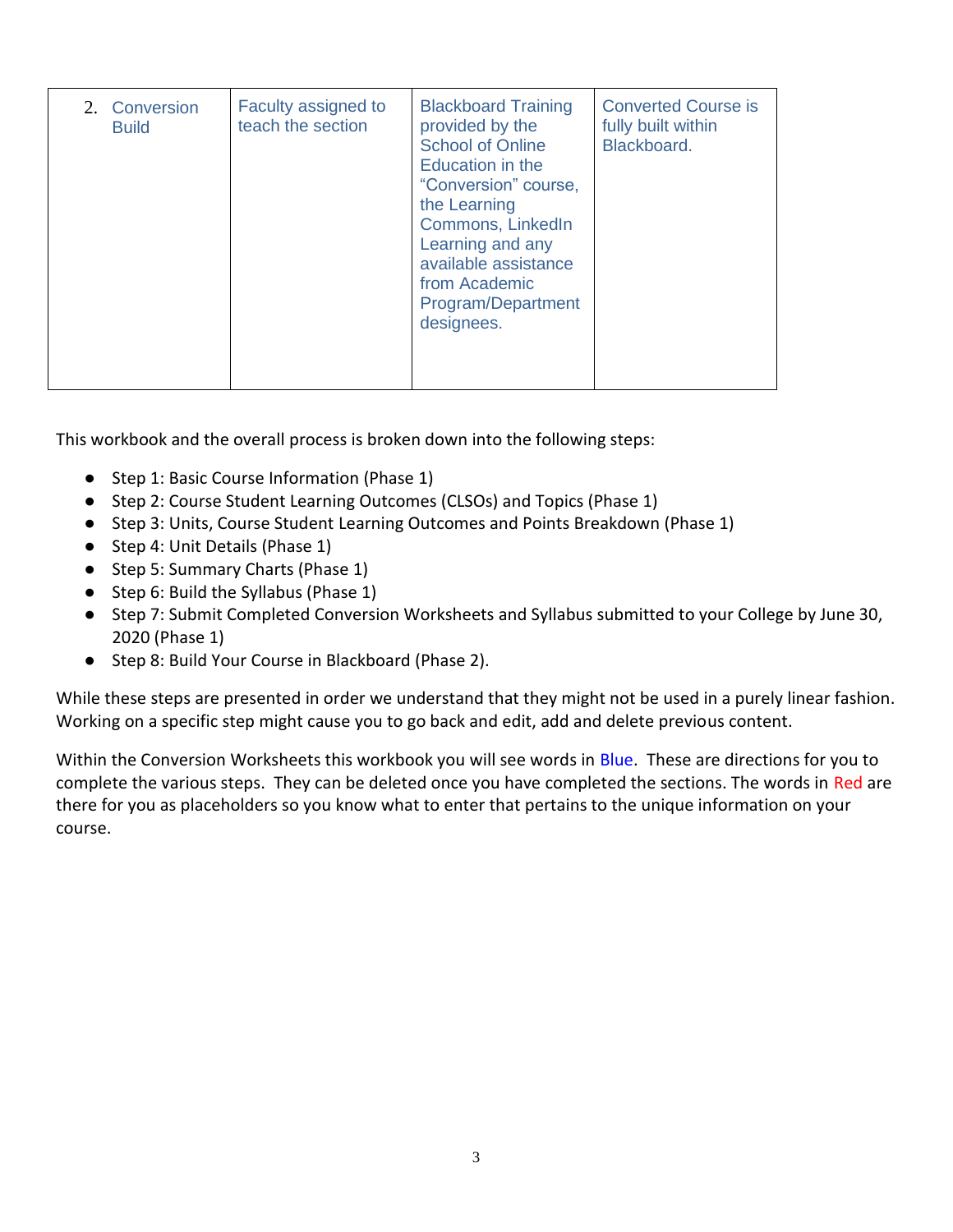# **Step 1: Basic Course Information**

Directions: Insert all related course information in red.

Before you get started with your conversion you need to acquire your official course outline. This can be found in the "Bb Conversion Fall2020" course in Blackboard into which you have been enrolled. The site contains links to course outlines, however, if you do not see your particular outline please reach out to your Executive Director or Dean as quickly as possible.

- **Kean Official Course Number: and Section:** Course Number and Section
- **Kean Official Course Title:** Course Title
- ● **Credit Hours:** Credit Hours
- **Course Catalog Official Description:** Course Catalog Official Description
- **Course Prerequisite**: Course Prerequisite
- **Required Textbook Information (including ISBN):** Required Textbook Information
- **Required Supplemental Material including OER:** Required Supplemental Material/Information
- **Term of Conversion:** Fall 2020
- **Program/Department Name:** Program/Department Name
- **Academic Dean's Name:** Academic Dean's Name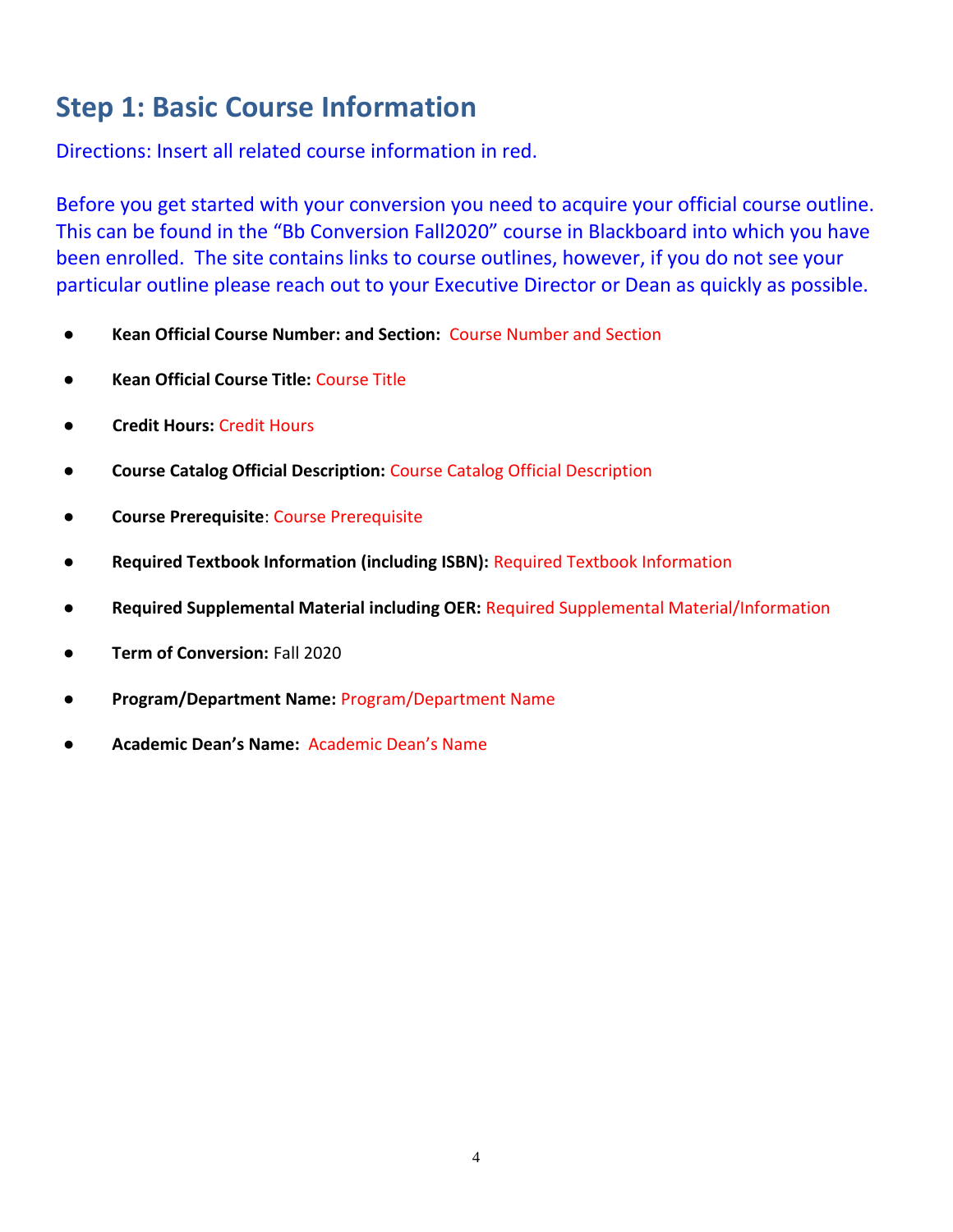# **Step 2: Course Student Learning Outcomes (CSLOs) and Topics**

Directions: Insert all related course information in red. This information can be obtained from the official course outline. If you do not have a copy of this document please contact your Executive Director or Dean.

Through this unit students will be able to:

- 1. Course Student Learning Outcome 1: Enter CSLO 1 here
- 2. Course Student Learning Outcome 2: Enter CSLO 2 here
- 3. Course Student Learning Outcome 3: Enter CSLO 3 here
- 4. Add more as necessary. Delete unused Outcomes.

List all of the Topics (main points and subpoints) that are contained in the Course Outline. This could be listed under other titles including Course Content:

- A. Topic 1: Enter Topic 1 here
- B. Topic 2: Enter Topic 2 here
- C. Topic 3: Enter Topic 3 here
- D. Add more as necessary. Delete unused Outcomes.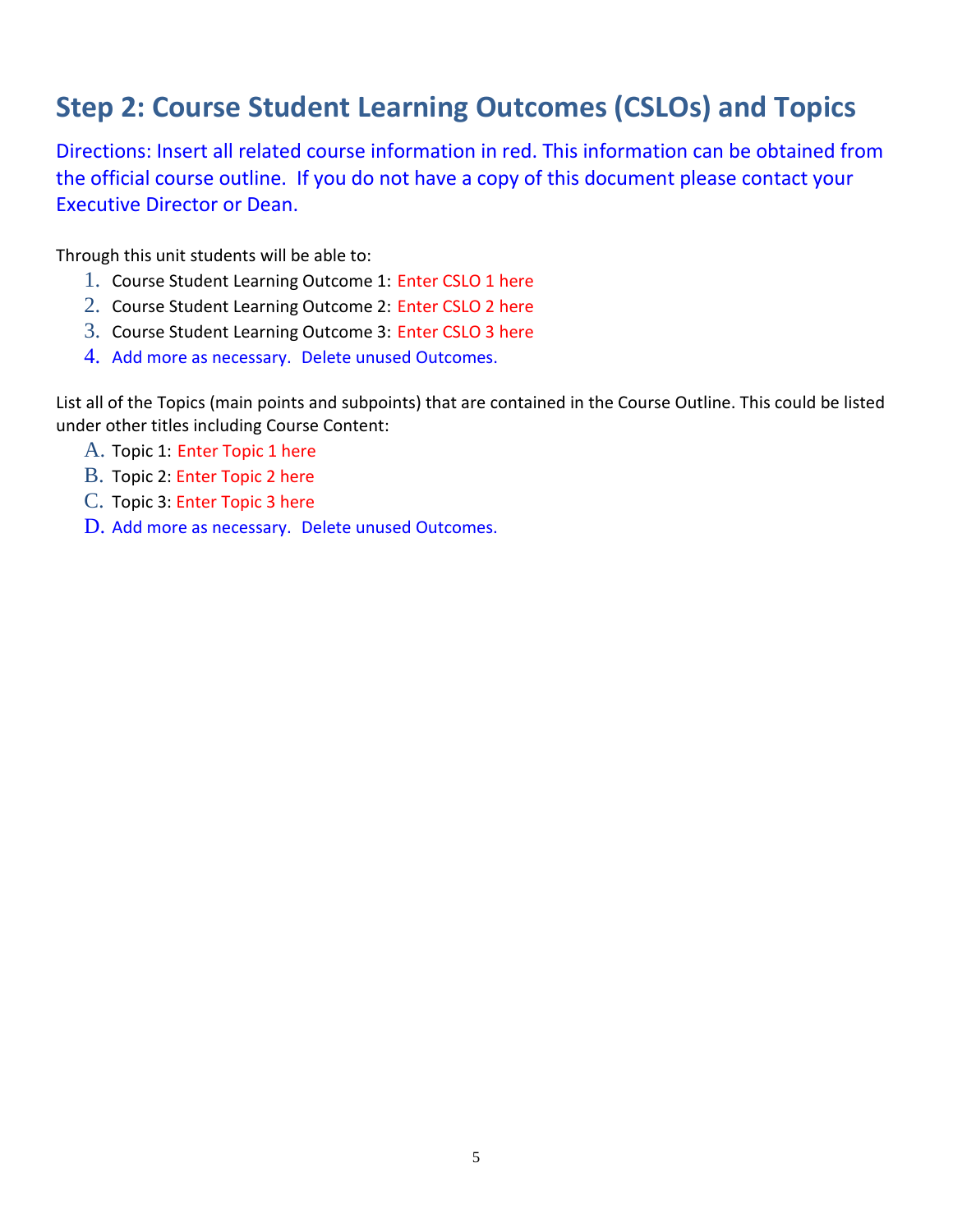# **Step 3: Course Plan Guidelines**

Prior to beginning to work on your Course Plan there needs to be an understanding of Carnegie Units (CUs). Taking care of CUs during traditional face-to-face instruction is fairly straight-forward. A 3-credit hour course meets for 2 hours and 30 minutes every week, each CU equaling 50 minutes. Courses with more or less credits will meet for less or more time face-to-face.

Regardless of the modality of instruction the equivalent CUs must be covered. In the Fall 2020 course conversion process there are 2 primary tools utilized to meet these requirements when remote instruction is necessary: 1) Live Sessions (held through Blackboard Collaborate) and 2) Discussion Questions.

**Live Sessions** are held through Blackboard Collaborate Ultra for students to attend in a synchronous environment. They are recorded for those students who were unable to attend. For example if you are teaching a 3 credit course and if remote instruction becomes necessary that course will have a minimum of 1 CU (50 minutes) of live sessions per week. Faculty should feel free to add more as needed.

**Discussion Questions** simulate the discussion that happens in a live classroom. Students are able to present information, respond to each other and most importantly faculty interact with students during this discussion process. An engaging Discussion Questions that requires a substantive initial post and high quality responses to the posts of 3 classmates would equate to 2 CU's.

Faculty are encouraged to use discussion questions even if face-to-face instruction happens. They provide structure and a way for students to participate who might communicate better in a text format that encourages time and debate.

As you create your Discussion Questions and Live Sessions you need to plan accordingly. See the chart below for guidance.

# **15 Week Converted Courses**

| <b>Number of Credits</b> | <b>Required Learning Activities</b>      |
|--------------------------|------------------------------------------|
| $3$                      | 1 CU-Live Session<br>1 CUs-Discussions   |
| 3                        | 1 CUs-Live Sessions<br>2 CUs-Discussions |
| 4                        | 2 CUs-Live Sessions<br>2 CUs-Discussions |
|                          | <b>3 CUs-Live Sessions</b>               |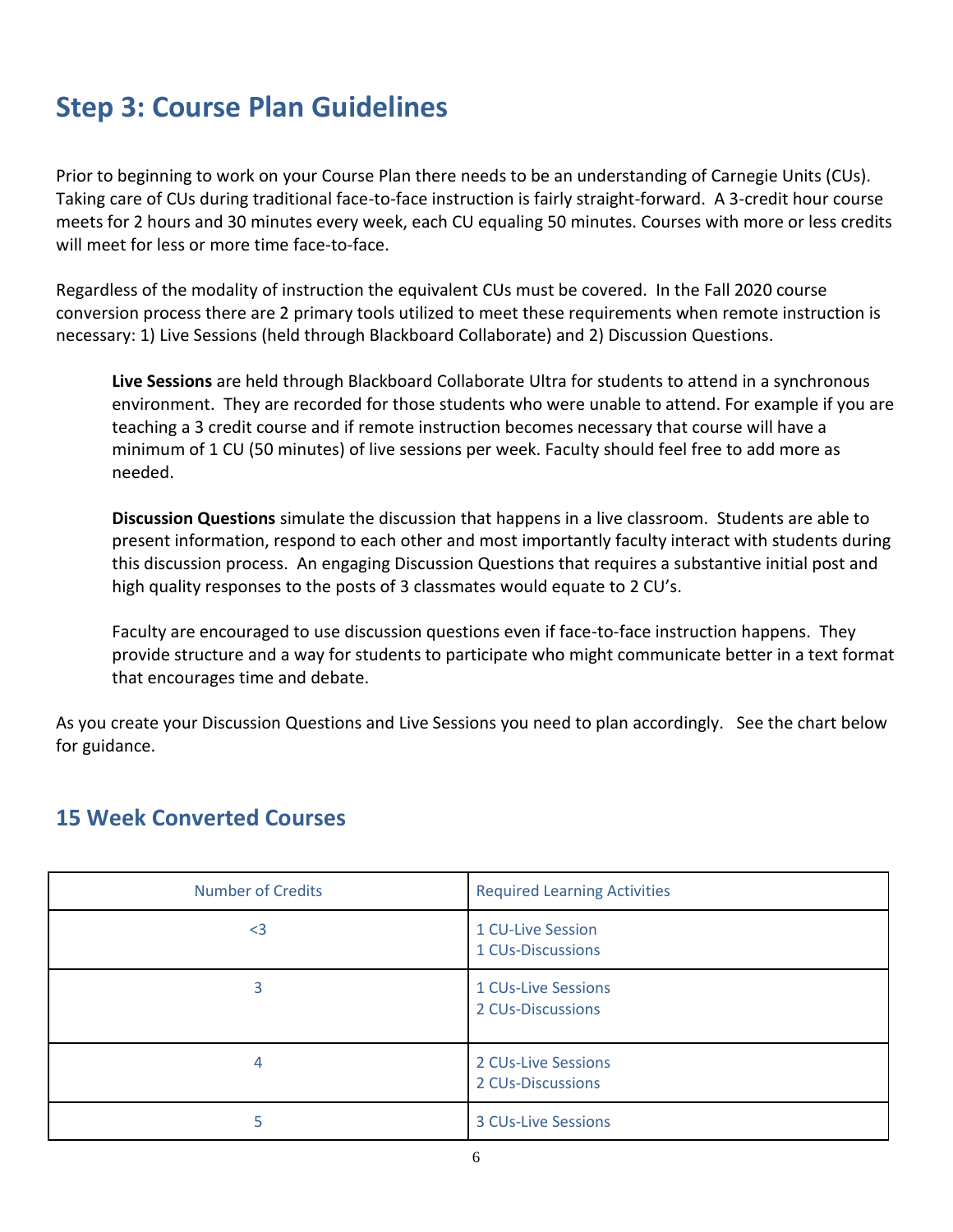| 2 CUs-Discussions                        |
|------------------------------------------|
| 4 CUs Live Sessions<br>2 CUs-Discussions |

If you would like to use alternatives instead of Discussion Boards, you must document these alternatives. You must indicate how these alternatives meet Carnegie Unit Requirements as well as document and assess student participation. These alternative(s) and documentation must be included in the Conversion Workbooks to be approved by your Dean.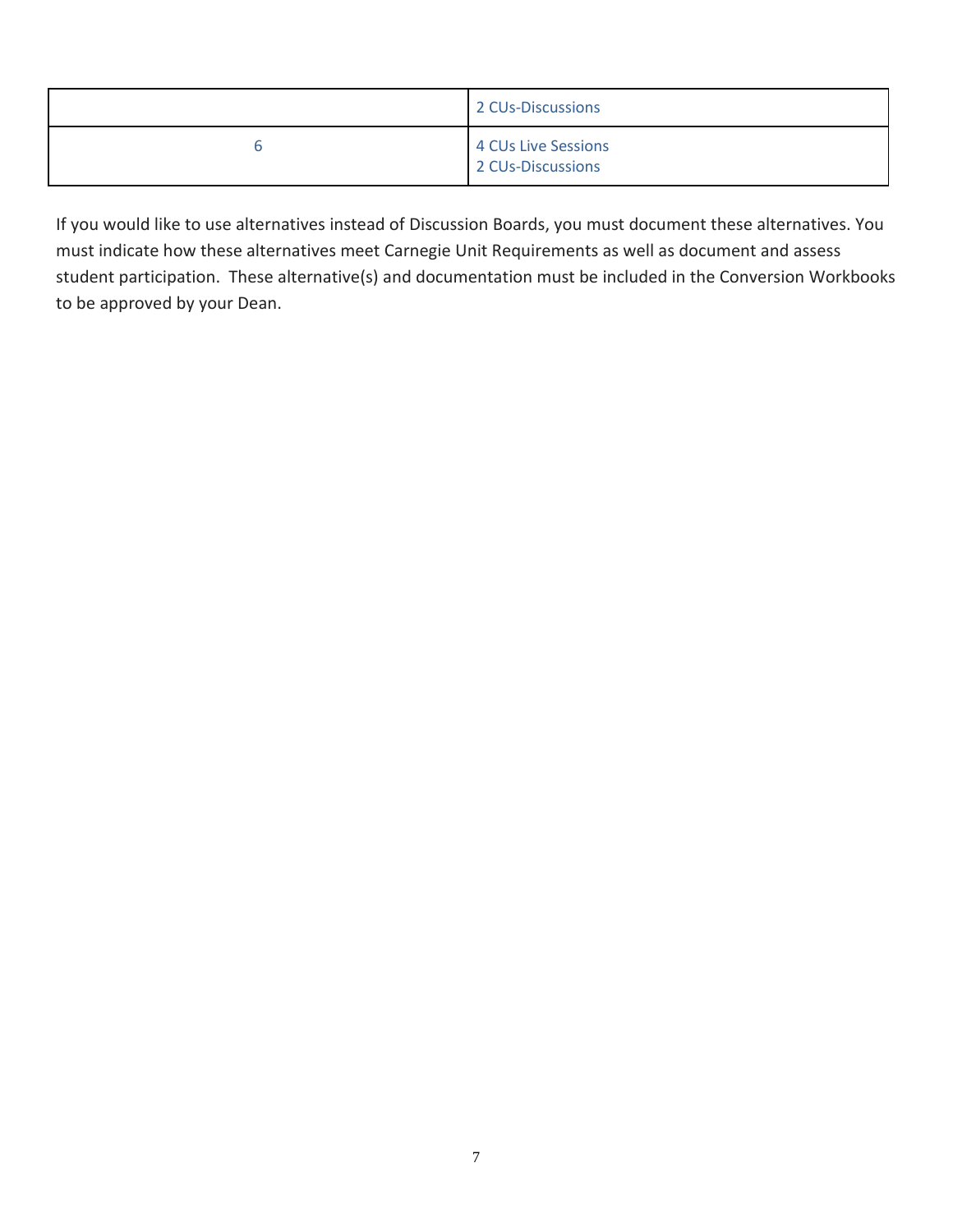# **Course Plan**

Purpose: The purpose of this section is to assist you with determining how you are going to address the course from a macro perspective. Specific details about the assignments will come later in the Unit Details section (Step 5) of this workbook. In this section you will make sure that you address all of the CSLOs and Topics somewhere (usually multiple places) in the course. You should consider this to be an outline of your course.

Directions: Insert all related course information in red. The CSLOs and topic information comes from Step 2.

This information is whatever you want it to be, however, you should not change the discussions area and the total number of points for the course should equal 1000. After you have completed entering all of the information for the units complete the Summary table at the bottom.

| Unit 1                                                                                                       |                                                           |                                                                                                                                   |                             |  |
|--------------------------------------------------------------------------------------------------------------|-----------------------------------------------------------|-----------------------------------------------------------------------------------------------------------------------------------|-----------------------------|--|
| <b>Unit's Title</b>                                                                                          |                                                           | <b>Insert Unit's Title</b>                                                                                                        |                             |  |
| <b>Topics from Outline to be Covered</b>                                                                     |                                                           | Insert All Topics from Outline to be Covered in this Unit<br>(See Step 2) For Example: Decimals, Fractions,<br><b>Percentages</b> |                             |  |
| <b>Associated Learning Activity:</b><br>(Live Session(s)/Reading/Resources/Discussion/Assignment/Assessment) |                                                           |                                                                                                                                   |                             |  |
| <b>Learning Activity</b>                                                                                     | Specific Topics to be covered in<br>the noted activities. | <b>Associated Course Student Learning</b><br>Outcomes from Step #2 to be<br>addressed.                                            | Associated<br><b>Points</b> |  |
| <b>Live Sessions</b><br><b>Example</b>                                                                       | <b>Decimals</b>                                           | CSLO1 and CSLO3                                                                                                                   | <b>NA</b>                   |  |
| <b>Readings</b><br><b>Example</b>                                                                            | Decimals, Fractions and<br>Percentages                    | CSLO1, CSLO3, CSLO5                                                                                                               | <b>NA</b>                   |  |
| <b>Discussion Questions</b><br>Example                                                                       | <b>Fractions</b>                                          | CSLO <sub>5</sub>                                                                                                                 | 15                          |  |
| Live Session(s)<br>(Required)                                                                                |                                                           | Insert the CSLOs numbers from Step<br>#2 covered in this activity. (Ex. CLSOs<br>1, 2, 3)                                         | <b>NA</b>                   |  |
| <b>Readings (Optional)</b>                                                                                   |                                                           | Insert the CSLOs numbers covered in<br>this activity. (Ex. CLSOs 1, 2, 3) or put<br>NA if there are none.                         | <b>NA</b>                   |  |
| <b>Resources (Optional)</b>                                                                                  |                                                           | Insert the CSLOs numbers covered in<br>this activity. (Ex. CLSOs 1, 2, 3) or put<br>NA if there are none.                         | <b>NA</b>                   |  |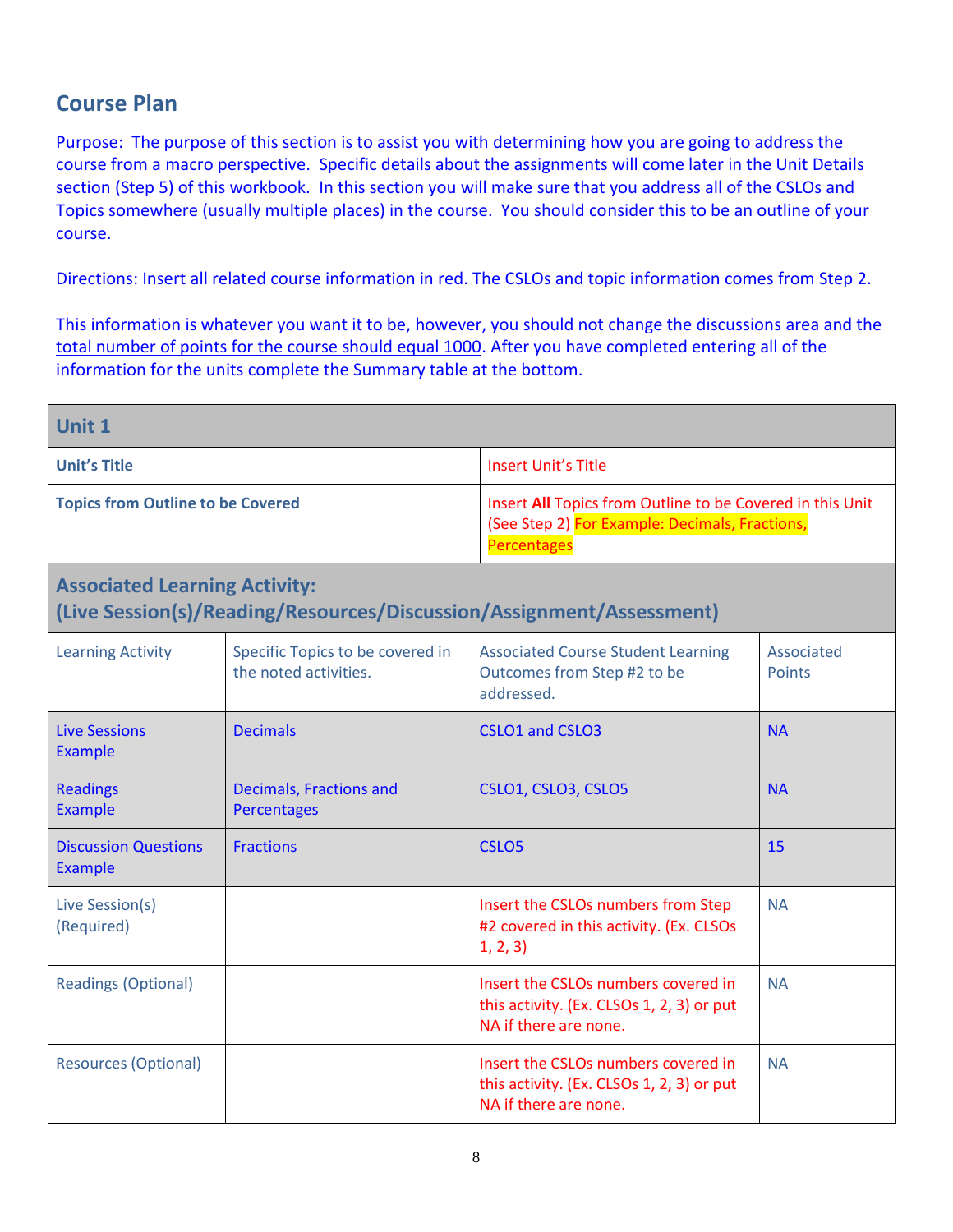| <b>Discussion Question</b><br>(Required) | Insert the CSLOs numbers covered in<br>this activity. (Ex. CLSOs 1, 2, 3)                                 | 15                                                            |
|------------------------------------------|-----------------------------------------------------------------------------------------------------------|---------------------------------------------------------------|
| Assignment(s)<br>(Optional)              | Insert the CSLOs numbers covered in<br>this activity. (Ex. CLSOs 1, 2, 3) or put<br>NA if there are none. | Insert points or<br>put NA if there<br>are no<br>Assignments. |
| <b>Assessment (Optional)</b>             | Insert the CSLOs numbers covered in<br>this activity. (Ex. CLSOs 1, 2, 3) or put<br>NA if there are none. | Insert points or<br>put NA if there is<br>no Assessment       |
| Unit 1 Totals                            | Insert all of the CSLOs covered in this<br>Unit.                                                          | Insert all of the<br>Points for this<br>Unit                  |

| <b>Unit 2</b>                                                                                                |                                                      |                                                                                                           |                                                           |  |
|--------------------------------------------------------------------------------------------------------------|------------------------------------------------------|-----------------------------------------------------------------------------------------------------------|-----------------------------------------------------------|--|
| <b>Unit's Title</b>                                                                                          |                                                      | <b>Insert Unit's Title</b>                                                                                |                                                           |  |
| <b>Topics from Outline to be Covered</b>                                                                     |                                                      | (See Step 2)                                                                                              | Insert All Topics from Outline to be Covered in this Unit |  |
| <b>Associated Learning Activity:</b><br>(Live Session(s)/Reading/Resources/Discussion/Assignment/Assessment) |                                                      |                                                                                                           |                                                           |  |
| <b>Learning Activity</b>                                                                                     | <b>Specific Topics to be Covered</b><br>from Step #2 | <b>Associated Course Student Learning</b><br>Outcomes from Step #2 to be<br>addressed.                    | Associated<br><b>Points</b>                               |  |
| Live Session(s)<br>(Required)                                                                                |                                                      | Insert the CSLOs numbers from Step<br>#2 covered in this activity. (Ex. CLSOs<br>1, 2, 3)                 | <b>NA</b>                                                 |  |
| <b>Readings (Optional)</b>                                                                                   |                                                      | Insert the CSLOs numbers covered in<br>this activity. (Ex. CLSOs 1, 2, 3) or put<br>NA if there are none. | <b>NA</b>                                                 |  |
| <b>Resources (Optional)</b>                                                                                  |                                                      | Insert the CSLOs numbers covered in<br>this activity. (Ex. CLSOs 1, 2, 3) or put<br>NA if there are none. | <b>NA</b>                                                 |  |
| <b>Discussion Question</b><br>(Required)                                                                     |                                                      | Insert the CSLOs numbers covered in<br>this activity. (Ex. CLSOs 1, 2, 3)                                 | 15                                                        |  |
| Assignment(s)<br>(Optional)                                                                                  |                                                      | Insert the CSLOs numbers covered in<br>this activity. (Ex. CLSOs 1, 2, 3) or put<br>NA if there are none. | Insert points or<br>put NA if there<br>are no             |  |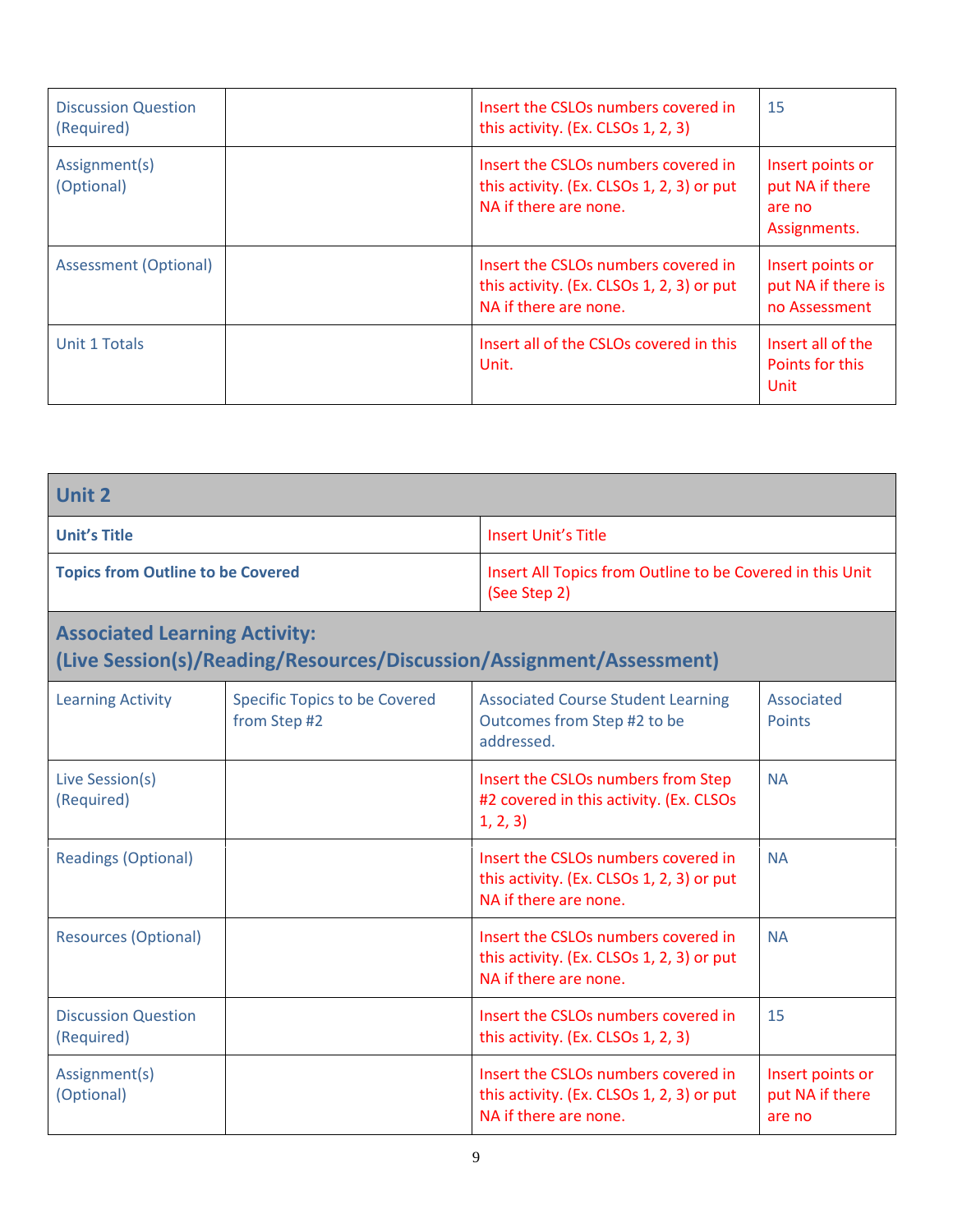|                       |                                                                                                           | Assignments.                                            |
|-----------------------|-----------------------------------------------------------------------------------------------------------|---------------------------------------------------------|
| Assessment (Optional) | Insert the CSLOs numbers covered in<br>this activity. (Ex. CLSOs 1, 2, 3) or put<br>NA if there are none. | Insert points or<br>put NA if there is<br>no Assessment |
| Unit 2 Totals         | Insert all of the CSLOs covered in this<br>Unit.                                                          | Insert all of the<br>Points for this<br>Unit            |

| <b>Unit 3</b>                            |                                                           |                                                                                                           |                                                               |  |
|------------------------------------------|-----------------------------------------------------------|-----------------------------------------------------------------------------------------------------------|---------------------------------------------------------------|--|
| <b>Unit's Title</b>                      |                                                           | <b>Insert Unit's Title</b>                                                                                |                                                               |  |
| <b>Topics from Outline to be Covered</b> |                                                           | (See Step 2)                                                                                              | Insert All Topics from Outline to be Covered in this Unit     |  |
| <b>Associated Learning Activity:</b>     |                                                           | (Live Session(s)/Reading/Resources/Discussion/Assignment/Assessment)                                      |                                                               |  |
| <b>Learning Activity</b>                 | Specific Topics to be covered in<br>the noted activities. | <b>Associated Course Student Learning</b><br>Outcomes from Step #2 to be<br>addressed.                    | Associated<br><b>Points</b>                                   |  |
| Live Session(s)<br>(Required)            |                                                           | Insert the CSLOs numbers from Step<br>#2 covered in this activity. (Ex. CLSOs<br>1, 2, 3)                 | <b>NA</b>                                                     |  |
| <b>Readings (Optional)</b>               |                                                           | Insert the CSLOs numbers covered in<br>this activity. (Ex. CLSOs 1, 2, 3) or put<br>NA if there are none. | <b>NA</b>                                                     |  |
| <b>Resources (Optional)</b>              |                                                           | Insert the CSLOs numbers covered in<br>this activity. (Ex. CLSOs 1, 2, 3) or put<br>NA if there are none. | <b>NA</b>                                                     |  |
| <b>Discussion Question</b><br>(Required) |                                                           | Insert the CSLOs numbers covered in<br>this activity. (Ex. CLSOs 1, 2, 3)                                 | 15                                                            |  |
| Assignment(s)<br>(Optional)              |                                                           | Insert the CSLOs numbers covered in<br>this activity. (Ex. CLSOs 1, 2, 3) or put<br>NA if there are none. | Insert points or<br>put NA if there<br>are no<br>Assignments. |  |
| <b>Assessment (Optional)</b>             |                                                           | Insert the CSLOs numbers covered in<br>this activity. (Ex. CLSOs 1, 2, 3) or put<br>NA if there are none. | Insert points or<br>put NA if there<br>is no Assessment       |  |
| <b>Unit 3 Totals</b>                     |                                                           | Insert all of the CSLOs covered in this                                                                   | Insert all of the                                             |  |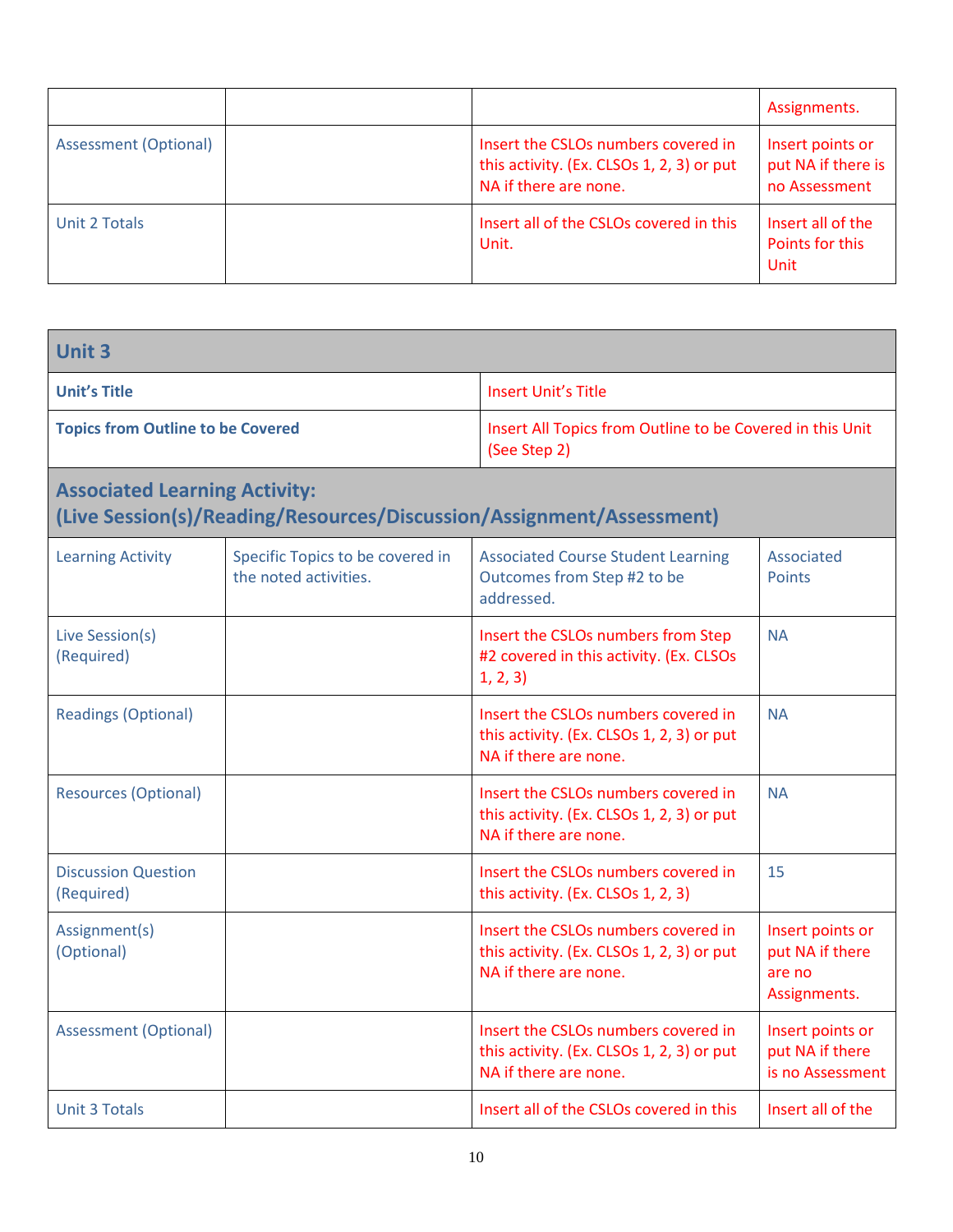|  | Unit. | Points for this |
|--|-------|-----------------|
|  |       | <b>Unit</b>     |

| <b>Unit 4</b>                            |                                                           |                                                                                                           |                                                               |  |
|------------------------------------------|-----------------------------------------------------------|-----------------------------------------------------------------------------------------------------------|---------------------------------------------------------------|--|
| <b>Unit's Title</b>                      |                                                           | <b>Insert Unit's Title</b>                                                                                |                                                               |  |
| <b>Topics from Outline to be Covered</b> |                                                           | (See Step 2)                                                                                              | Insert All Topics from Outline to be Covered in this Unit     |  |
| <b>Associated Learning Activity:</b>     |                                                           | (Live Session(s)/Reading/Resources/Discussion/Assignment/Assessment)                                      |                                                               |  |
| <b>Learning Activity</b>                 | Specific Topics to be covered in<br>the noted activities. | <b>Associated Course Student Learning</b><br>Outcomes from Step #2 to be<br>addressed.                    | Associated<br><b>Points</b>                                   |  |
| Live Session(s)<br>(Required)            |                                                           | Insert the CSLOs numbers from Step<br>#2 covered in this activity. (Ex. CLSOs<br>1, 2, 3)                 | <b>NA</b>                                                     |  |
| <b>Readings (Optional)</b>               |                                                           | Insert the CSLOs numbers covered in<br>this activity. (Ex. CLSOs 1, 2, 3) or put<br>NA if there are none. | <b>NA</b>                                                     |  |
| <b>Resources (Optional)</b>              |                                                           | Insert the CSLOs numbers covered in<br>this activity. (Ex. CLSOs 1, 2, 3) or put<br>NA if there are none. | <b>NA</b>                                                     |  |
| <b>Discussion Question</b><br>(Required) |                                                           | Insert the CSLOs numbers covered in<br>this activity. (Ex. CLSOs 1, 2, 3)                                 | 15                                                            |  |
| Assignment(s)<br>(Optional)              |                                                           | Insert the CSLOs numbers covered in<br>this activity. (Ex. CLSOs 1, 2, 3) or put<br>NA if there are none. | Insert points or<br>put NA if there<br>are no<br>Assignments. |  |
| <b>Assessment (Optional)</b>             |                                                           | Insert the CSLOs numbers covered in<br>this activity. (Ex. CLSOs 1, 2, 3) or put<br>NA if there are none. | Insert points or<br>put NA if there<br>is no Assessment       |  |
| <b>Unit 4 Totals</b>                     |                                                           | Insert all of the CSLOs covered in this<br>Unit.                                                          | Insert all of the<br>Points for this<br><b>Unit</b>           |  |

**Unit 5**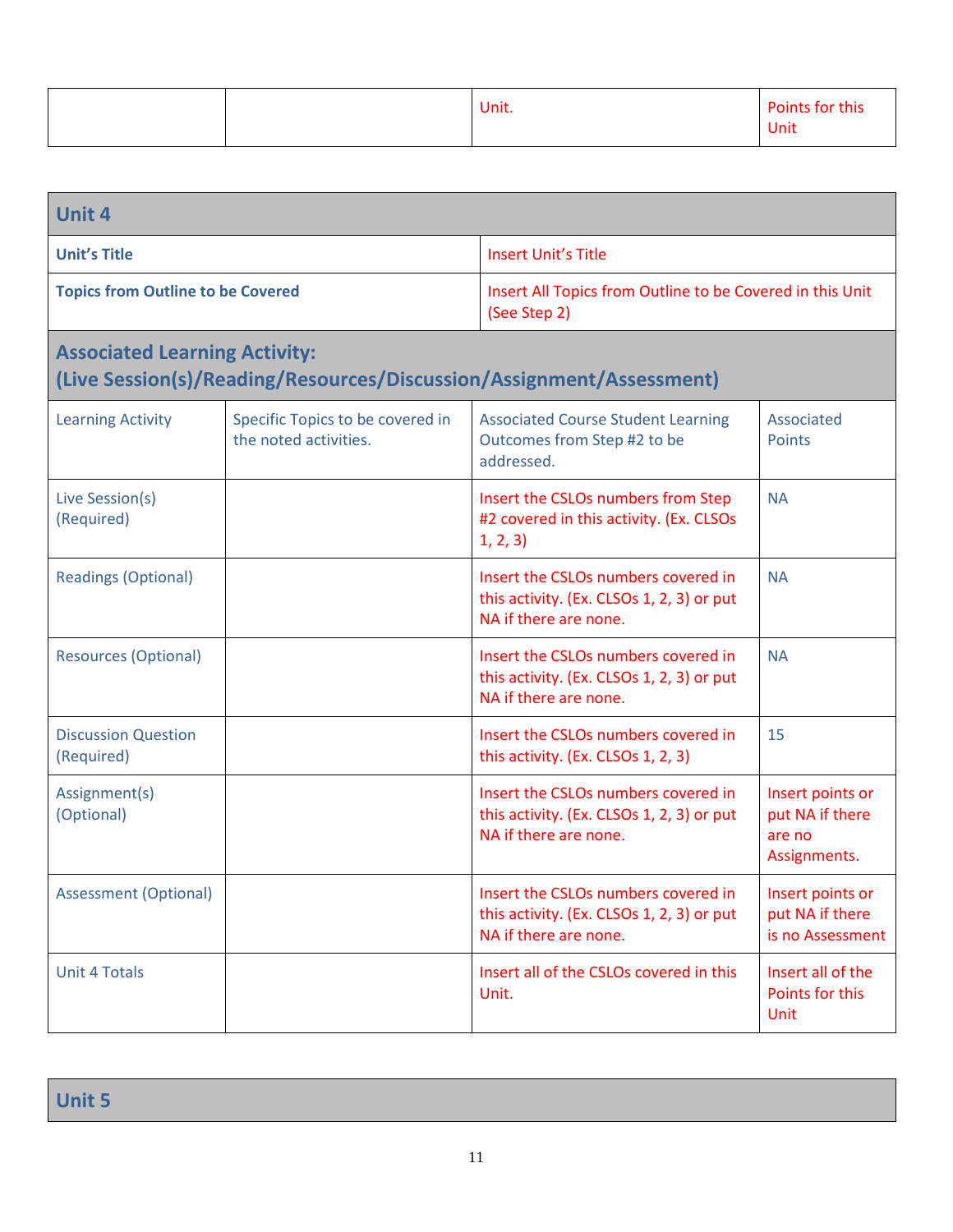| <b>Unit's Title</b>                                                                                          |                                                           | Insert Unit's Title                                                                       |                             |
|--------------------------------------------------------------------------------------------------------------|-----------------------------------------------------------|-------------------------------------------------------------------------------------------|-----------------------------|
| <b>Topics from Outline to be Covered</b>                                                                     |                                                           | Insert All Topics from Outline to be Covered in this Unit<br>(See Step 2)                 |                             |
| <b>Associated Learning Activity:</b><br>(Live Session(s)/Reading/Resources/Discussion/Assignment/Assessment) |                                                           |                                                                                           |                             |
| <b>Learning Activity</b>                                                                                     | Specific Topics to be covered in<br>the noted activities. | <b>Associated Course Student Learning</b><br>Outcomes from Step #2 to be<br>addressed.    | Associated<br><b>Points</b> |
| Live Session(s)<br>(Required)                                                                                |                                                           | Insert the CSLOs numbers from Step<br>#2 covered in this activity. (Ex. CLSOs<br>1, 2, 3) | <b>NA</b>                   |
| <b>Readings (Optional)</b>                                                                                   |                                                           | Insert the CSLOs numbers covered in<br>this activity. (Ex. CLSOs 1, 2, 3) or put          | <b>NA</b>                   |

| <b>Readings (Optional)</b>               | Insert the CSLOs numbers covered in<br>this activity. (Ex. CLSOs 1, 2, 3) or put<br>NA if there are none. | <b>NA</b>                                                     |
|------------------------------------------|-----------------------------------------------------------------------------------------------------------|---------------------------------------------------------------|
| <b>Resources (Optional)</b>              | Insert the CSLOs numbers covered in<br>this activity. (Ex. CLSOs 1, 2, 3) or put<br>NA if there are none. | <b>NA</b>                                                     |
| <b>Discussion Question</b><br>(Required) | Insert the CSLOs numbers covered in<br>this activity. (Ex. CLSOs 1, 2, 3)                                 | 15                                                            |
| Assignment(s)<br>(Optional)              | Insert the CSLOs numbers covered in<br>this activity. (Ex. CLSOs 1, 2, 3) or put<br>NA if there are none. | Insert points or<br>put NA if there<br>are no<br>Assignments. |
| <b>Assessment (Optional)</b>             | Insert the CSLOs numbers covered in<br>this activity. (Ex. CLSOs 1, 2, 3) or put<br>NA if there are none. | Insert points or<br>put NA if there<br>is no Assessment       |
| <b>Unit 5 Totals</b>                     | Insert all of the CSLOs covered in this<br>Unit.                                                          | Insert all of the<br><b>Points for this</b><br>Unit           |

**Unit 6 Unit's Title Insert Unit's Title Topics from Outline to be Covered Insert All Topics from Outline to be Covered in this Unit** (See Step 2) **Associated Learning Activity: (Live Session(s)/Reading/Resources/Discussion/Assignment/Assessment)**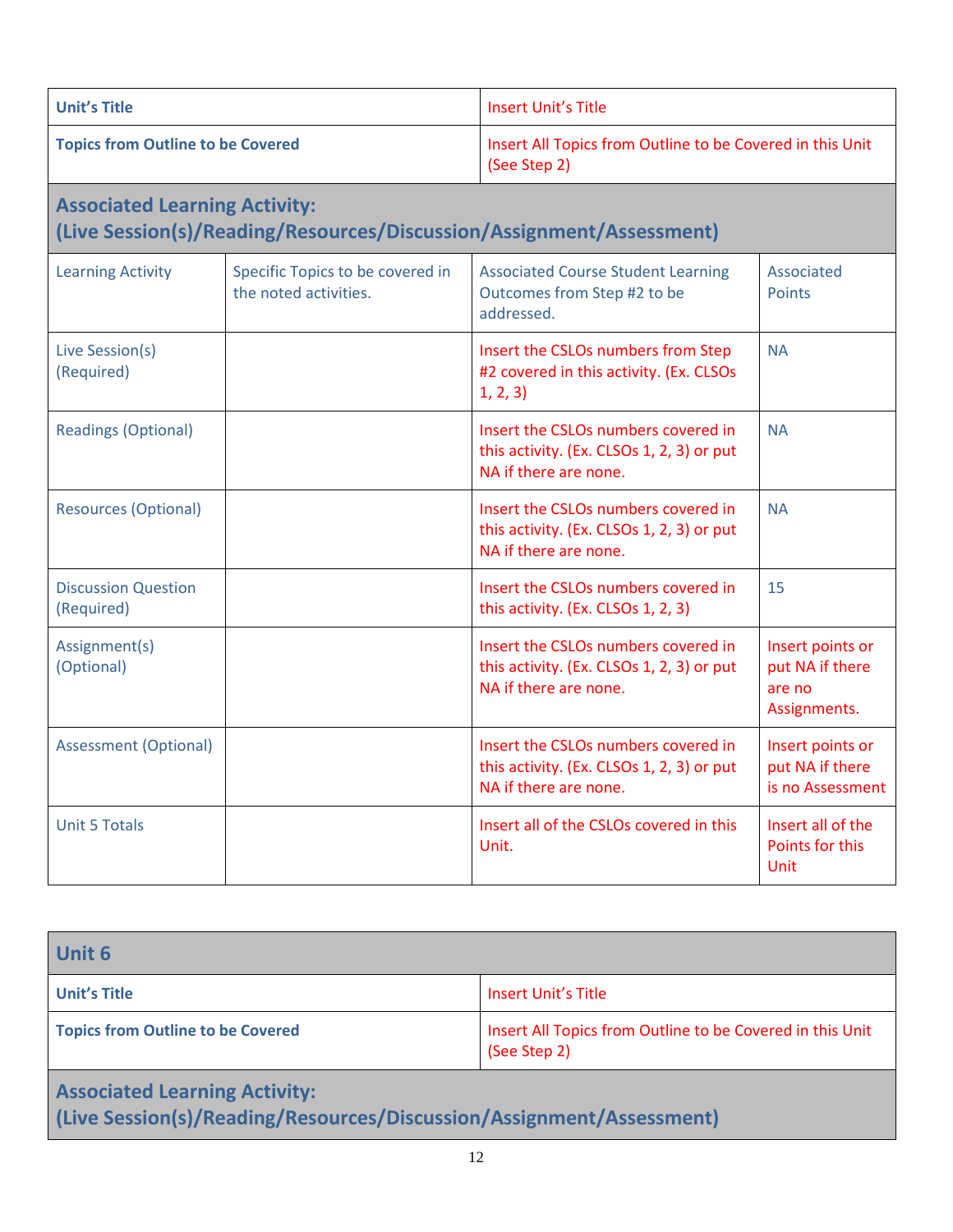| <b>Learning Activity</b>                 | Specific Topics to be covered in<br>the noted activities. | <b>Associated Course Student Learning</b><br>Outcomes from Step #2 to be<br>addressed.                    | Associated<br><b>Points</b>                                   |
|------------------------------------------|-----------------------------------------------------------|-----------------------------------------------------------------------------------------------------------|---------------------------------------------------------------|
| Live Session(s)<br>(Required)            |                                                           | Insert the CSLOs numbers from Step<br>#2 covered in this activity. (Ex. CLSOs<br>1, 2, 3)                 | <b>NA</b>                                                     |
| <b>Readings (Optional)</b>               |                                                           | Insert the CSLOs numbers covered in<br>this activity. (Ex. CLSOs 1, 2, 3) or put<br>NA if there are none. | <b>NA</b>                                                     |
| <b>Resources (Optional)</b>              |                                                           | Insert the CSLOs numbers covered in<br>this activity. (Ex. CLSOs 1, 2, 3) or put<br>NA if there are none. | <b>NA</b>                                                     |
| <b>Discussion Question</b><br>(Required) |                                                           | Insert the CSLOs numbers covered in<br>this activity. (Ex. CLSOs 1, 2, 3)                                 | 15                                                            |
| Assignment(s)<br>(Optional)              |                                                           | Insert the CSLOs numbers covered in<br>this activity. (Ex. CLSOs 1, 2, 3) or put<br>NA if there are none. | Insert points or<br>put NA if there<br>are no<br>Assignments. |
| <b>Assessment (Optional)</b>             |                                                           | Insert the CSLOs numbers covered in<br>this activity. (Ex. CLSOs 1, 2, 3) or put<br>NA if there are none. | Insert points or<br>put NA if there<br>is no Assessment       |
| <b>Unit 6 Totals</b>                     |                                                           | Insert all of the CSLOs covered in this<br>Unit.                                                          | Insert all of the<br>Points for this<br>Unit                  |

| <b>Unit 7</b>                            |                                                           |                                                                                           |                             |
|------------------------------------------|-----------------------------------------------------------|-------------------------------------------------------------------------------------------|-----------------------------|
| <b>Unit's Title</b>                      |                                                           | Insert Unit's Title                                                                       |                             |
| <b>Topics from Outline to be Covered</b> |                                                           | Insert All Topics from Outline to be Covered in this Unit<br>(See Step 2)                 |                             |
| <b>Associated Learning Activity:</b>     |                                                           | (Live Session(s)/Reading/Resources/Discussion/Assignment/Assessment)                      |                             |
| <b>Learning Activity</b>                 | Specific Topics to be covered in<br>the noted activities. | <b>Associated Course Student Learning</b><br>Outcomes from Step #2 to be<br>addressed.    | Associated<br><b>Points</b> |
| Live Session(s)<br>(Required)            |                                                           | Insert the CSLOs numbers from Step<br>#2 covered in this activity. (Ex. CLSOs<br>1, 2, 3) | <b>NA</b>                   |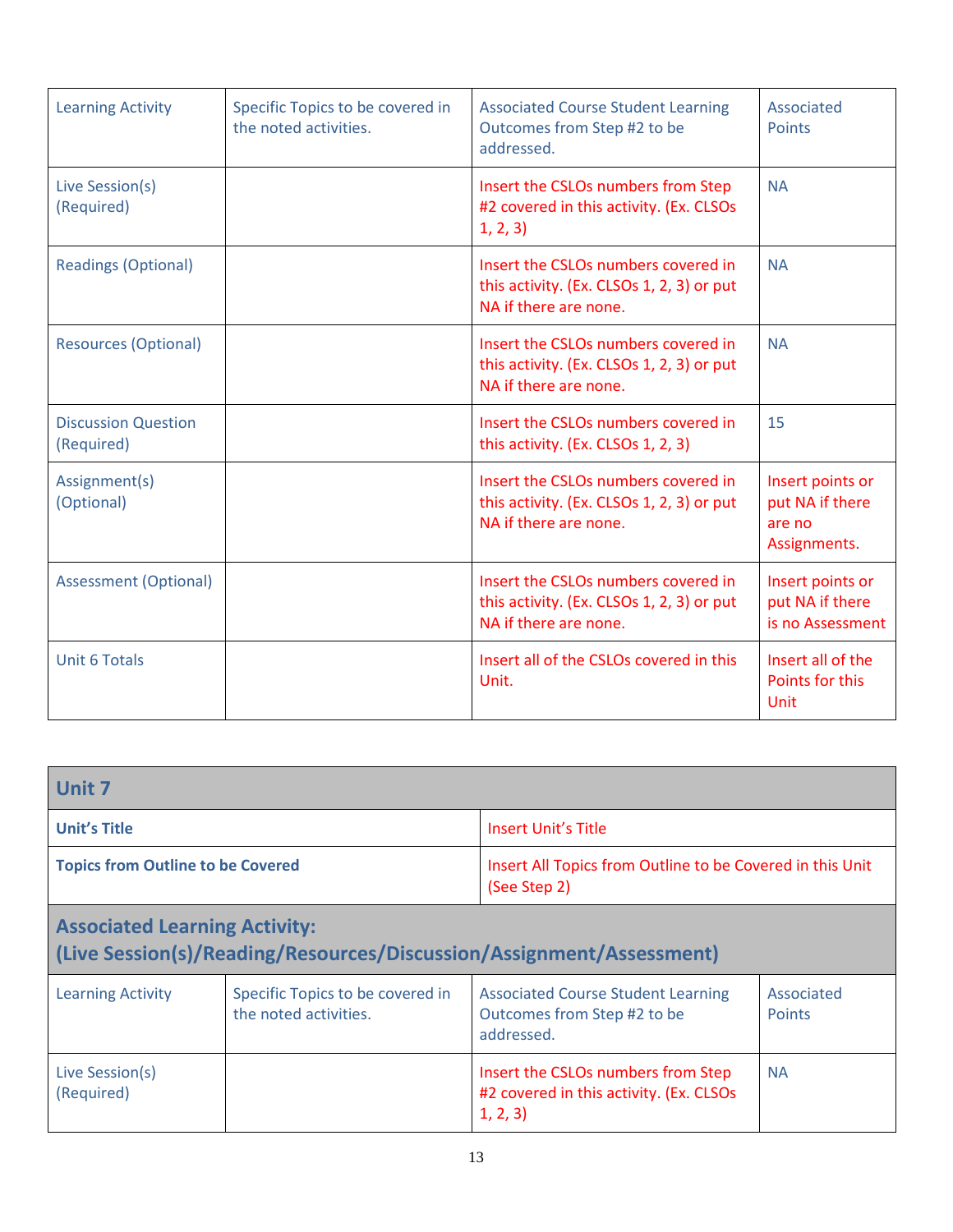| <b>Readings (Optional)</b>               | Insert the CSLOs numbers covered in<br>this activity. (Ex. CLSOs 1, 2, 3) or put<br>NA if there are none. | <b>NA</b>                                                     |
|------------------------------------------|-----------------------------------------------------------------------------------------------------------|---------------------------------------------------------------|
| <b>Resources (Optional)</b>              | Insert the CSLOs numbers covered in<br>this activity. (Ex. CLSOs 1, 2, 3) or put<br>NA if there are none. | <b>NA</b>                                                     |
| <b>Discussion Question</b><br>(Required) | Insert the CSLOs numbers covered in<br>this activity. (Ex. CLSOs 1, 2, 3)                                 | 15                                                            |
| Assignment(s)<br>(Optional)              | Insert the CSLOs numbers covered in<br>this activity. (Ex. CLSOs 1, 2, 3) or put<br>NA if there are none. | Insert points or<br>put NA if there<br>are no<br>Assignments. |
| <b>Assessment (Optional)</b>             | Insert the CSLOs numbers covered in<br>this activity. (Ex. CLSOs 1, 2, 3) or put<br>NA if there are none. | Insert points or<br>put NA if there<br>is no Assessment       |
| <b>Unit 7 Totals</b>                     | Insert all of the CSLOs covered in this<br>Unit.                                                          | Insert all of the<br>Points for this<br>Unit                  |

| <b>Unit 8</b>                            |                                                                           |
|------------------------------------------|---------------------------------------------------------------------------|
| <b>Unit's Title</b>                      | <b>Insert Unit's Title</b>                                                |
| <b>Topics from Outline to be Covered</b> | Insert All Topics from Outline to be Covered in this Unit<br>(See Step 2) |

#### **Associated Learning Activity: (Live Session(s)/Reading/Resources/Discussion/Assignment/Assessment)** Learning Activity Specific Topics to be covered in the noted activities. Associated Course Student Learning Outcomes from Step #2 to be addressed. Associated **Points** Live Session(s) (Required) Insert the CSLOs numbers from Step #2 covered in this activity. (Ex. CLSOs 1, 2, 3) NA Readings (Optional) **Insert the CSLOs numbers covered in** this activity. (Ex. CLSOs 1, 2, 3) or put NA if there are none. NA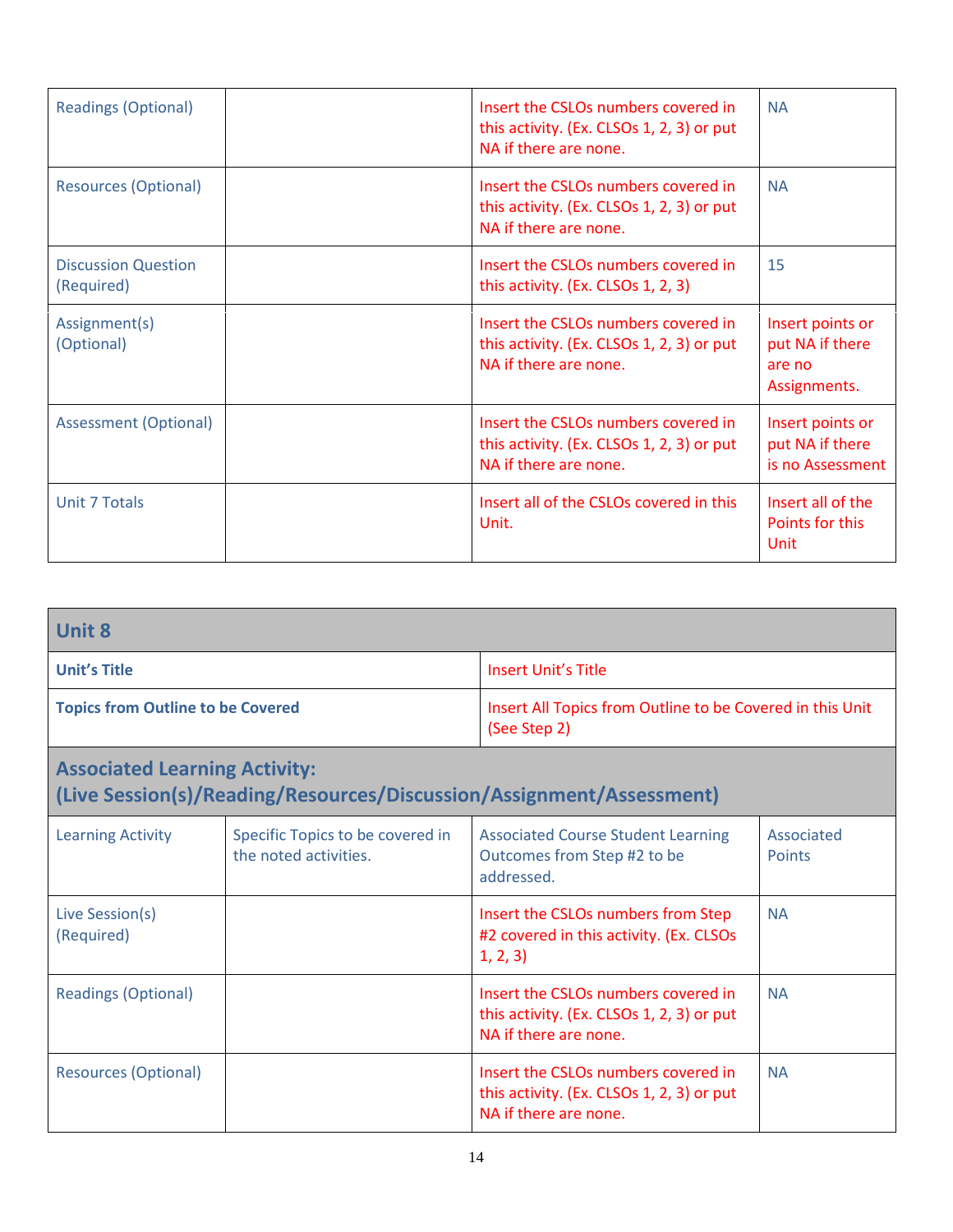| <b>Discussion Question</b><br>(Required) | Insert the CSLOs numbers covered in<br>this activity. (Ex. CLSOs 1, 2, 3)                                 | 15                                                            |
|------------------------------------------|-----------------------------------------------------------------------------------------------------------|---------------------------------------------------------------|
| Assignment(s)<br>(Optional)              | Insert the CSLOs numbers covered in<br>this activity. (Ex. CLSOs 1, 2, 3) or put<br>NA if there are none. | Insert points or<br>put NA if there<br>are no<br>Assignments. |
| <b>Assessment (Optional)</b>             | Insert the CSLOs numbers covered in<br>this activity. (Ex. CLSOs 1, 2, 3) or put<br>NA if there are none. | Insert points or<br>put NA if there<br>is no Assessment       |
| Unit 8 Totals                            | Insert all of the CSLOs covered in this<br>Unit.                                                          | Insert all of the<br>Points for this<br>Unit                  |

| Unit 9                                                                                                       |                                                           |                                                                                                           |                                                               |  |
|--------------------------------------------------------------------------------------------------------------|-----------------------------------------------------------|-----------------------------------------------------------------------------------------------------------|---------------------------------------------------------------|--|
| <b>Unit's Title</b>                                                                                          |                                                           | <b>Insert Unit's Title</b>                                                                                |                                                               |  |
| <b>Topics from Outline to be Covered</b>                                                                     |                                                           | (See Step 2)                                                                                              | Insert All Topics from Outline to be Covered in this Unit     |  |
| <b>Associated Learning Activity:</b><br>(Live Session(s)/Reading/Resources/Discussion/Assignment/Assessment) |                                                           |                                                                                                           |                                                               |  |
| <b>Learning Activity</b>                                                                                     | Specific Topics to be covered in<br>the noted activities. | <b>Associated Course Student Learning</b><br>Outcomes from Step #2 to be<br>addressed.                    | Associated<br>Points                                          |  |
| Live Session(s)<br>(Required)                                                                                |                                                           | Insert the CSLOs numbers from Step<br>#2 covered in this activity. (Ex. CLSOs<br>1, 2, 3)                 | <b>NA</b>                                                     |  |
| <b>Readings (Optional)</b>                                                                                   |                                                           | Insert the CSLOs numbers covered in<br>this activity. (Ex. CLSOs 1, 2, 3) or put<br>NA if there are none. | <b>NA</b>                                                     |  |
| <b>Resources (Optional)</b>                                                                                  |                                                           | Insert the CSLOs numbers covered in<br>this activity. (Ex. CLSOs 1, 2, 3) or put<br>NA if there are none. | <b>NA</b>                                                     |  |
| <b>Discussion Question</b><br>(Required)                                                                     |                                                           | Insert the CSLOs numbers covered in<br>this activity. (Ex. CLSOs 1, 2, 3)                                 | 15                                                            |  |
| Assignment(s)<br>(Optional)                                                                                  |                                                           | Insert the CSLOs numbers covered in<br>this activity. (Ex. CLSOs 1, 2, 3) or put<br>NA if there are none. | Insert points or<br>put NA if there<br>are no<br>Assignments. |  |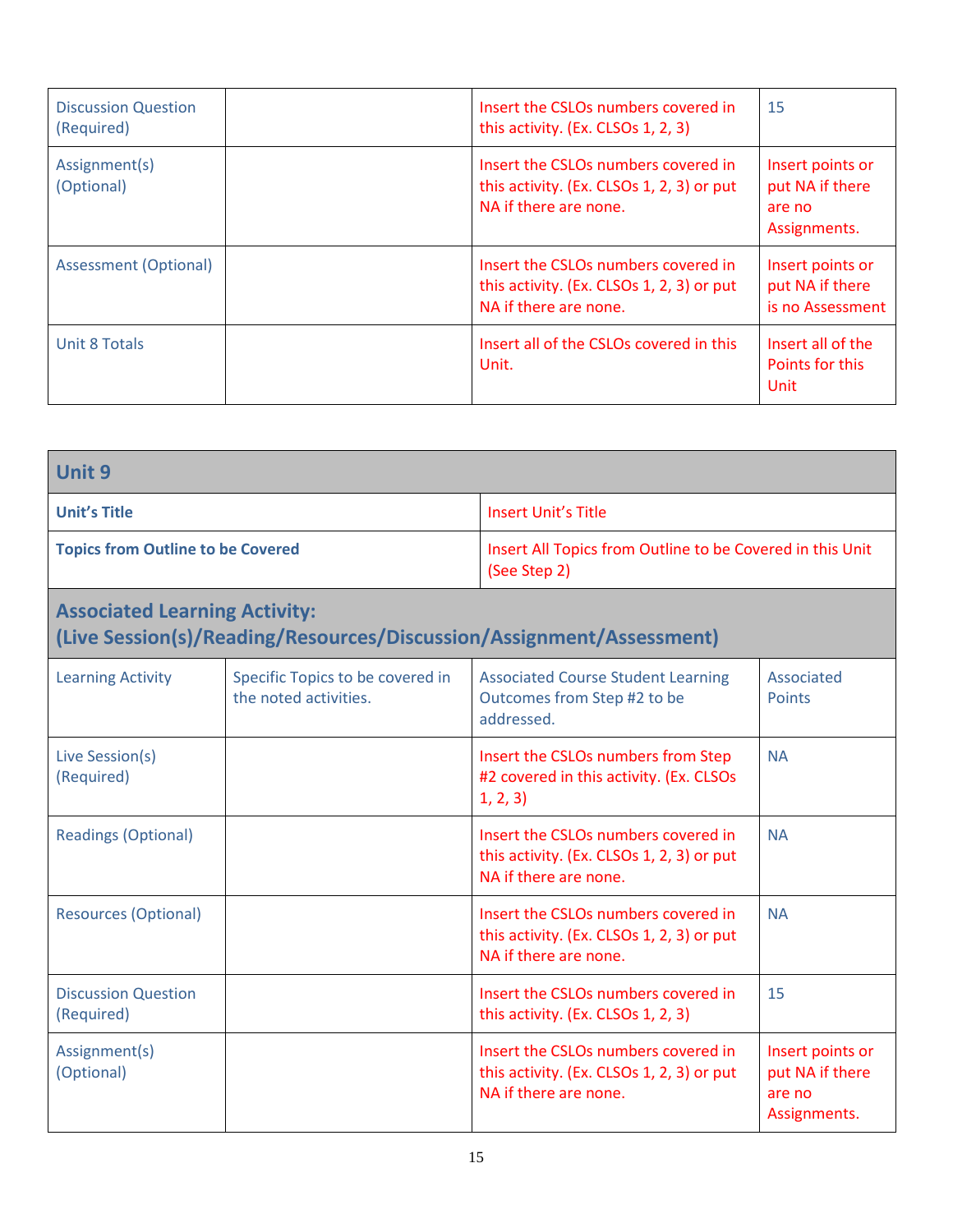| Assessment (Optional) | Insert the CSLOs numbers covered in<br>this activity. (Ex. CLSOs 1, 2, 3) or put<br>NA if there are none. | Insert points or<br>put NA if there<br>is no Assessment |
|-----------------------|-----------------------------------------------------------------------------------------------------------|---------------------------------------------------------|
| Unit 9 Totals         | Insert all of the CSLOs covered in this<br>Unit.                                                          | Insert all of the<br>Points for this<br>Unit            |

| <b>Unit 10</b>                           |                                                                                                              |                                                                                                           |                                                               |
|------------------------------------------|--------------------------------------------------------------------------------------------------------------|-----------------------------------------------------------------------------------------------------------|---------------------------------------------------------------|
| <b>Unit's Title</b>                      |                                                                                                              | <b>Insert Unit's Title</b>                                                                                |                                                               |
| <b>Topics from Outline to be Covered</b> |                                                                                                              | Insert All Topics from Outline to be Covered in this Unit<br>(See Step 2)                                 |                                                               |
|                                          | <b>Associated Learning Activity:</b><br>(Live Session(s)/Reading/Resources/Discussion/Assignment/Assessment) |                                                                                                           |                                                               |
| <b>Learning Activity</b>                 | Specific Topics to be covered in<br>the noted activities.                                                    | <b>Associated Course Student Learning</b><br>Outcomes from Step #2 to be<br>addressed.                    | Associated<br><b>Points</b>                                   |
| Live Session(s)<br>(Required)            |                                                                                                              | Insert the CSLOs numbers from Step<br>#2 covered in this activity. (Ex. CLSOs<br>1, 2, 3)                 | <b>NA</b>                                                     |
| <b>Readings (Optional)</b>               |                                                                                                              | Insert the CSLOs numbers covered in<br>this activity. (Ex. CLSOs 1, 2, 3) or put<br>NA if there are none. | <b>NA</b>                                                     |
| <b>Resources (Optional)</b>              |                                                                                                              | Insert the CSLOs numbers covered in<br>this activity. (Ex. CLSOs 1, 2, 3) or put<br>NA if there are none. | <b>NA</b>                                                     |
| <b>Discussion Question</b><br>(Required) |                                                                                                              | Insert the CSLOs numbers covered in<br>this activity. (Ex. CLSOs 1, 2, 3)                                 | 15                                                            |
| Assignment(s)<br>(Optional)              |                                                                                                              | Insert the CSLOs numbers covered in<br>this activity. (Ex. CLSOs 1, 2, 3) or put<br>NA if there are none. | Insert points or<br>put NA if there<br>are no<br>Assignments. |
| <b>Assessment (Optional)</b>             |                                                                                                              | Insert the CSLOs numbers covered in<br>this activity. (Ex. CLSOs 1, 2, 3) or put<br>NA if there are none. | Insert points or<br>put NA if there<br>is no Assessment       |
| Unit 10 Totals                           |                                                                                                              | Insert all of the CSLOs covered in this<br>Unit.                                                          | Insert all of the<br>Points for this<br><b>Unit</b>           |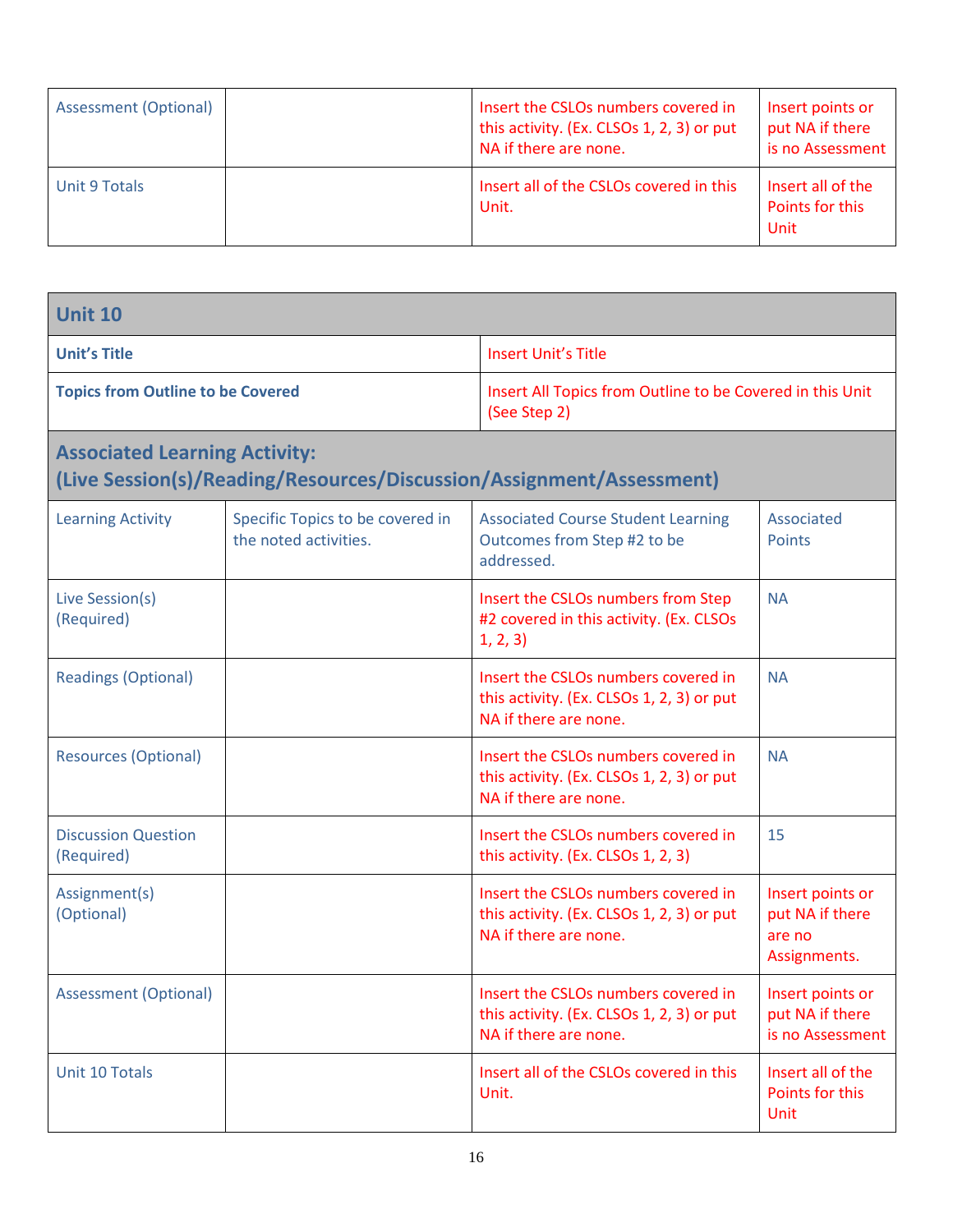| <b>Unit 11</b>                                                                                               |                                                           |                                                                                                           |                                                               |
|--------------------------------------------------------------------------------------------------------------|-----------------------------------------------------------|-----------------------------------------------------------------------------------------------------------|---------------------------------------------------------------|
| <b>Unit's Title</b>                                                                                          |                                                           | <b>Insert Unit's Title</b>                                                                                |                                                               |
| <b>Topics from Outline to be Covered</b>                                                                     |                                                           | Insert All Topics from Outline to be Covered in this Unit<br>(See Step 2)                                 |                                                               |
| <b>Associated Learning Activity:</b><br>(Live Session(s)/Reading/Resources/Discussion/Assignment/Assessment) |                                                           |                                                                                                           |                                                               |
| <b>Learning Activity</b>                                                                                     | Specific Topics to be covered in<br>the noted activities. | <b>Associated Course Student Learning</b><br>Outcomes from Step #2 to be<br>addressed.                    | Associated<br><b>Points</b>                                   |
| Live Session(s)<br>(Required)                                                                                |                                                           | Insert the CSLOs numbers from Step<br>#2 covered in this activity. (Ex. CLSOs<br>1, 2, 3)                 | <b>NA</b>                                                     |
| <b>Readings (Optional)</b>                                                                                   |                                                           | Insert the CSLOs numbers covered in<br>this activity. (Ex. CLSOs 1, 2, 3) or put<br>NA if there are none. | <b>NA</b>                                                     |
| <b>Resources (Optional)</b>                                                                                  |                                                           | Insert the CSLOs numbers covered in<br>this activity. (Ex. CLSOs 1, 2, 3) or put<br>NA if there are none. | <b>NA</b>                                                     |
| <b>Discussion Question</b><br>(Required)                                                                     |                                                           | Insert the CSLOs numbers covered in<br>this activity. (Ex. CLSOs 1, 2, 3)                                 | 15                                                            |
| Assignment(s)<br>(Optional)                                                                                  |                                                           | Insert the CSLOs numbers covered in<br>this activity. (Ex. CLSOs 1, 2, 3) or put<br>NA if there are none. | Insert points or<br>put NA if there<br>are no<br>Assignments. |
| <b>Assessment (Optional)</b>                                                                                 |                                                           | Insert the CSLOs numbers covered in<br>this activity. (Ex. CLSOs 1, 2, 3) or put<br>NA if there are none. | Insert points or<br>put NA if there<br>is no Assessment       |
| Unit 11 Totals                                                                                               |                                                           | Insert all of the CSLOs covered in this<br>Unit.                                                          | Insert all of the<br>Points for this<br>Unit                  |

| <b>Unit 12</b>                    |                                                           |
|-----------------------------------|-----------------------------------------------------------|
| Unit's Title                      | Insert Unit's Title                                       |
| Topics from Outline to be Covered | Insert All Topics from Outline to be Covered in this Unit |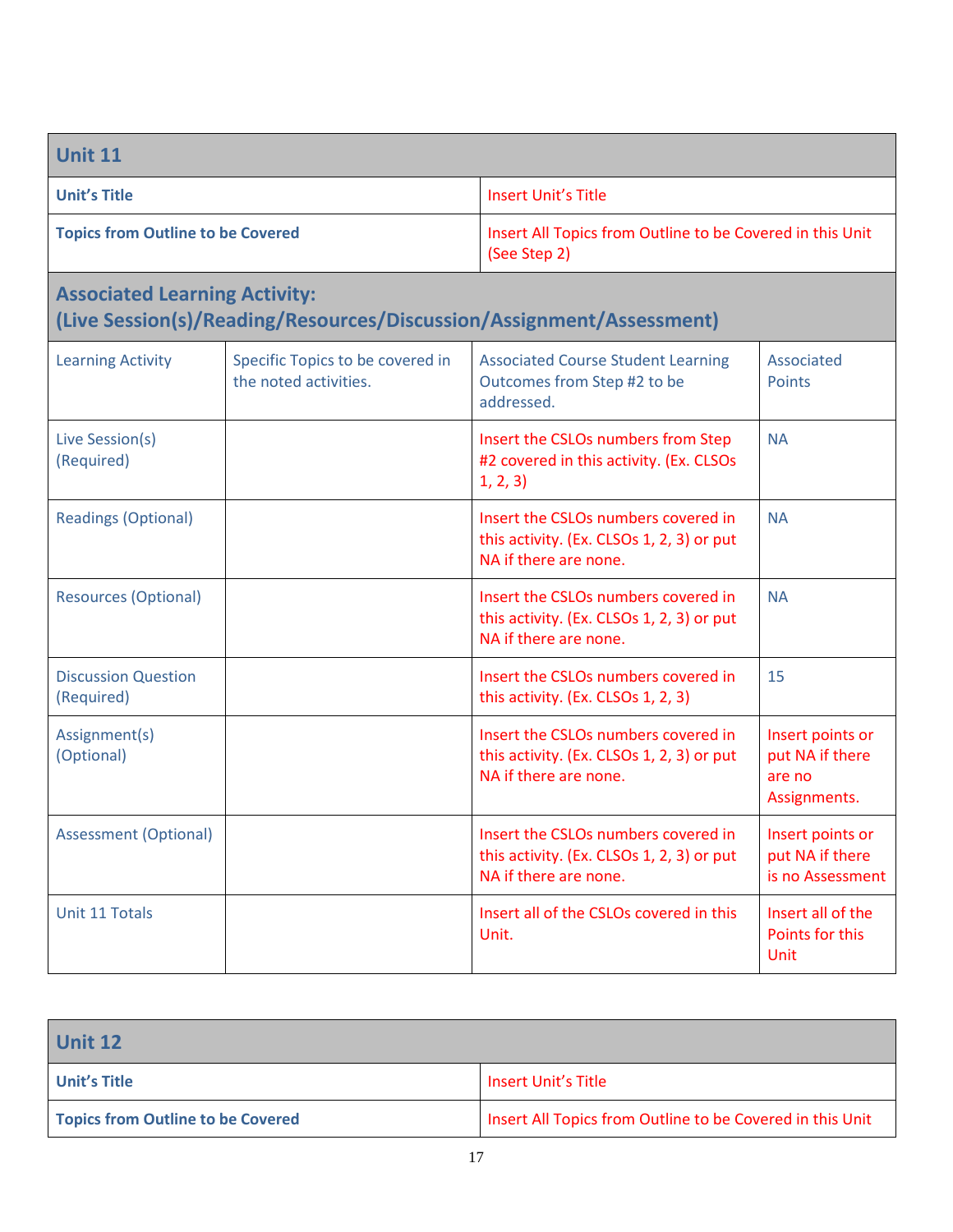|                                          |                                                           | (See Step 2)                                                                                              |                                                               |
|------------------------------------------|-----------------------------------------------------------|-----------------------------------------------------------------------------------------------------------|---------------------------------------------------------------|
| <b>Associated Learning Activity:</b>     |                                                           | (Live Session(s)/Reading/Resources/Discussion/Assignment/Assessment)                                      |                                                               |
| <b>Learning Activity</b>                 | Specific Topics to be covered in<br>the noted activities. | <b>Associated Course Student Learning</b><br>Outcomes from Step #2 to be<br>addressed.                    | Associated<br><b>Points</b>                                   |
| Live Session(s)<br>(Required)            |                                                           | Insert the CSLOs numbers from Step<br>#2 covered in this activity. (Ex. CLSOs<br>1, 2, 3)                 | <b>NA</b>                                                     |
| <b>Readings (Optional)</b>               |                                                           | Insert the CSLOs numbers covered in<br>this activity. (Ex. CLSOs 1, 2, 3) or put<br>NA if there are none. | <b>NA</b>                                                     |
| <b>Resources (Optional)</b>              |                                                           | Insert the CSLOs numbers covered in<br>this activity. (Ex. CLSOs 1, 2, 3) or put<br>NA if there are none. | <b>NA</b>                                                     |
| <b>Discussion Question</b><br>(Required) |                                                           | Insert the CSLOs numbers covered in<br>this activity. (Ex. CLSOs 1, 2, 3)                                 | 15                                                            |
| Assignment(s)<br>(Optional)              |                                                           | Insert the CSLOs numbers covered in<br>this activity. (Ex. CLSOs 1, 2, 3) or put<br>NA if there are none. | Insert points or<br>put NA if there<br>are no<br>Assignments. |
| <b>Assessment (Optional)</b>             |                                                           | Insert the CSLOs numbers covered in<br>this activity. (Ex. CLSOs 1, 2, 3) or put<br>NA if there are none. | Insert points or<br>put NA if there is<br>no Assessment       |
| Unit 12 Totals                           |                                                           | Insert all of the CSLOs covered in this<br>Unit.                                                          | Insert all of the<br>Points for this<br>Unit                  |

| <b>Unit 13</b>                                                                                               |                                  |                                                                           |            |
|--------------------------------------------------------------------------------------------------------------|----------------------------------|---------------------------------------------------------------------------|------------|
| <b>Unit's Title</b>                                                                                          |                                  | Insert Unit's Title                                                       |            |
| <b>Topics from Outline to be Covered</b>                                                                     |                                  | Insert All Topics from Outline to be Covered in this Unit<br>(See Step 2) |            |
| <b>Associated Learning Activity:</b><br>(Live Session(s)/Reading/Resources/Discussion/Assignment/Assessment) |                                  |                                                                           |            |
| <b>Learning Activity</b>                                                                                     | Specific Topics to be covered in | <b>Associated Course Student Learning</b>                                 | Associated |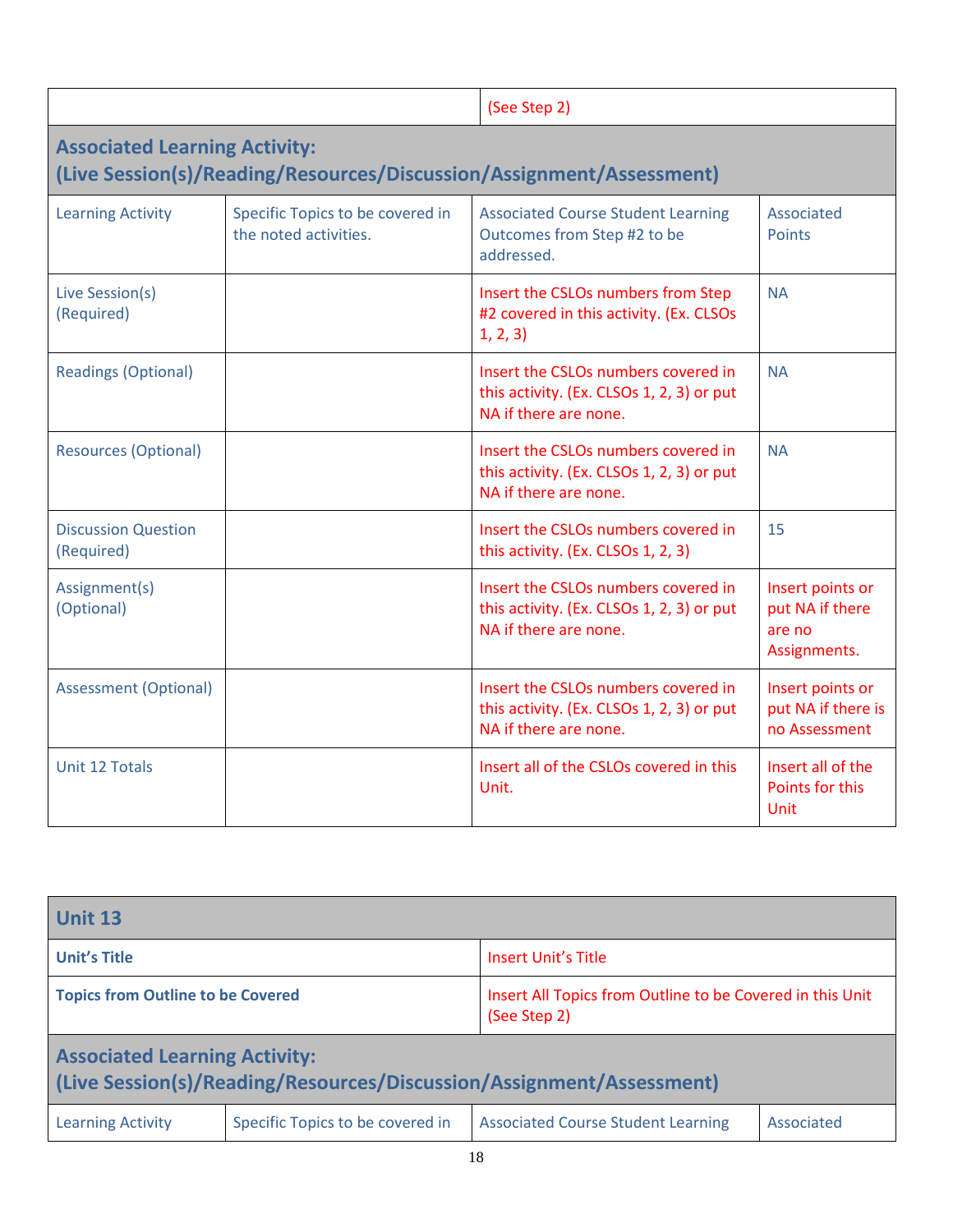|                                          | the noted activities. | Outcomes from Step #2 to be<br>addressed.                                                                 | <b>Points</b>                                                 |
|------------------------------------------|-----------------------|-----------------------------------------------------------------------------------------------------------|---------------------------------------------------------------|
| Live Session(s)<br>(Required)            |                       | Insert the CSLOs numbers from Step<br>#2 covered in this activity. (Ex. CLSOs<br>1, 2, 3)                 | <b>NA</b>                                                     |
| <b>Readings (Optional)</b>               |                       | Insert the CSLOs numbers covered in<br>this activity. (Ex. CLSOs 1, 2, 3) or put<br>NA if there are none. | <b>NA</b>                                                     |
| <b>Resources (Optional)</b>              |                       | Insert the CSLOs numbers covered in<br>this activity. (Ex. CLSOs 1, 2, 3) or put<br>NA if there are none. | <b>NA</b>                                                     |
| <b>Discussion Question</b><br>(Required) |                       | Insert the CSLOs numbers covered in<br>this activity. (Ex. CLSOs 1, 2, 3)                                 | 15                                                            |
| Assignment(s)<br>(Optional)              |                       | Insert the CSLOs numbers covered in<br>this activity. (Ex. CLSOs 1, 2, 3) or put<br>NA if there are none. | Insert points or<br>put NA if there<br>are no<br>Assignments. |
| <b>Assessment (Optional)</b>             |                       | Insert the CSLOs numbers covered in<br>this activity. (Ex. CLSOs 1, 2, 3) or put<br>NA if there are none. | Insert points or<br>put NA if there is<br>no Assessment       |
| Unit 13 Totals                           |                       | Insert all of the CSLOs covered in this<br>Unit.                                                          | Insert all of the<br>Points for this<br><b>Unit</b>           |

| Unit 14                                  |                                                           |                                                                                           |                             |
|------------------------------------------|-----------------------------------------------------------|-------------------------------------------------------------------------------------------|-----------------------------|
| <b>Unit's Title</b>                      |                                                           | <b>Insert Unit's Title</b>                                                                |                             |
| <b>Topics from Outline to be Covered</b> |                                                           | Insert All Topics from Outline to be Covered in this Unit<br>(See Step 2)                 |                             |
| <b>Associated Learning Activity:</b>     |                                                           | (Live Session(s)/Reading/Resources/Discussion/Assignment/Assessment)                      |                             |
| <b>Learning Activity</b>                 | Specific Topics to be covered in<br>the noted activities. | <b>Associated Course Student Learning</b><br>Outcomes from Step #2 to be<br>addressed.    | Associated<br><b>Points</b> |
| Live Session(s)<br>(Required)            |                                                           | Insert the CSLOs numbers from Step<br>#2 covered in this activity. (Ex. CLSOs<br>1, 2, 3) | <b>NA</b>                   |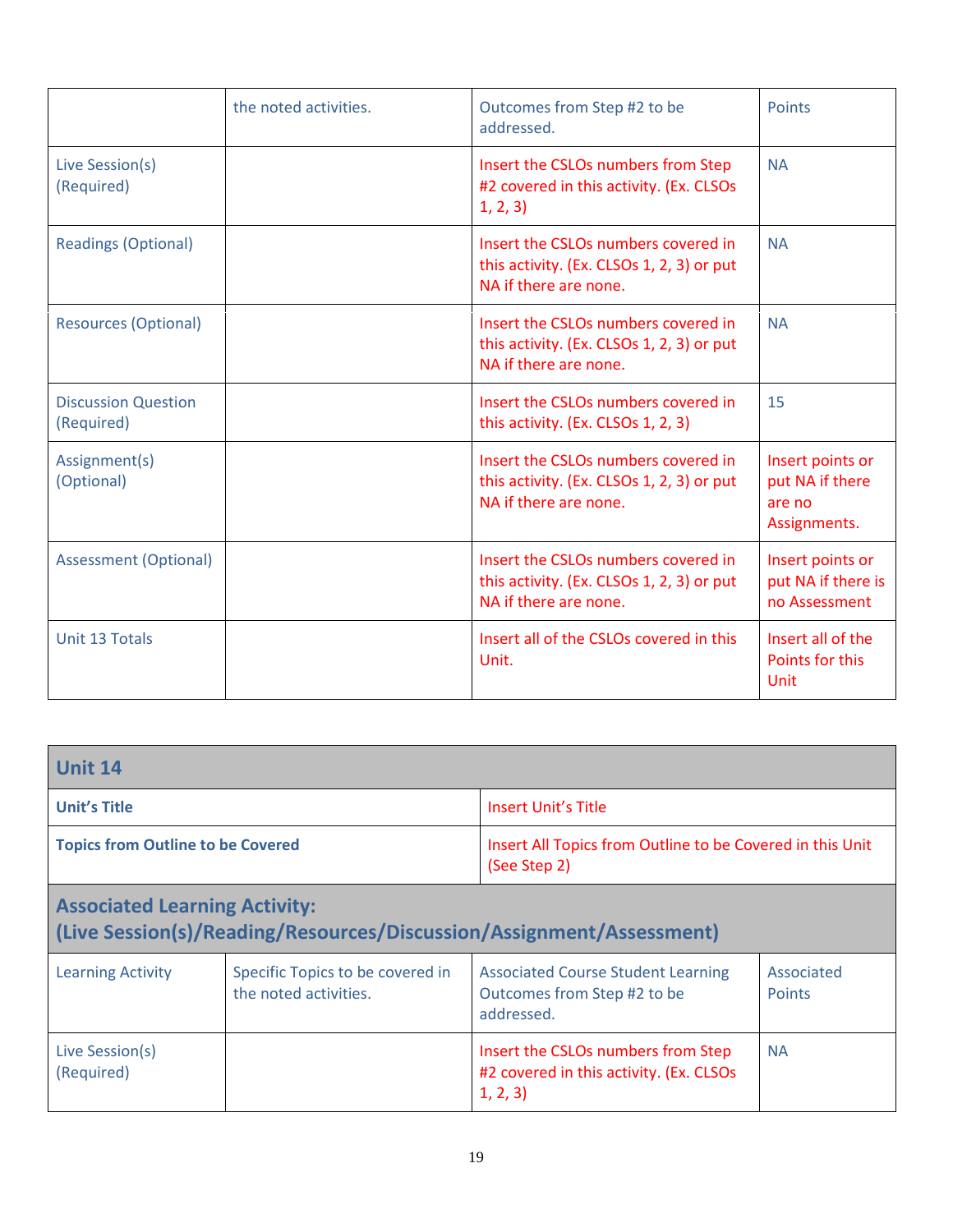| <b>Readings (Optional)</b>               | Insert the CSLOs numbers covered in<br>this activity. (Ex. CLSOs 1, 2, 3) or put<br>NA if there are none. | <b>NA</b>                                                     |
|------------------------------------------|-----------------------------------------------------------------------------------------------------------|---------------------------------------------------------------|
| <b>Resources (Optional)</b>              | Insert the CSLOs numbers covered in<br>this activity. (Ex. CLSOs 1, 2, 3) or put<br>NA if there are none. | <b>NA</b>                                                     |
| <b>Discussion Question</b><br>(Required) | Insert the CSLOs numbers covered in<br>this activity. (Ex. CLSOs 1, 2, 3)                                 | 15                                                            |
| Assignment(s)<br>(Optional)              | Insert the CSLOs numbers covered in<br>this activity. (Ex. CLSOs 1, 2, 3) or put<br>NA if there are none. | Insert points or<br>put NA if there<br>are no<br>Assignments. |
| <b>Assessment (Optional)</b>             | Insert the CSLOs numbers covered in<br>this activity. (Ex. CLSOs 1, 2, 3) or put<br>NA if there are none. | Insert points or<br>put NA if there is<br>no Assessment       |
| Unit 14 Totals                           | Insert all of the CSLOs covered in this<br>Unit.                                                          | Insert all of the<br>Points for this<br>Unit                  |

| <b>Unit 15</b>                       |                                                                                                                       |                                                                                                           |                             |
|--------------------------------------|-----------------------------------------------------------------------------------------------------------------------|-----------------------------------------------------------------------------------------------------------|-----------------------------|
| <b>Unit's Title</b>                  |                                                                                                                       | Insert Unit's Title                                                                                       |                             |
|                                      | <b>Topics from Outline to be Covered</b><br>Insert All Topics from Outline to be Covered in this Unit<br>(See Step 2) |                                                                                                           |                             |
| <b>Associated Learning Activity:</b> | (Live Session(s)/Reading/Resources/Discussion/Assignment/Assessment)                                                  |                                                                                                           |                             |
| <b>Learning Activity</b>             | Specific Topics to be covered in<br>the noted activities.                                                             | <b>Associated Course Student Learning</b><br>Outcomes from Step #2 to be<br>addressed.                    | Associated<br><b>Points</b> |
| Live Session(s)<br>(Required)        |                                                                                                                       | Insert the CSLOs numbers from Step<br>#2 covered in this activity. (Ex. CLSOs<br>1, 2, 3)                 | <b>NA</b>                   |
| <b>Readings (Optional)</b>           |                                                                                                                       | Insert the CSLOs numbers covered in<br>this activity. (Ex. CLSOs 1, 2, 3) or put<br>NA if there are none. | <b>NA</b>                   |
| <b>Resources (Optional)</b>          |                                                                                                                       | Insert the CSLOs numbers covered in<br>this activity. (Ex. CLSOs 1, 2, 3) or put                          | <b>NA</b>                   |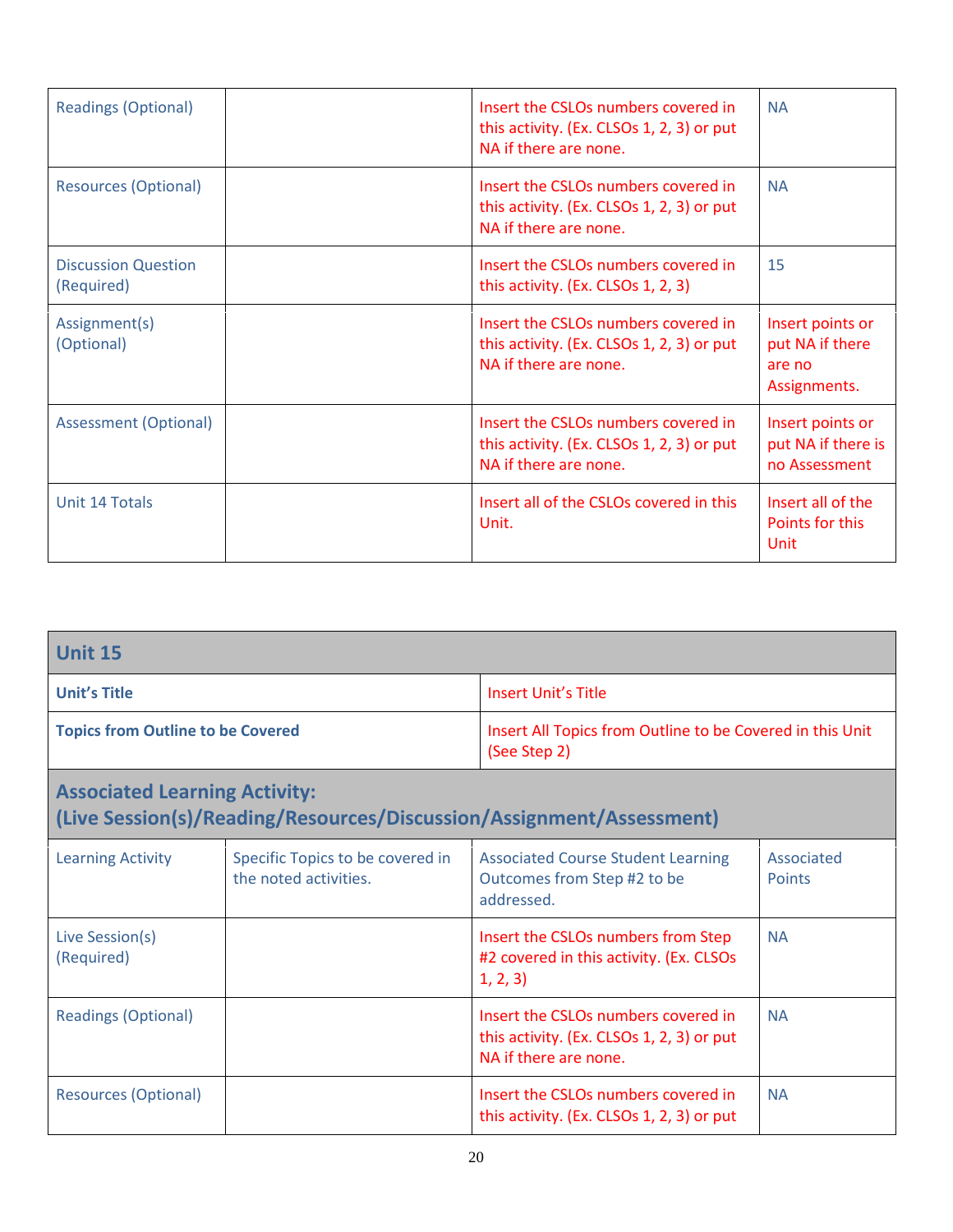|                                          | NA if there are none.                                                                                     |                                                               |
|------------------------------------------|-----------------------------------------------------------------------------------------------------------|---------------------------------------------------------------|
| <b>Discussion Question</b><br>(Required) | Insert the CSLOs numbers covered in<br>this activity. (Ex. CLSOs 1, 2, 3)                                 | 15                                                            |
| Assignment(s)<br>(Optional)              | Insert the CSLOs numbers covered in<br>this activity. (Ex. CLSOs 1, 2, 3) or put<br>NA if there are none. | Insert points or<br>put NA if there<br>are no<br>Assignments. |
| Assessment (Optional)                    | Insert the CSLOs numbers covered in<br>this activity. (Ex. CLSOs 1, 2, 3) or put<br>NA if there are none. | Insert points or<br>put NA if there is<br>no Assessment       |
| Unit 15 Totals                           | Insert all of the CSLOs covered in this<br>Unit.                                                          | Insert all of the<br>Points for this<br>Unit                  |

| <b>Total points</b> | /1000 |
|---------------------|-------|
|                     |       |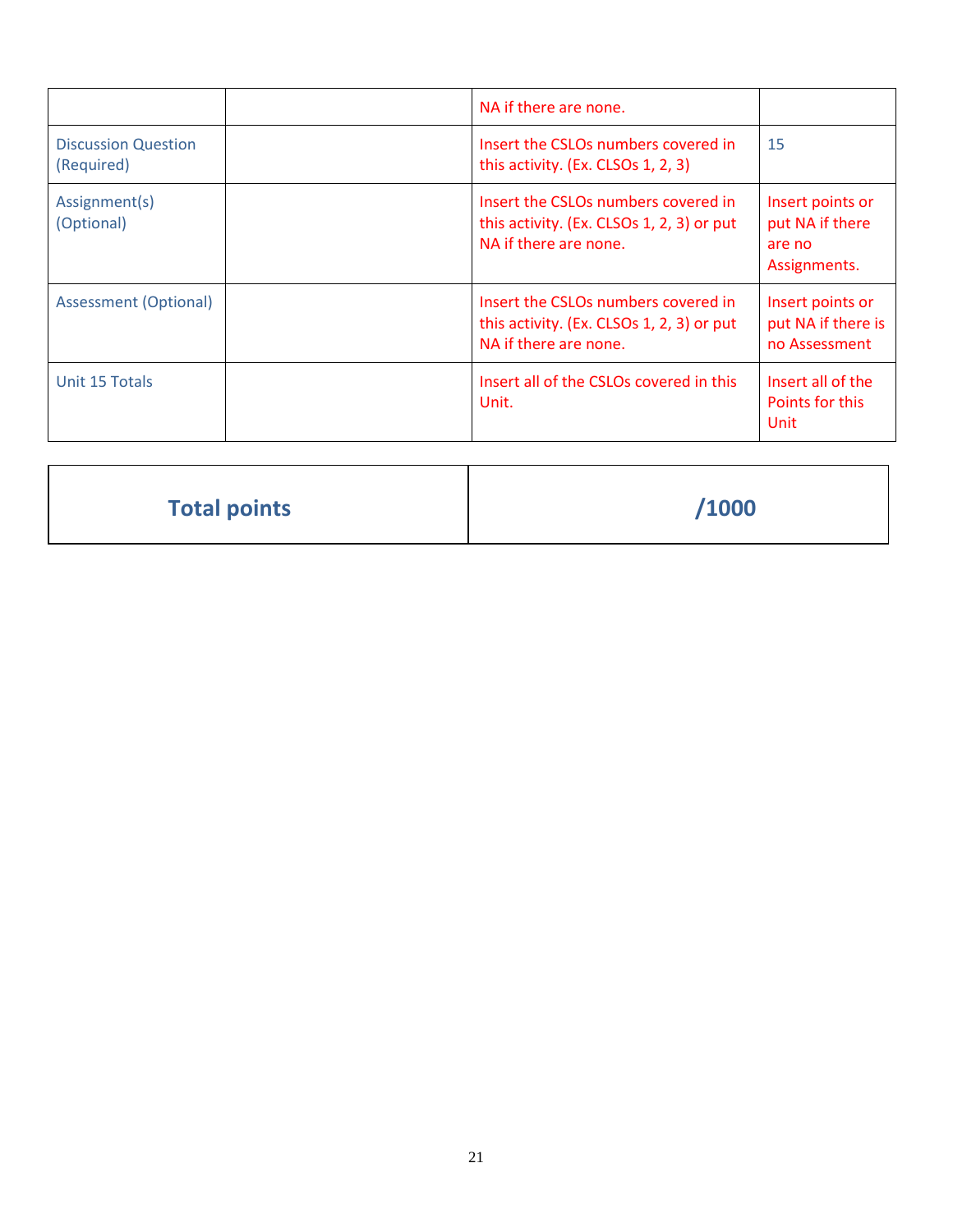# **Step 4: Summary Charts**

Using your CSLOs and Topic Lists (Step 2) and the information from your unit plans (Step 3) complete the chart below. Add more rows as needed.

# **CSLO Summary Chart**

| <b>Course Student Learning Outcomes</b> | Where in the course is it assessed? (Ex. Unit 1 DQ, Unit 4<br>Assignment, Unit 8 Test) It can be assessed in multiple<br>places. |
|-----------------------------------------|----------------------------------------------------------------------------------------------------------------------------------|
| CSLO1: (Insert the wording of the CLSO) |                                                                                                                                  |
| CSLO2: (Insert the wording of the CLSO) |                                                                                                                                  |
| CLSO3: (Insert the wording of the CLSO) |                                                                                                                                  |

Using your topic list (Step 2) and the information from your unit plans (Step 3) complete the chart below. Add more rows as needed.

# **Course Topic Summary Chart**

| <b>Course Topic</b>                   | Unit Course Topic is Covered (Units 1-8) |
|---------------------------------------|------------------------------------------|
| A. List each course topic from Step 2 | Ex. 2, 3                                 |
|                                       |                                          |
|                                       |                                          |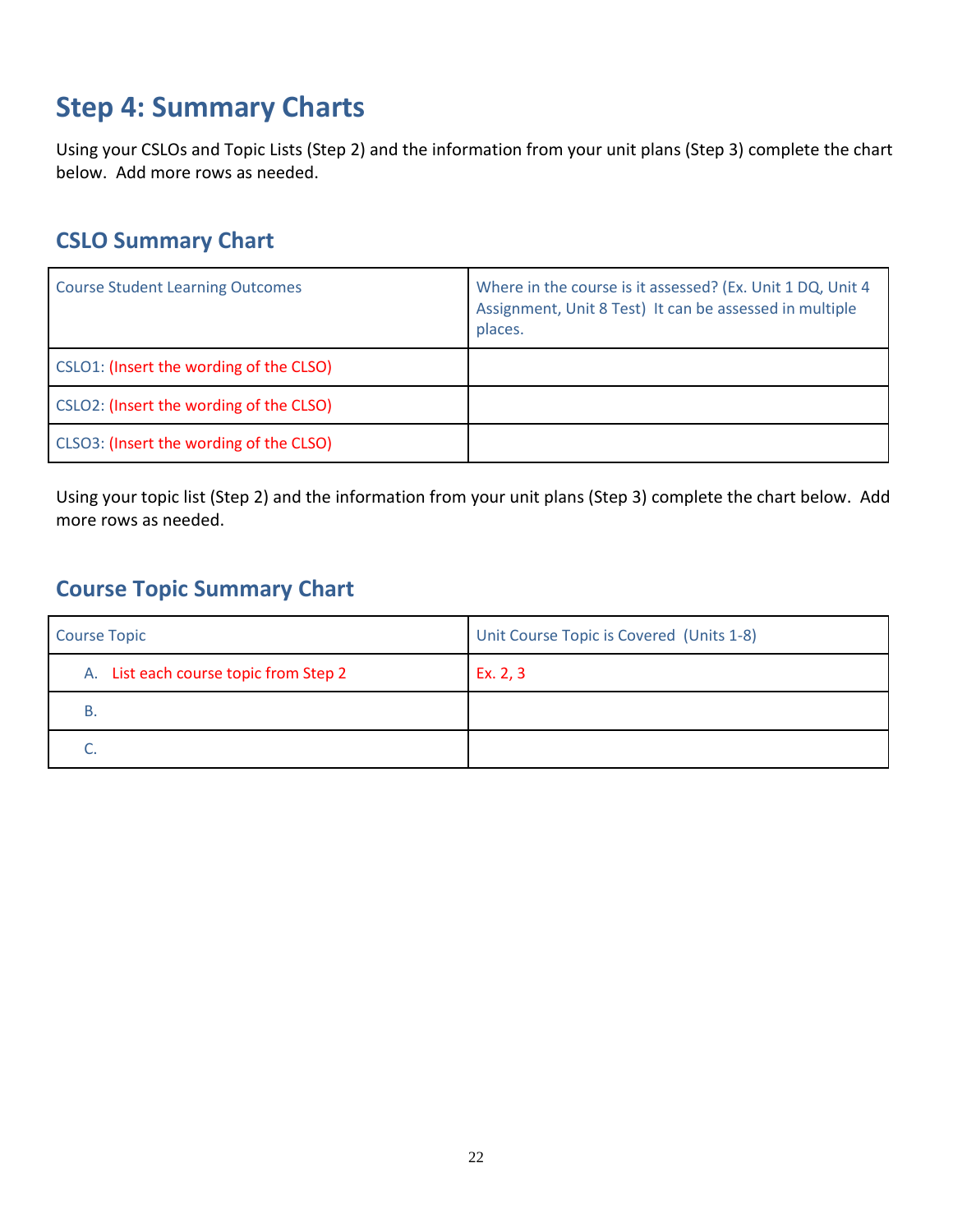# **Step 5: Units Details**

Purpose: In this step you will provide the details to all of the work you did in the Course Plan (Step 3). You are essentially providing everything that you want students to see, do, discuss and learn. At the completion of this step you will be in a good position to complete steps 6 and 7 and then ultimately begin to move your work over to Blackboard in Step 8.

Directions: Insert all related course information in red. This information will be used by yourself in the course building process. You will be able to copy and paste this information directly from your document to the provided templates in your courses.

**\_\_\_\_\_\_\_\_\_\_\_\_\_\_\_\_\_\_\_\_\_\_\_\_\_\_\_\_\_\_\_\_\_\_\_\_\_\_\_\_\_\_\_\_\_\_\_\_\_\_\_\_\_**

# **Unit 1**

### **Unit Title**

Enter Title here. This information should come from Step 3.

## **Unit Topics**

List the Course Topics covered in this Unit from the information in Step 3. You can begin with "In this Unit students will learn about...

## **Course Student Learning Outcomes for this Unit**

Through this unit students will be able to:

- Enter Course Student Learning Outcome here
- Enter Course Student Learning Outcome here

#### Example

● **CSLO 1:** Analyze, evaluate, and apply methods and models. *This information will come from Steps 2 and 3.*

## **Live Session(s)**

Live Session Topic(s) CSLO XX, XX

#### Example

Introduction to British Literature (CSLO 3, 4, 7) *The CSLOs will come from Step 3.*

# **Required Readings and Resources**

#### *Required Readings*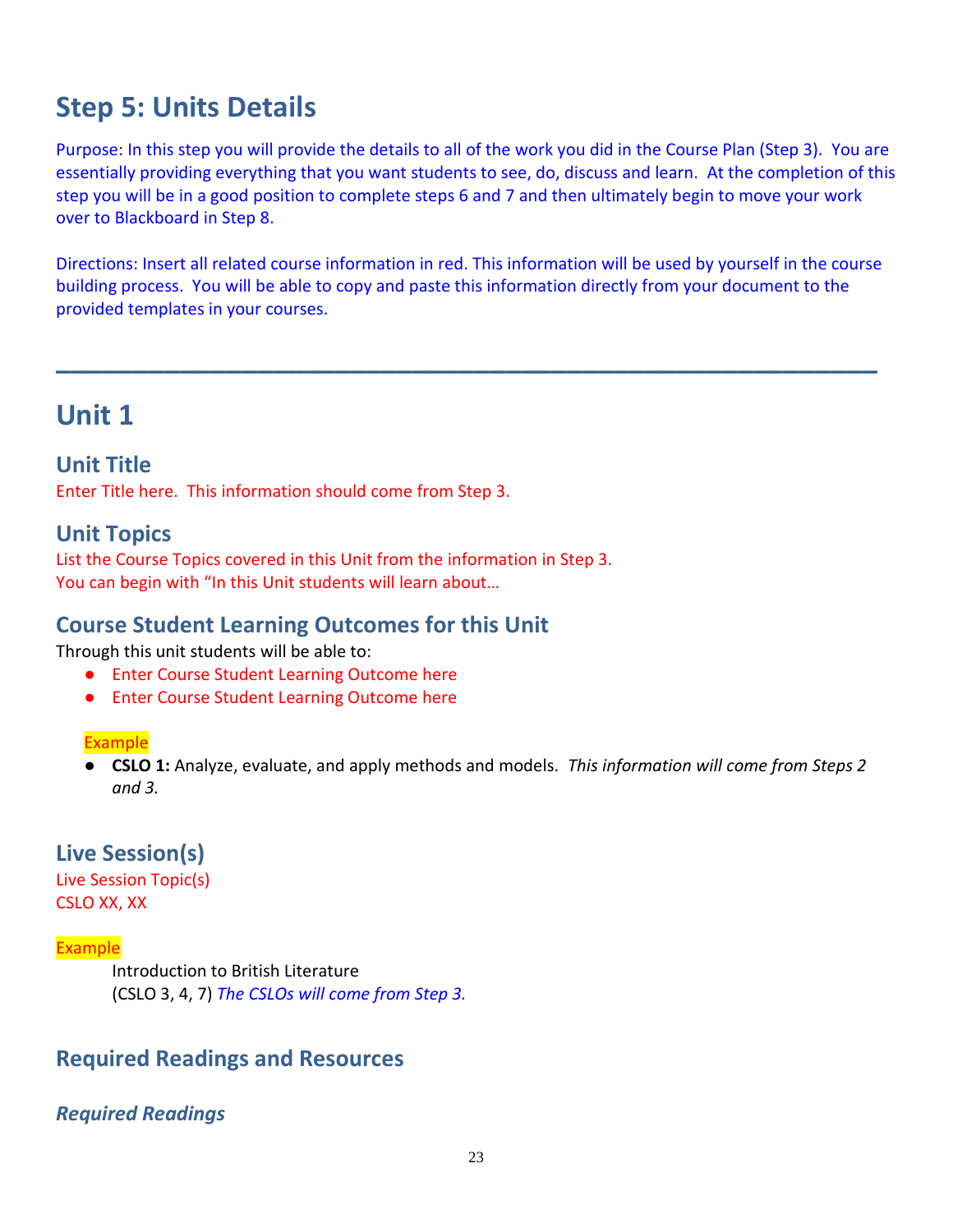Reading(s) Title CSLO XX, XX *The CSLOs will come from Step 3.*

*Resources* Resource(s) Title CSLO XX, XX *The CSLOs will come from Step 3.*

## **Discussion Forums**

## *Discussion Question (DQ)*

*In order to evoke critical thinking, use what, how, and why when creating a discussion question.* 

DQ: DQ Title DQ Question: What+how/why? 2 part questions work the best.

15 points CSLO XX, XX *The CSLOs will come from Step 3.*

# **Assignments**

### *Assignment 1 (if applicable)*

Assignment 1: Title Enter description and instructions here

XX points CSLO XX, XX *The CSLOs will come from Step 3.*

## *Assignment 2 (if applicable)*

Assignment 2: Title Enter description and instructions here

XX points CSLO XX, XX *The CSLOs will come from Step 3.*

# **Quizzes / Tests** *(if applicable)*

*Select and create an assessment that provides the student the opportunity to demonstrate achieving a CSLO. An assessment can be one of the following: Journal, Reflective Essay, Case Study, Lab Exercise, or Problem Based Learning Exercise. Traditional multiple choice and true/false questions are also acceptable.* 

#### Quizzes / Tests: Title

Instructions: Enter Instructions, including how many questions, attempts and time limit.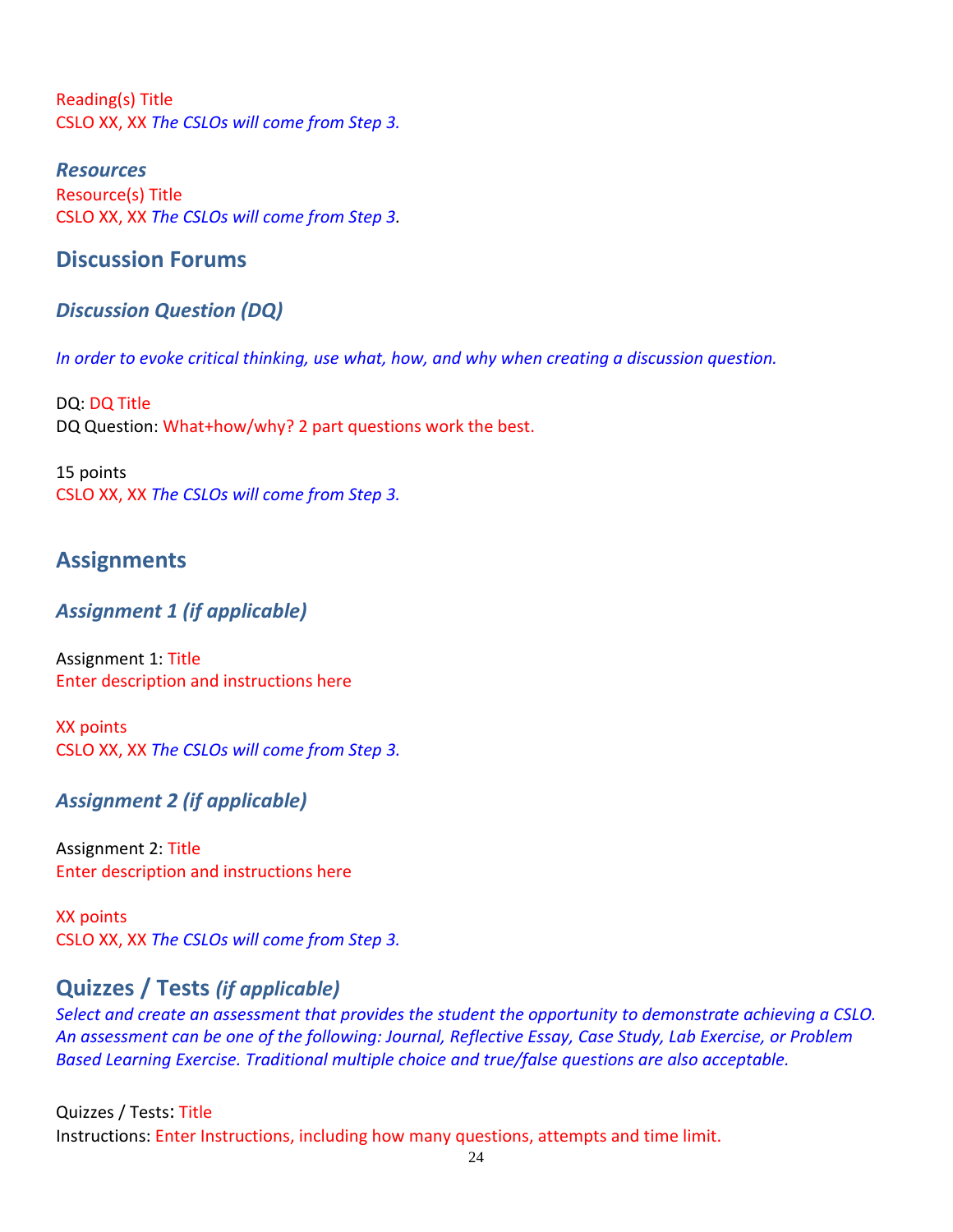#### XX points CSLO XX, XX *The CSLOs will come from Step 3.*

\* All quizzes and tests would need to be constructed by the faculty member. \*

# **Unit 2**

**Unit Title** Enter Title here. This information should come from Step 3.

## **Unit Topics**

List the Course Topics covered in this Unit from the information in Step 3. You can begin with "In this Unit students will learn about…

# **Course Student Learning Outcomes for this Unit**

Through this unit students will be able to:

- Enter Course Student Learning Outcome here
- Enter Course Student Learning Outcome here

#### Example

● **CSLO 1:** Analyze, evaluate, and apply methods and models. *This information will come from Steps 2 and 3.*

# **Live Session(s)**

Live Session Topic(s) CSLO XX, XX

#### Example

Introduction to British Literature (CSLO 3, 4, 7) *The CSLOs will come from Step 3.*

# **Required Readings and Resources**

#### *Required Readings*

Reading(s) Title CSLO XX, XX *The CSLOs will come from Step 3.*

*Resources* Resource(s) Title CSLO XX, XX *The CSLOs will come from Step 3.*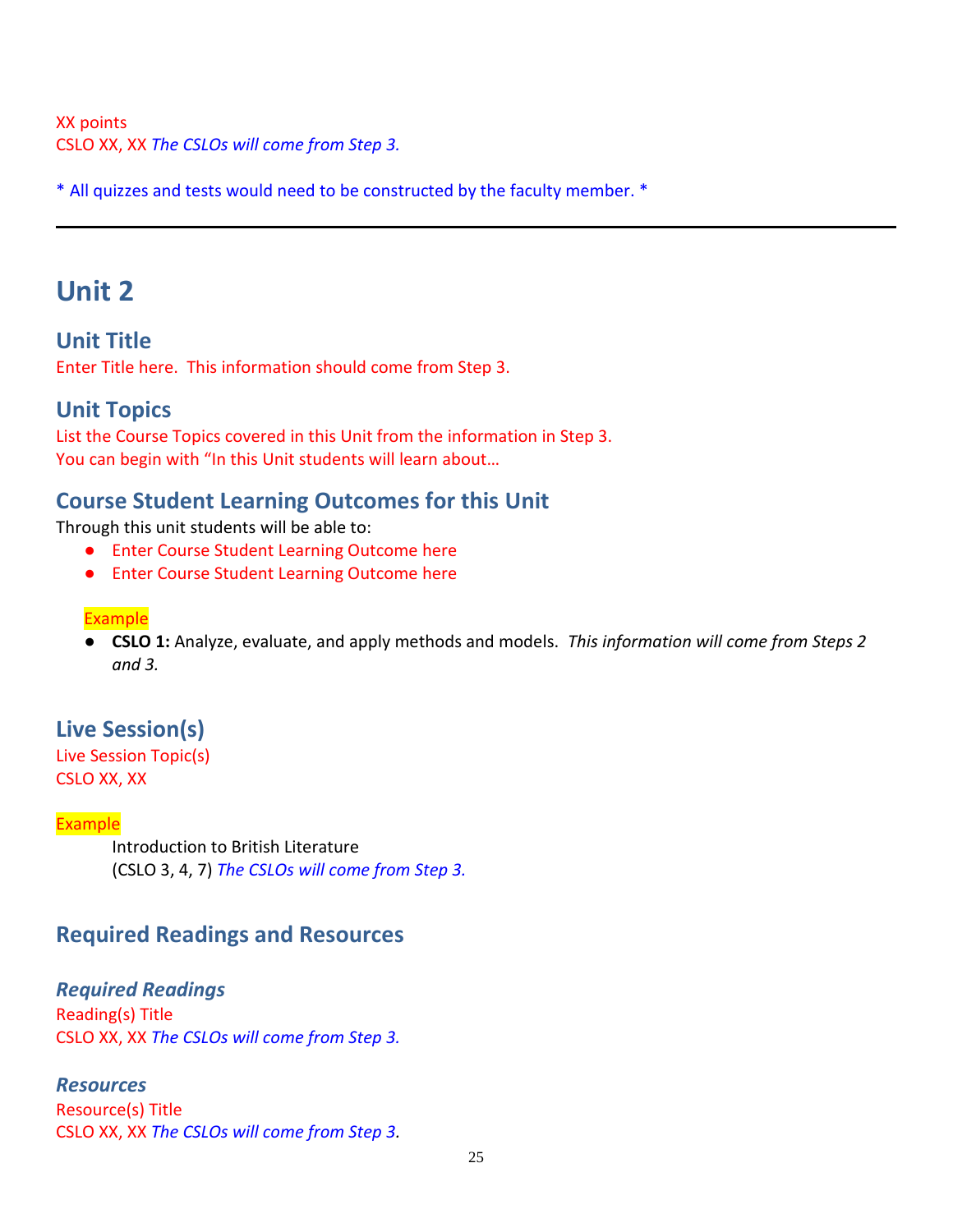# **Discussion Forums**

# *Discussion Question (DQ)*

*In order to evoke critical thinking, use what, how, and why when creating a discussion question.* 

DQ: DQ Title DQ Question: What+how/why? 2 part questions work the best.

15 points CSLO XX, XX *The CSLOs will come from Step 3.*

# **Assignments**

## *Assignment 1 (if applicable)*

Assignment 1: Title Enter description and instructions here

XX points CSLO XX, XX *The CSLOs will come from Step 3.*

## *Assignment 2 (if applicable)*

Assignment 2: Title Enter description and instructions here

XX points CSLO XX, XX *The CSLOs will come from Step 3.*

# **Quizzes / Tests** *(if applicable)*

*Select and create an assessment that provides the student the opportunity to demonstrate achieving a CSLO. An assessment can be one of the following: Journal, Reflective Essay, Case Study, Lab Exercise, or Problem Based Learning Exercise. Traditional multiple choice and true/false questions are also acceptable.* 

Quizzes / Tests: Title Instructions: Enter Instructions, including how many questions, attempts and time limit.

XX points CSLO XX, XX *The CSLOs will come from Step 3.*

\* All quizzes and tests would need to be constructed by the faculty member. \*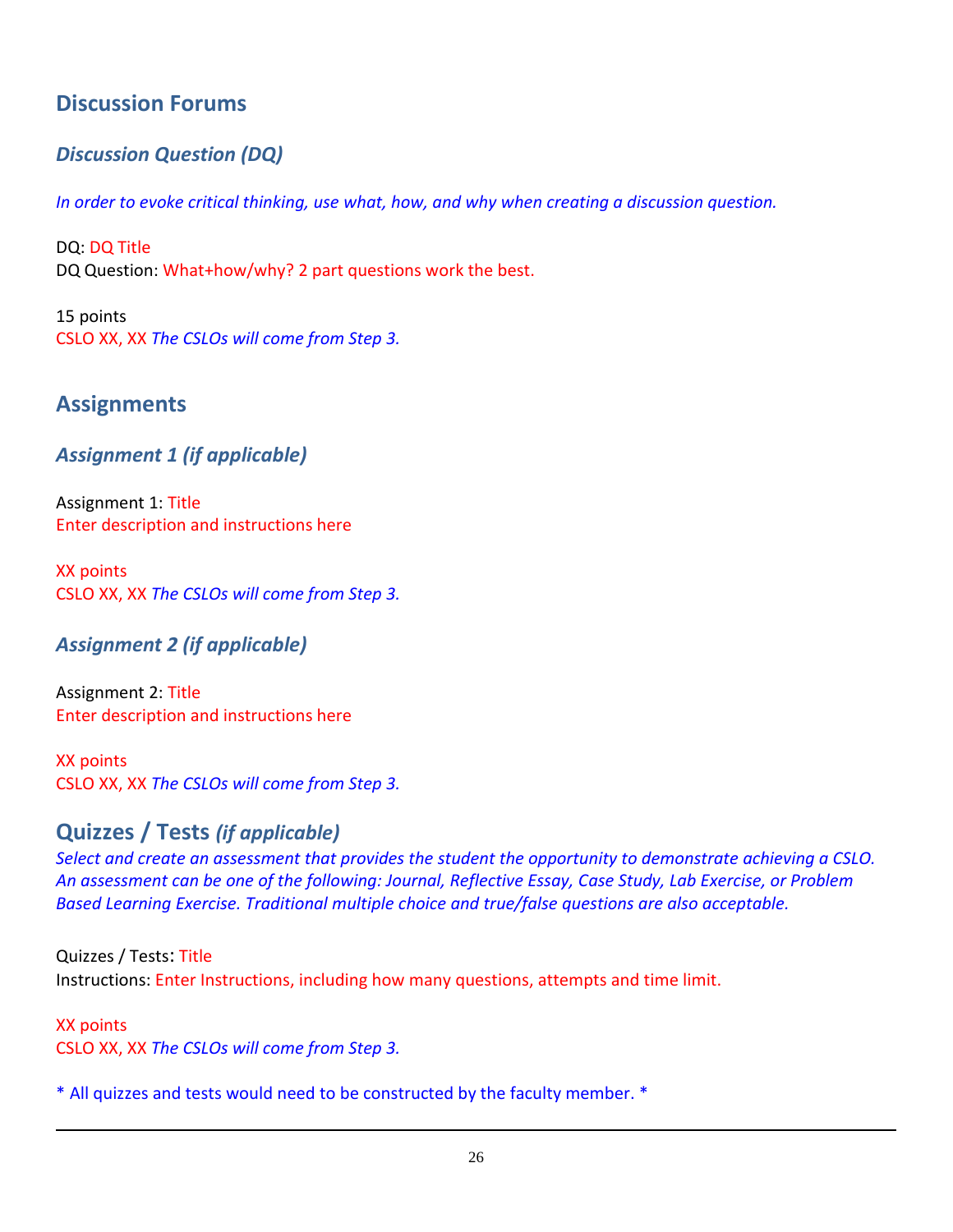# **Unit 3**

# **Unit Title**

Enter Title here. This information should come from Step 3.

## **Unit Topics**

List the Course Topics covered in this Unit from the information in Step 3. You can begin with "In this Unit students will learn about…

## **Course Student Learning Outcomes for this Unit**

Through this unit students will be able to:

- Enter Course Student Learning Outcome here
- Enter Course Student Learning Outcome here

#### Example

● **CSLO 1:** Analyze, evaluate, and apply methods and models. *This information will come from Steps 2 and 3.*

## **Live Session(s)**

Live Session Topic(s) CSLO XX, XX

#### **Example**

Introduction to British Literature (CSLO 3, 4, 7) *The CSLOs will come from Step 3.*

## **Required Readings and Resources**

#### *Required Readings*

Reading(s) Title CSLO XX, XX *The CSLOs will come from Step 3.*

*Resources* Resource(s) Title CSLO XX, XX *The CSLOs will come from Step 3.*

### **Discussion Forums**

### *Discussion Question (DQ)*

*In order to evoke critical thinking, use what, how, and why when creating a discussion question.*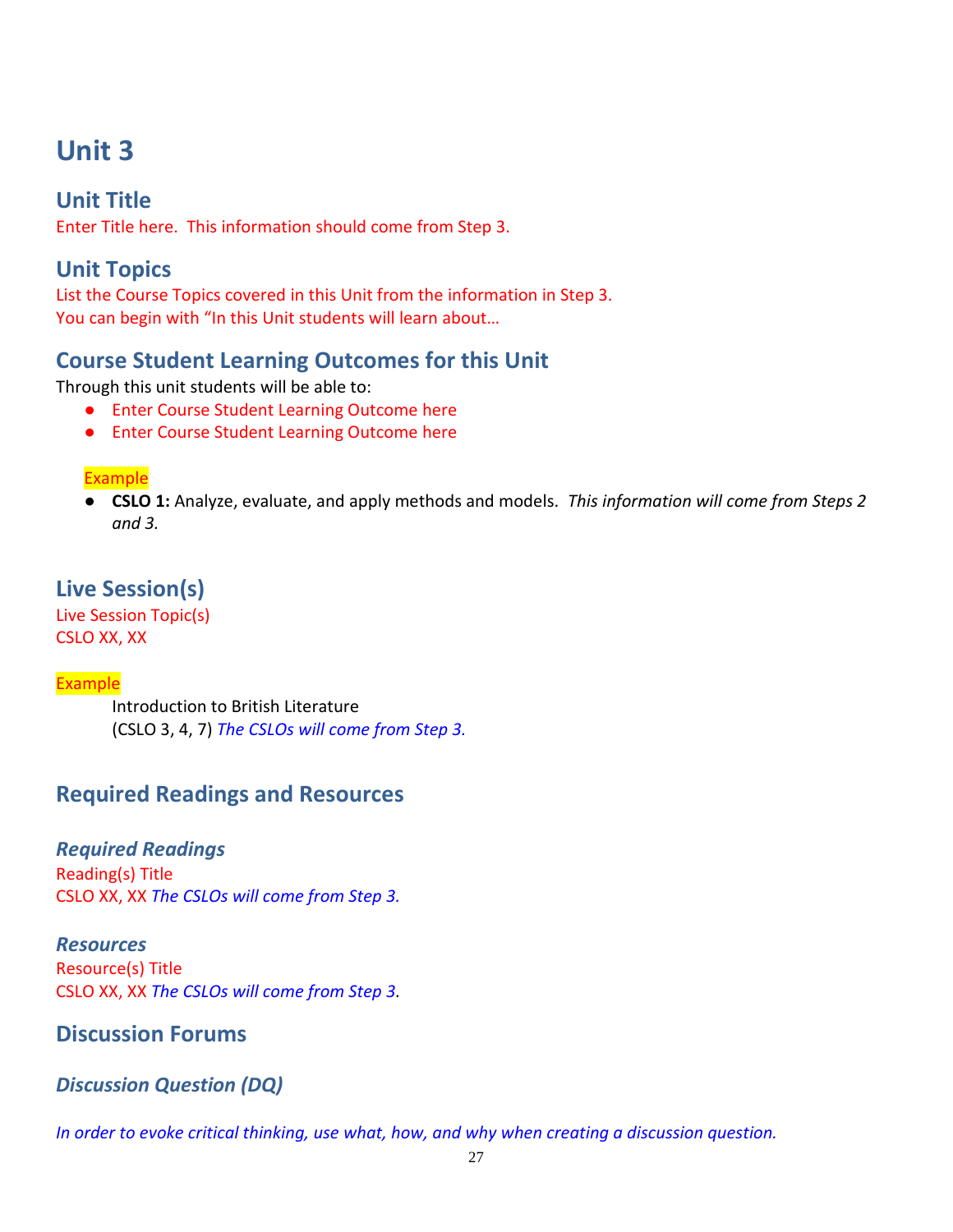DQ: DQ Title DQ Question: What+how/why? 2 part questions work the best.

15 points CSLO XX, XX *The CSLOs will come from Step 3.*

# **Assignments**

*Assignment 1 (if applicable)*

Assignment 1: Title Enter description and instructions here

XX points CSLO XX, XX *The CSLOs will come from Step 3.*

# *Assignment 2 (if applicable)*

Assignment 2: Title Enter description and instructions here

XX points CSLO XX, XX *The CSLOs will come from Step 3.*

# **Quizzes / Tests** *(if applicable)*

*Select and create an assessment that provides the student the opportunity to demonstrate achieving a CSLO. An assessment can be one of the following: Journal, Reflective Essay, Case Study, Lab Exercise, or Problem Based Learning Exercise. Traditional multiple choice and true/false questions are also acceptable.* 

Quizzes / Tests: Title Instructions: Enter Instructions, including how many questions, attempts and time limit.

XX points CSLO XX, XX *The CSLOs will come from Step 3.*

\* All quizzes and tests would need to be constructed by the faculty member. \*

# **Unit 4**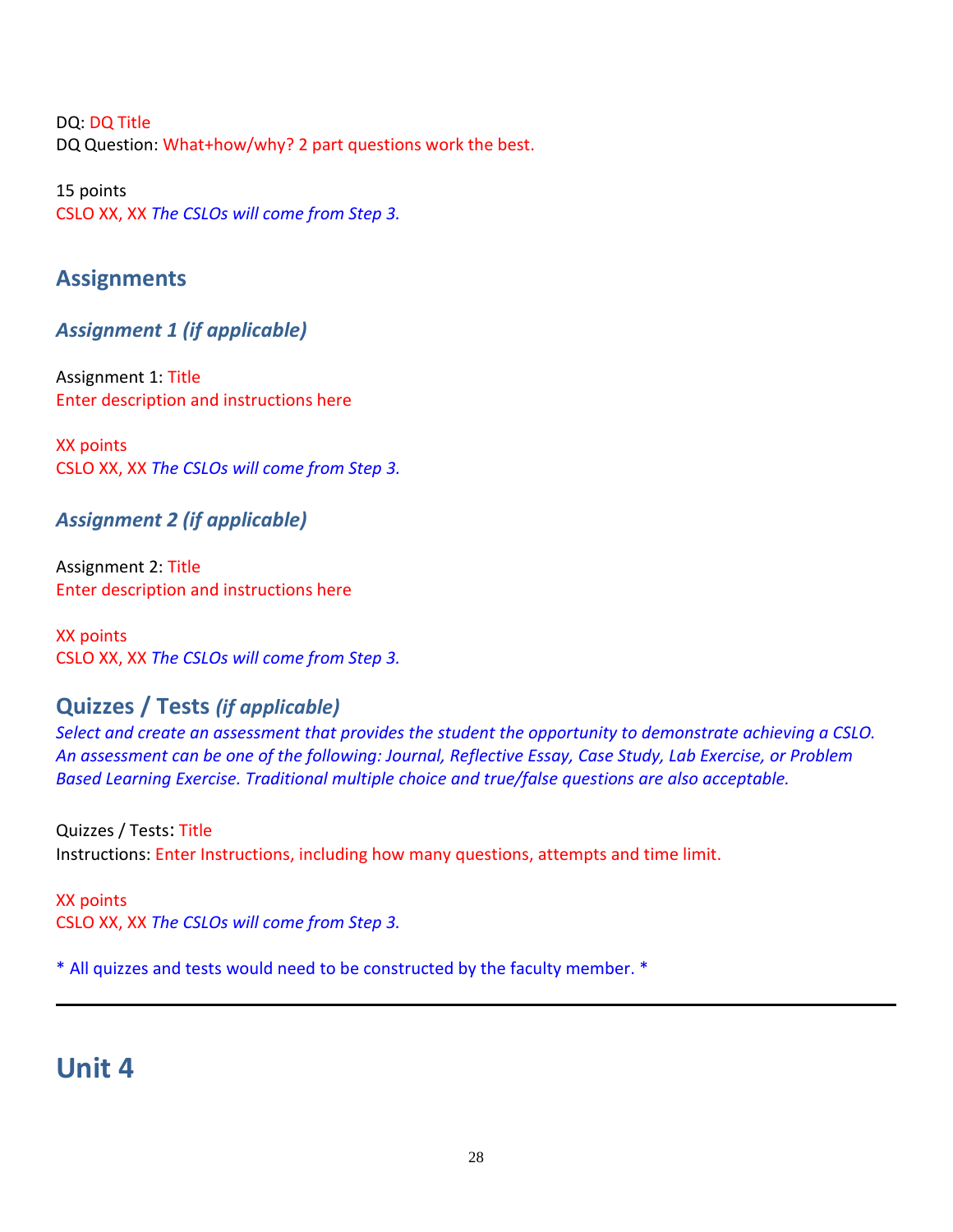# **Unit Title**

Enter Title here. This information should come from Step 3.

# **Unit Topics**

List the Course Topics covered in this Unit from the information in Step 3. You can begin with "In this Unit students will learn about...

## **Course Student Learning Outcomes for this Unit**

Through this unit students will be able to:

- Enter Course Student Learning Outcome here
- Enter Course Student Learning Outcome here

#### Example

● **CSLO 1:** Analyze, evaluate, and apply methods and models. *This information will come from Steps 2 and 3.*

# **Live Session(s)**

Live Session Topic(s) CSLO XX, XX

#### Example

Introduction to British Literature (CSLO 3, 4, 7) *The CSLOs will come from Step 3.*

## **Required Readings and Resources**

*Required Readings* Reading(s) Title CSLO XX, XX *The CSLOs will come from Step 3.*

#### *Resources*

Resource(s) Title CSLO XX, XX *The CSLOs will come from Step 3.*

#### **Discussion Forums**

#### *Discussion Question (DQ)*

*In order to evoke critical thinking, use what, how, and why when creating a discussion question.* 

#### DQ: DQ Title DQ Question: What+how/why? 2 part questions work the best.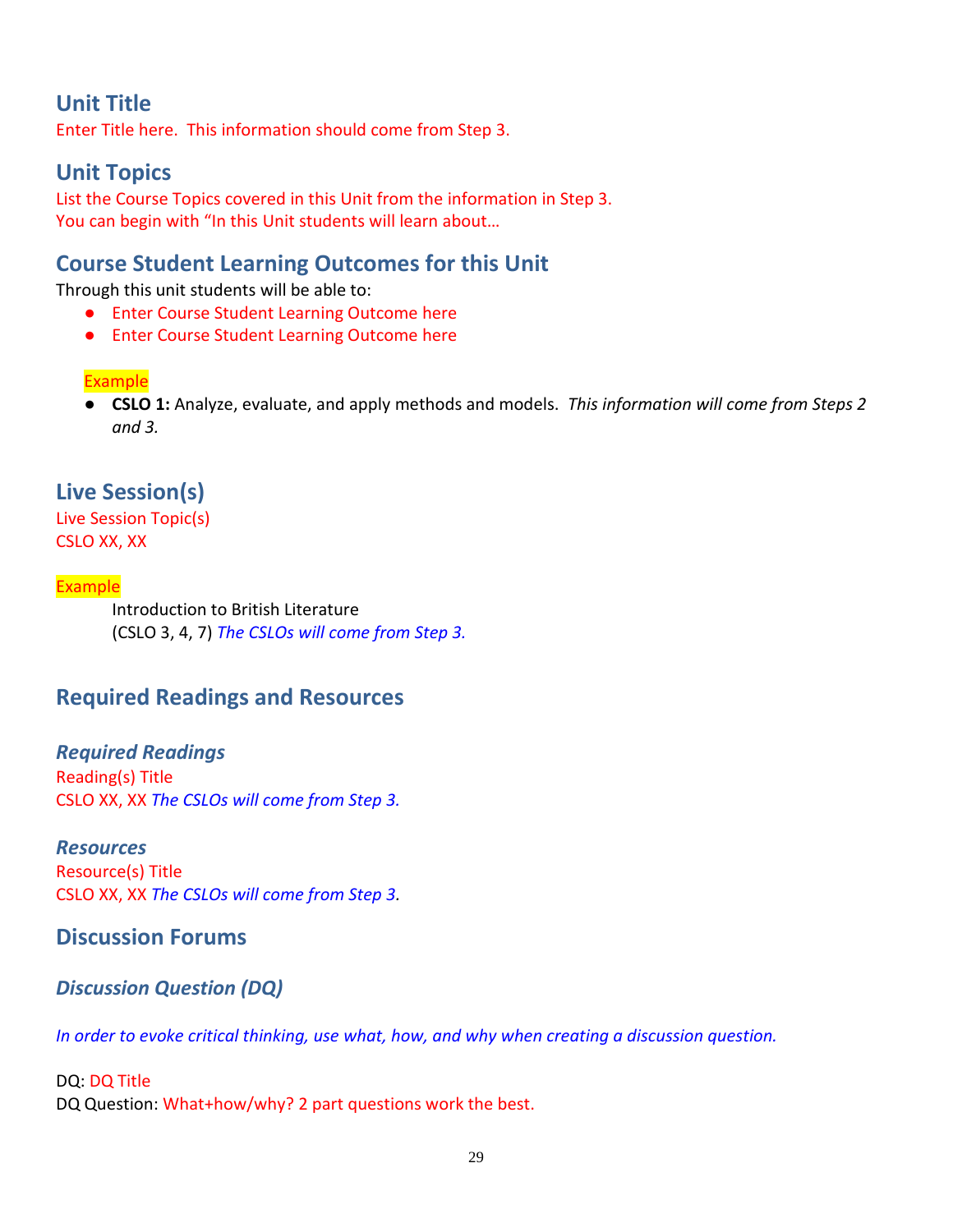15 points CSLO XX, XX *The CSLOs will come from Step 3.*

### **Assignments**

### *Assignment 1 (if applicable)*

Assignment 1: Title Enter description and instructions here

XX points CSLO XX, XX *The CSLOs will come from Step 3.*

*Assignment 2 (if applicable)*

Assignment 2: Title Enter description and instructions here

XX points CSLO XX, XX *The CSLOs will come from Step 3.*

## **Quizzes / Tests** *(if applicable)*

*Select and create an assessment that provides the student the opportunity to demonstrate achieving a CSLO. An assessment can be one of the following: Journal, Reflective Essay, Case Study, Lab Exercise, or Problem Based Learning Exercise. Traditional multiple choice and true/false questions are also acceptable.* 

Quizzes / Tests: Title Instructions: Enter Instructions, including how many questions, attempts and time limit.

XX points CSLO XX, XX *The CSLOs will come from Step 3.*

\* All quizzes and tests would need to be constructed by the faculty member. \*

# **Unit 5**

### **Unit Title**

Enter Title here. This information should come from Step 3.

### **Unit Topics**

List the Course Topics covered in this Unit from the information in Step 3.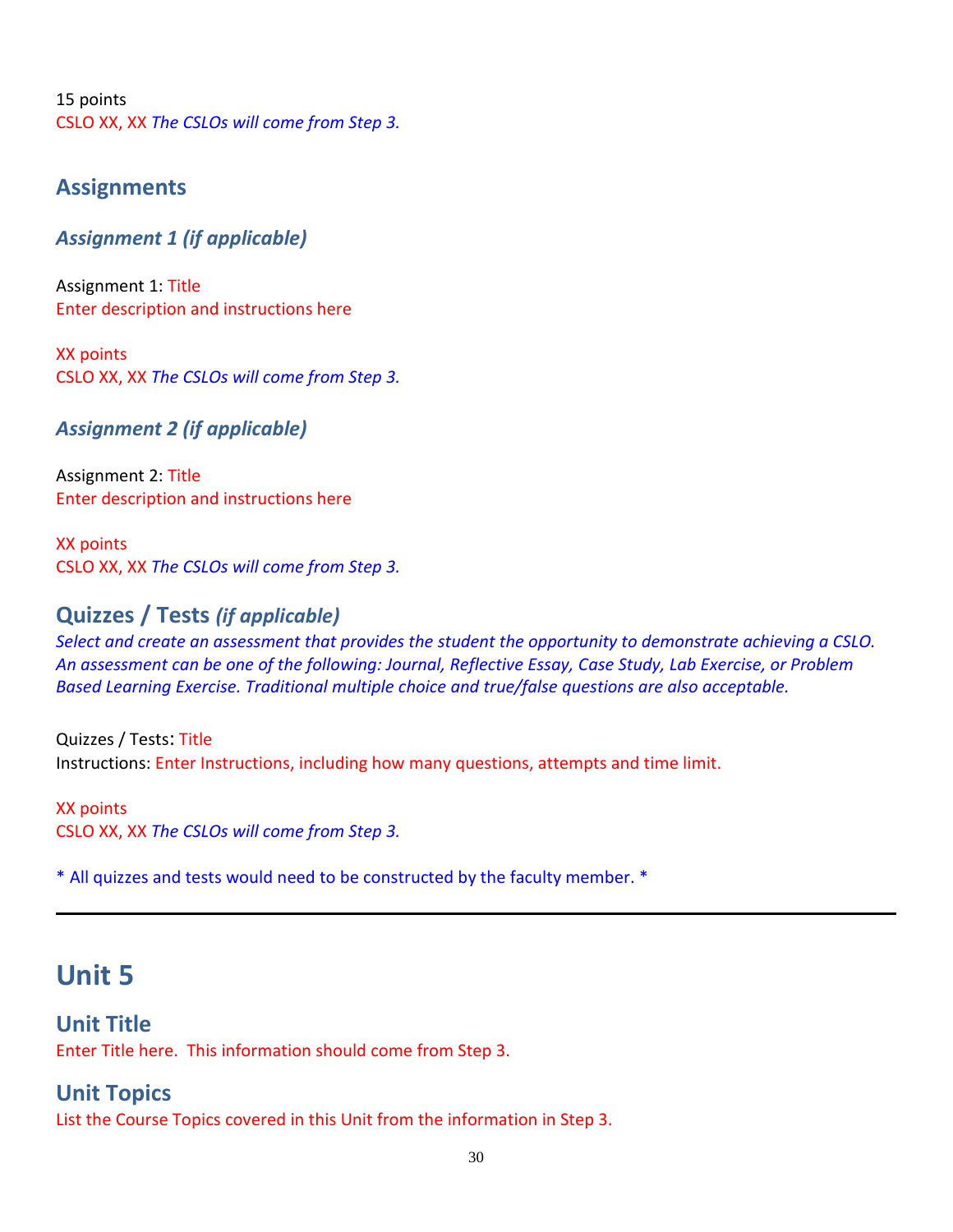You can begin with "In this Unit students will learn about...

## **Course Student Learning Outcomes for this Unit**

Through this unit students will be able to:

- Enter Course Student Learning Outcome here
- Enter Course Student Learning Outcome here

#### Example

● **CSLO 1:** Analyze, evaluate, and apply methods and models. *This information will come from Steps 2 and 3.*

**Live Session(s)** Live Session Topic(s)

CSLO XX, XX

#### Example

Introduction to British Literature (CSLO 3, 4, 7) *The CSLOs will come from Step 3.*

## **Required Readings and Resources**

#### *Required Readings*

Reading(s) Title CSLO XX, XX *The CSLOs will come from Step 3.*

#### *Resources*

Resource(s) Title CSLO XX, XX *The CSLOs will come from Step 3.*

## **Discussion Forums**

### *Discussion Question (DQ)*

*In order to evoke critical thinking, use what, how, and why when creating a discussion question.* 

DQ: DQ Title DQ Question: What+how/why? 2 part questions work the best.

#### 15 points CSLO XX, XX *The CSLOs will come from Step 3.*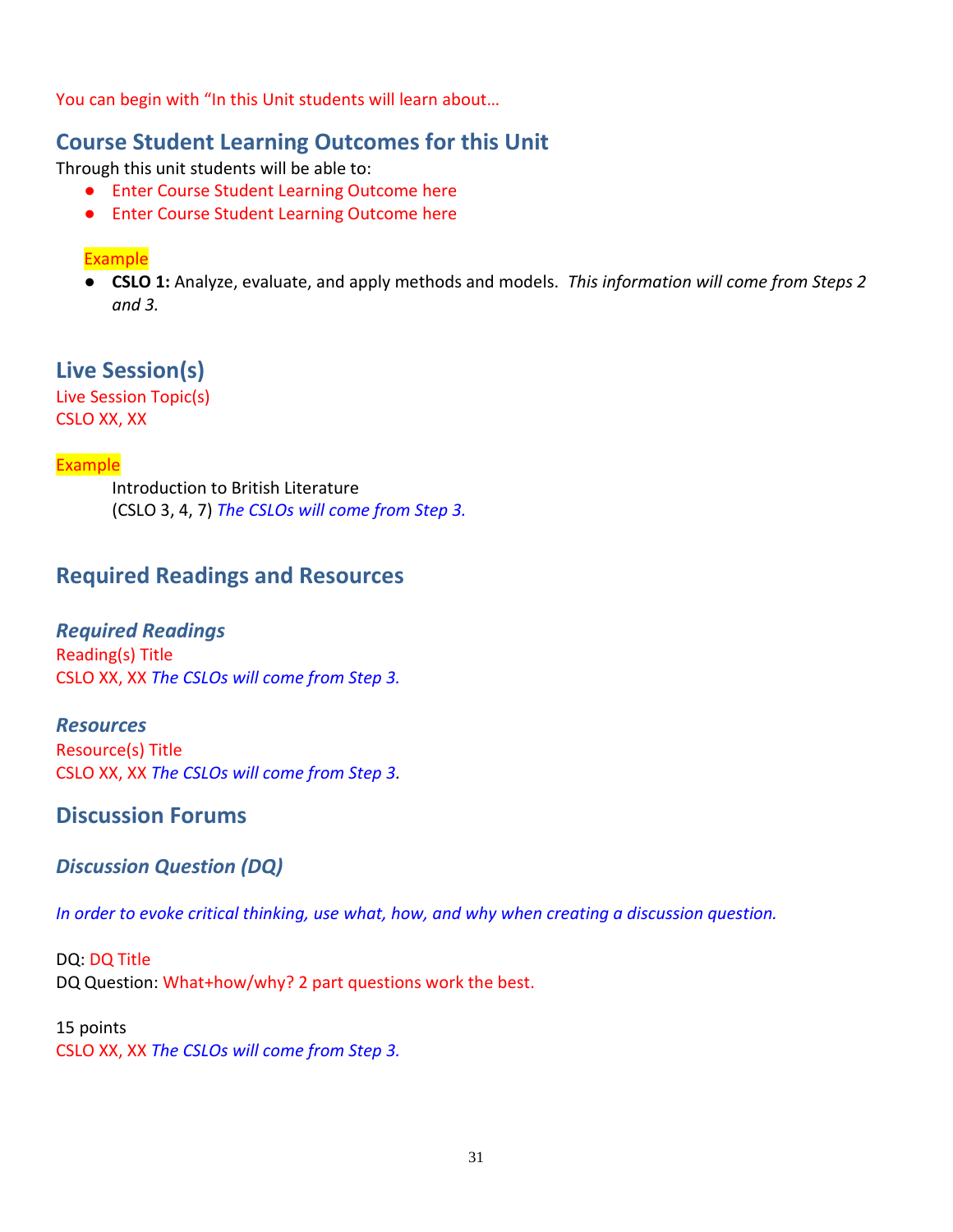# **Assignments**

## *Assignment 1 (if applicable)*

Assignment 1: Title Enter description and instructions here

XX points CSLO XX, XX *The CSLOs will come from Step 3.*

### *Assignment 2 (if applicable)*

Assignment 2: Title Enter description and instructions here

XX points CSLO XX, XX *The CSLOs will come from Step 3.*

## **Quizzes / Tests** *(if applicable)*

*Select and create an assessment that provides the student the opportunity to demonstrate achieving a CSLO. An assessment can be one of the following: Journal, Reflective Essay, Case Study, Lab Exercise, or Problem Based Learning Exercise. Traditional multiple choice and true/false questions are also acceptable.* 

Quizzes / Tests: Title Instructions: Enter Instructions, including how many questions, attempts and time limit.

XX points CSLO XX, XX *The CSLOs will come from Step 3.*

\* All quizzes and tests would need to be constructed by the faculty member. \*

# **Unit 6**

**Unit Title** Enter Title here. This information should come from Step 3.

### **Unit Topics**

List the Course Topics covered in this Unit from the information in Step 3. You can begin with "In this Unit students will learn about…

# **Course Student Learning Outcomes for this Unit**

Through this unit students will be able to: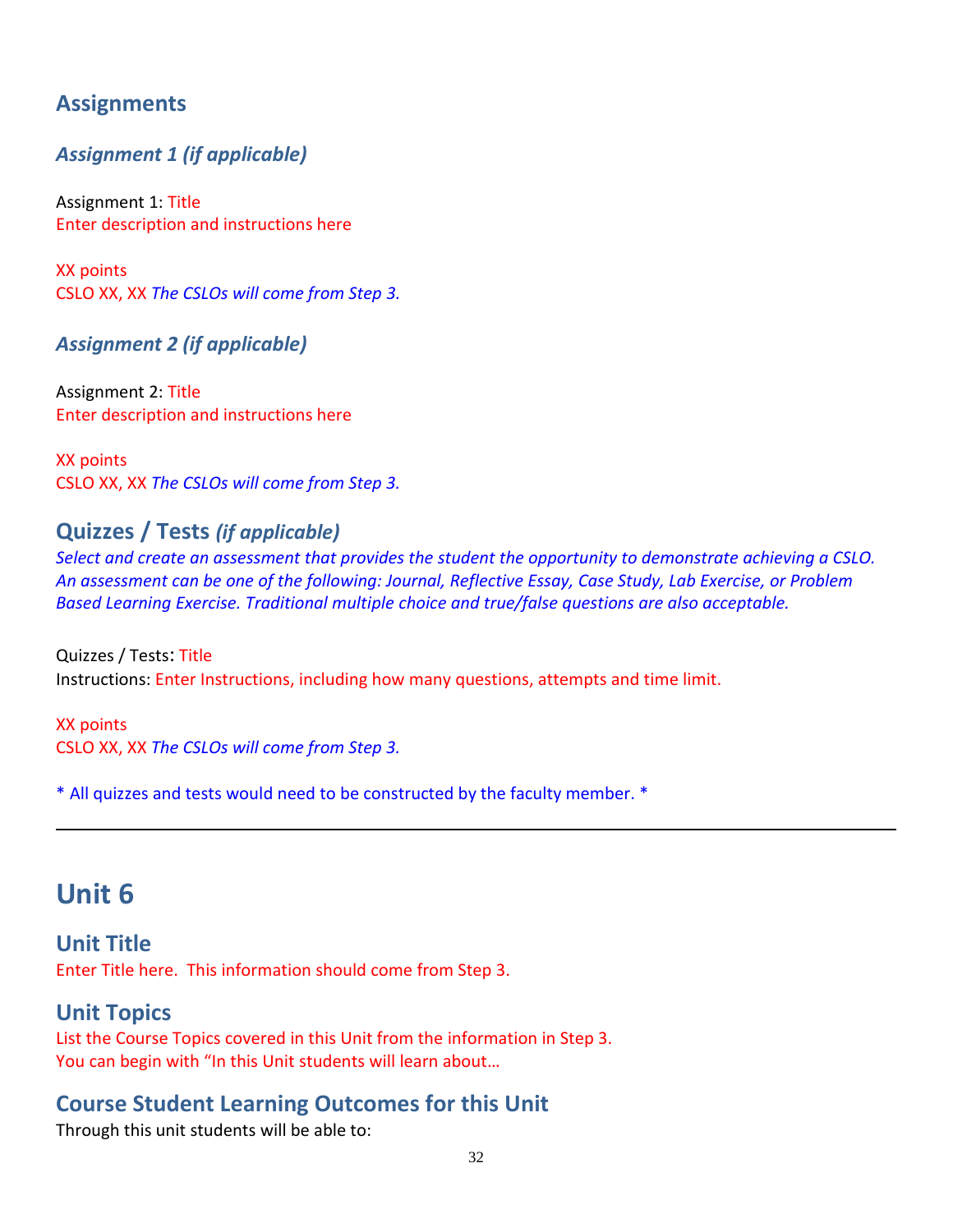- Enter Course Student Learning Outcome here
- Enter Course Student Learning Outcome here

#### Example

● **CSLO 1:** Analyze, evaluate, and apply methods and models. *This information will come from Steps 2 and 3.*

### **Live Session(s)**

Live Session Topic(s) CSLO XX, XX

#### Example

Introduction to British Literature (CSLO 3, 4, 7) *The CSLOs will come from Step 3.*

### **Required Readings and Resources**

*Required Readings* Reading(s) Title CSLO XX, XX *The CSLOs will come from Step 3.*

*Resources* Resource(s) Title CSLO XX, XX *The CSLOs will come from Step 3.*

### **Discussion Forums**

#### *Discussion Question (DQ)*

*In order to evoke critical thinking, use what, how, and why when creating a discussion question.* 

DQ: DQ Title DQ Question: What+how/why? 2 part questions work the best.

15 points CSLO XX, XX *The CSLOs will come from Step 3.*

### **Assignments**

#### *Assignment 1 (if applicable)*

Assignment 1: Title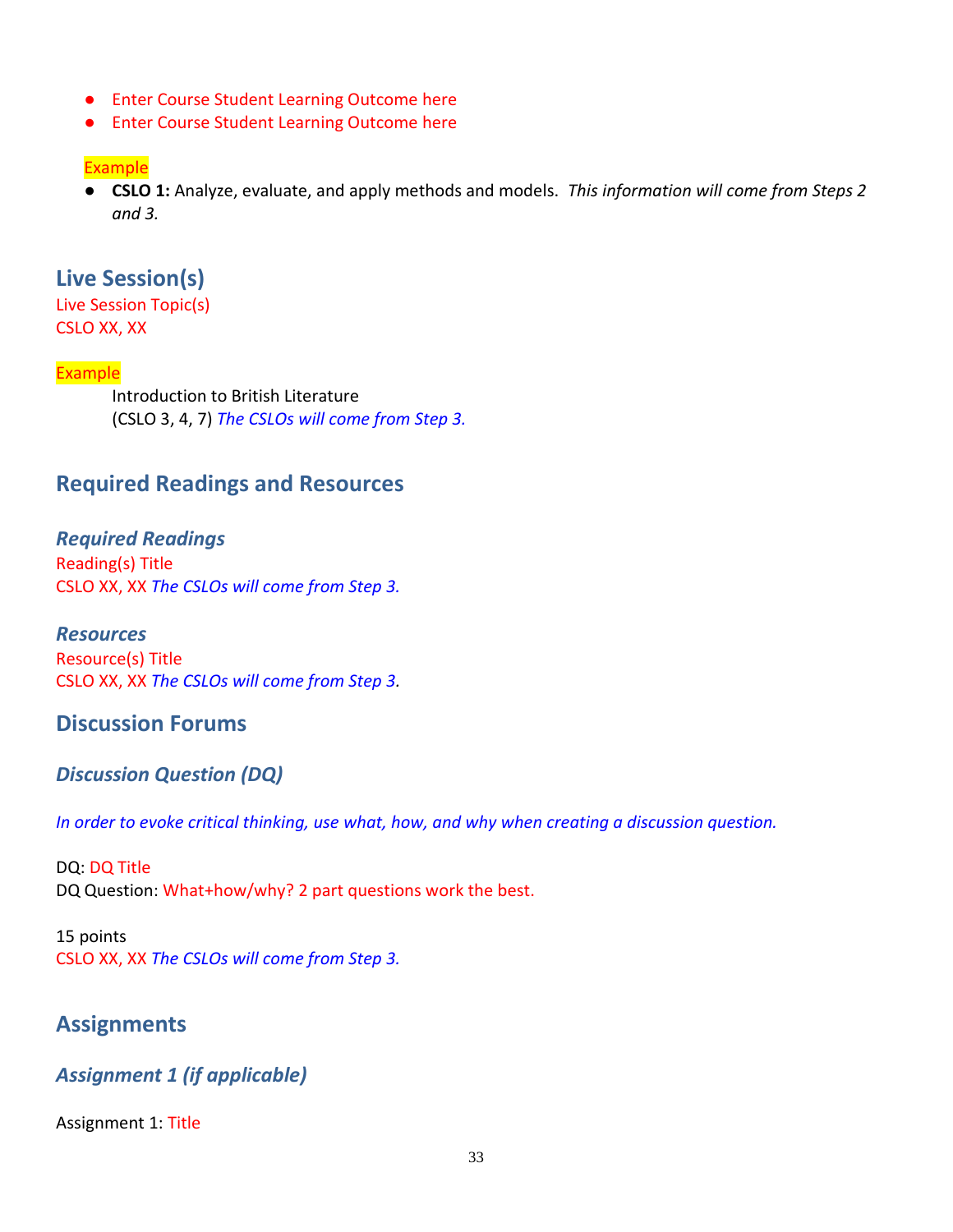Enter description and instructions here

XX points CSLO XX, XX *The CSLOs will come from Step 3.*

*Assignment 2 (if applicable)*

Assignment 2: Title Enter description and instructions here

XX points CSLO XX, XX *The CSLOs will come from Step 3.*

## **Quizzes / Tests** *(if applicable)*

*Select and create an assessment that provides the student the opportunity to demonstrate achieving a CSLO. An assessment can be one of the following: Journal, Reflective Essay, Case Study, Lab Exercise, or Problem Based Learning Exercise. Traditional multiple choice and true/false questions are also acceptable.* 

Quizzes / Tests: Title Instructions: Enter Instructions, including how many questions, attempts and time limit.

XX points CSLO XX, XX *The CSLOs will come from Step 3.*

\* All quizzes and tests would need to be constructed by the faculty member. \*

# **Unit 7**

**Unit Title** Enter Title here. This information should come from Step 3.

# **Unit Topics**

List the Course Topics covered in this Unit from the information in Step 3. You can begin with "In this Unit students will learn about...

# **Course Student Learning Outcomes for this Unit**

Through this unit students will be able to:

- Enter Course Student Learning Outcome here
- Enter Course Student Learning Outcome here

#### Example

● **CSLO 1:** Analyze, evaluate, and apply methods and models. *This information will come from Steps 2 and 3.*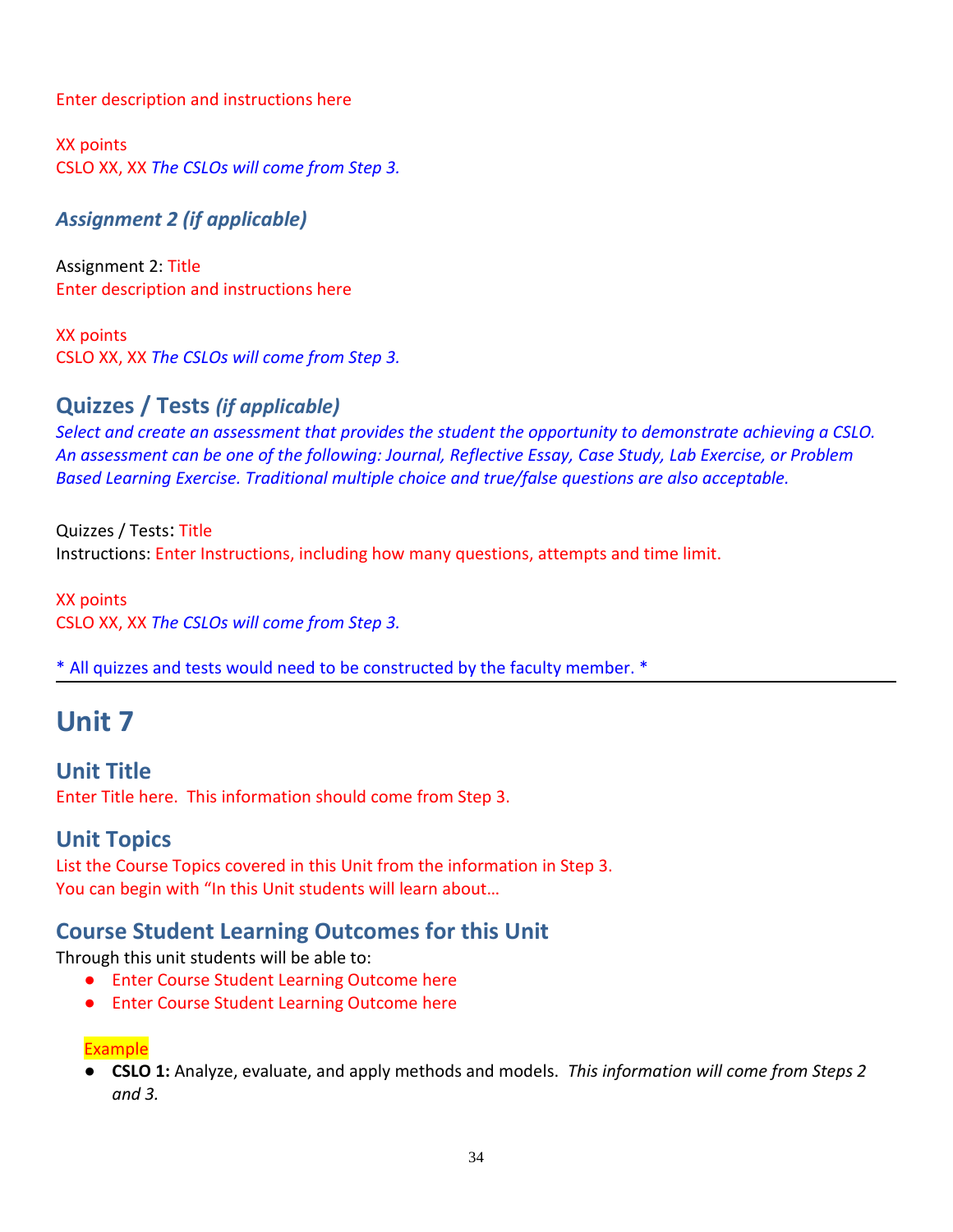## **Live Session(s)**

Live Session Topic(s) CSLO XX, XX

#### Example

Introduction to British Literature (CSLO 3, 4, 7) *The CSLOs will come from Step 3.*

# **Required Readings and Resources**

*Required Readings* Reading(s) Title CSLO XX, XX *The CSLOs will come from Step 3.*

*Resources* Resource(s) Title CSLO XX, XX *The CSLOs will come from Step 3.*

## **Discussion Forums**

### *Discussion Question (DQ)*

*In order to evoke critical thinking, use what, how, and why when creating a discussion question.* 

DQ: DQ Title DQ Question: What+how/why? 2 part questions work the best.

15 points CSLO XX, XX *The CSLOs will come from Step 3.*

## **Assignments**

### *Assignment 1 (if applicable)*

Assignment 1: Title Enter description and instructions here

XX points CSLO XX, XX *The CSLOs will come from Step 3.*

*Assignment 2 (if applicable)*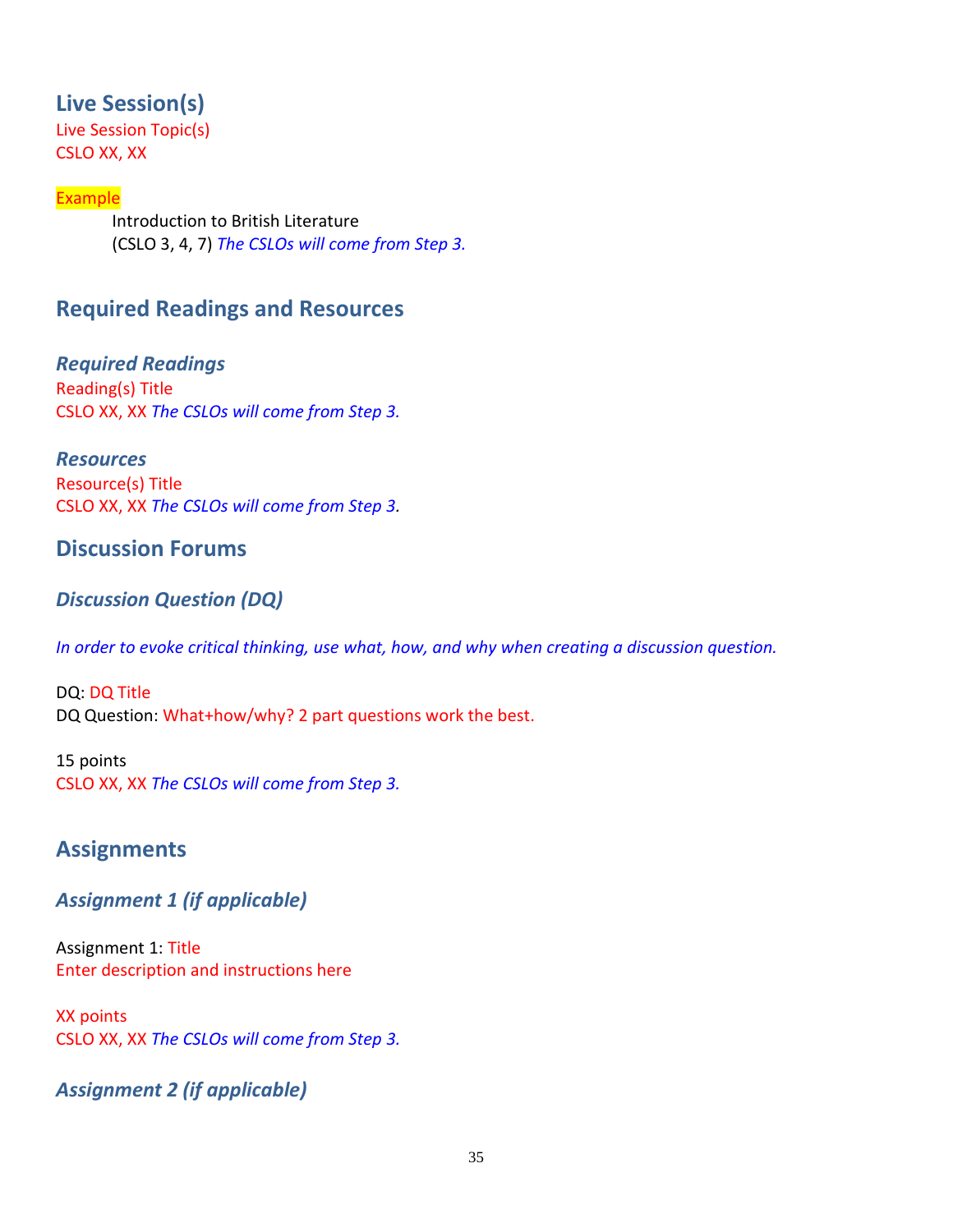Assignment 2: Title Enter description and instructions here

XX points CSLO XX, XX *The CSLOs will come from Step 3.*

# **Quizzes / Tests** *(if applicable)*

*Select and create an assessment that provides the student the opportunity to demonstrate achieving a CSLO. An assessment can be one of the following: Journal, Reflective Essay, Case Study, Lab Exercise, or Problem Based Learning Exercise. Traditional multiple choice and true/false questions are also acceptable.* 

Quizzes / Tests: Title Instructions: Enter Instructions, including how many questions, attempts and time limit.

XX points CSLO XX, XX *The CSLOs will come from Step 3.*

\* All quizzes and tests would need to be constructed by the faculty member. \*

# **Unit 8**

**Unit Title** Enter Title here. This information should come from Step 3.

# **Unit Topics**

List the Course Topics covered in this Unit from the information in Step 3. You can begin with "In this Unit students will learn about…

# **Course Student Learning Outcomes for this Unit**

Through this unit students will be able to:

- Enter Course Student Learning Outcome here
- Enter Course Student Learning Outcome here

#### Example

● **CSLO 1:** Analyze, evaluate, and apply methods and models. *This information will come from Steps 2 and 3.*

**Live Session(s)** Live Session Topic(s) CSLO XX, XX

#### **Example**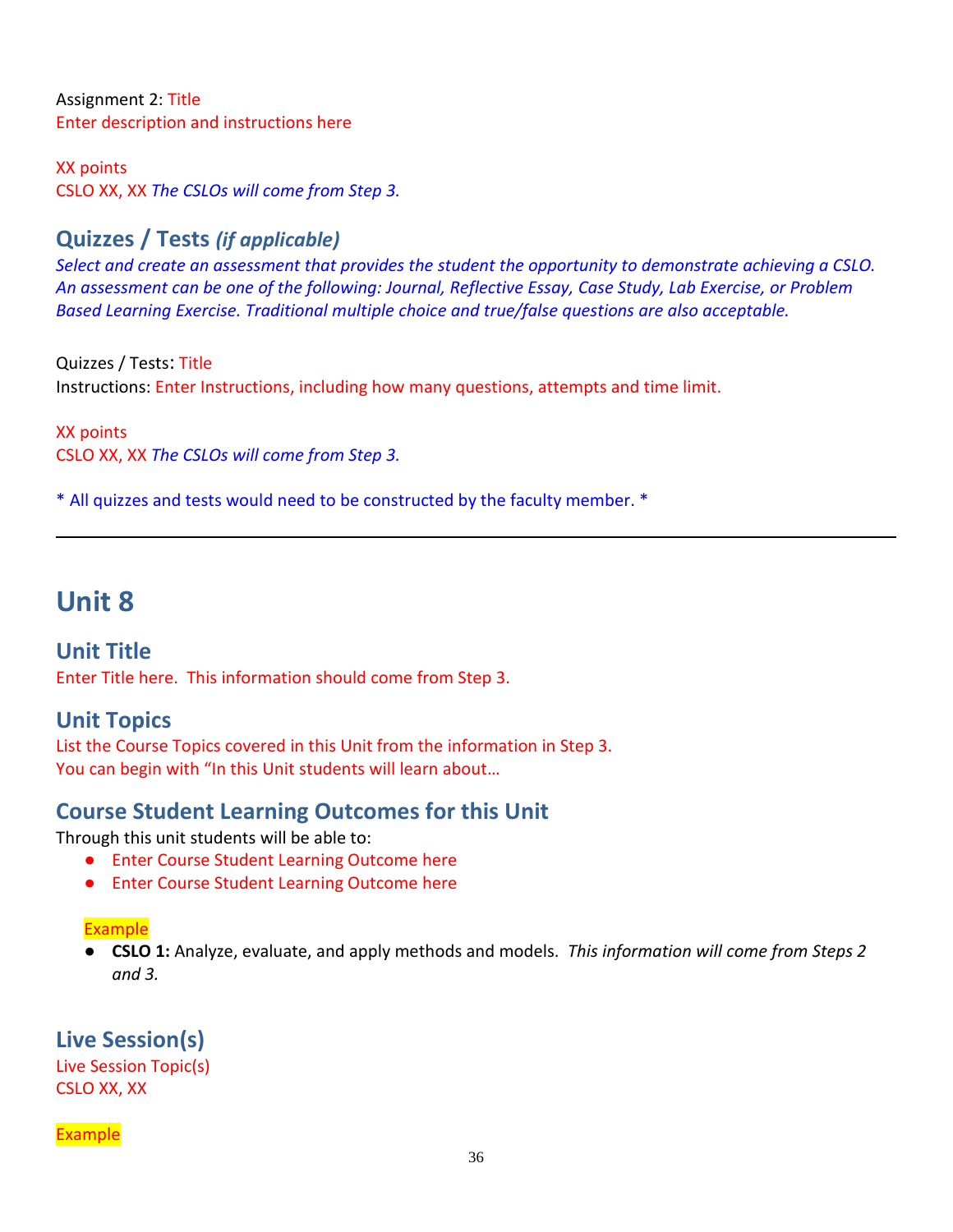Introduction to British Literature (CSLO 3, 4, 7) *The CSLOs will come from Step 3.*

## **Required Readings and Resources**

*Required Readings* Reading(s) Title CSLO XX, XX *The CSLOs will come from Step 3.*

*Resources* Resource(s) Title CSLO XX, XX *The CSLOs will come from Step 3.*

### **Discussion Forums**

#### *Discussion Question (DQ)*

*In order to evoke critical thinking, use what, how, and why when creating a discussion question.* 

DQ: DQ Title DQ Question: What+how/why? 2 part questions work the best.

15 points CSLO XX, XX *The CSLOs will come from Step 3.*

## **Assignments**

### *Assignment 1 (if applicable)*

Assignment 1: Title Enter description and instructions here

XX points CSLO XX, XX *The CSLOs will come from Step 3.*

### *Assignment 2 (if applicable)*

Assignment 2: Title Enter description and instructions here

XX points CSLO XX, XX *The CSLOs will come from Step 3.*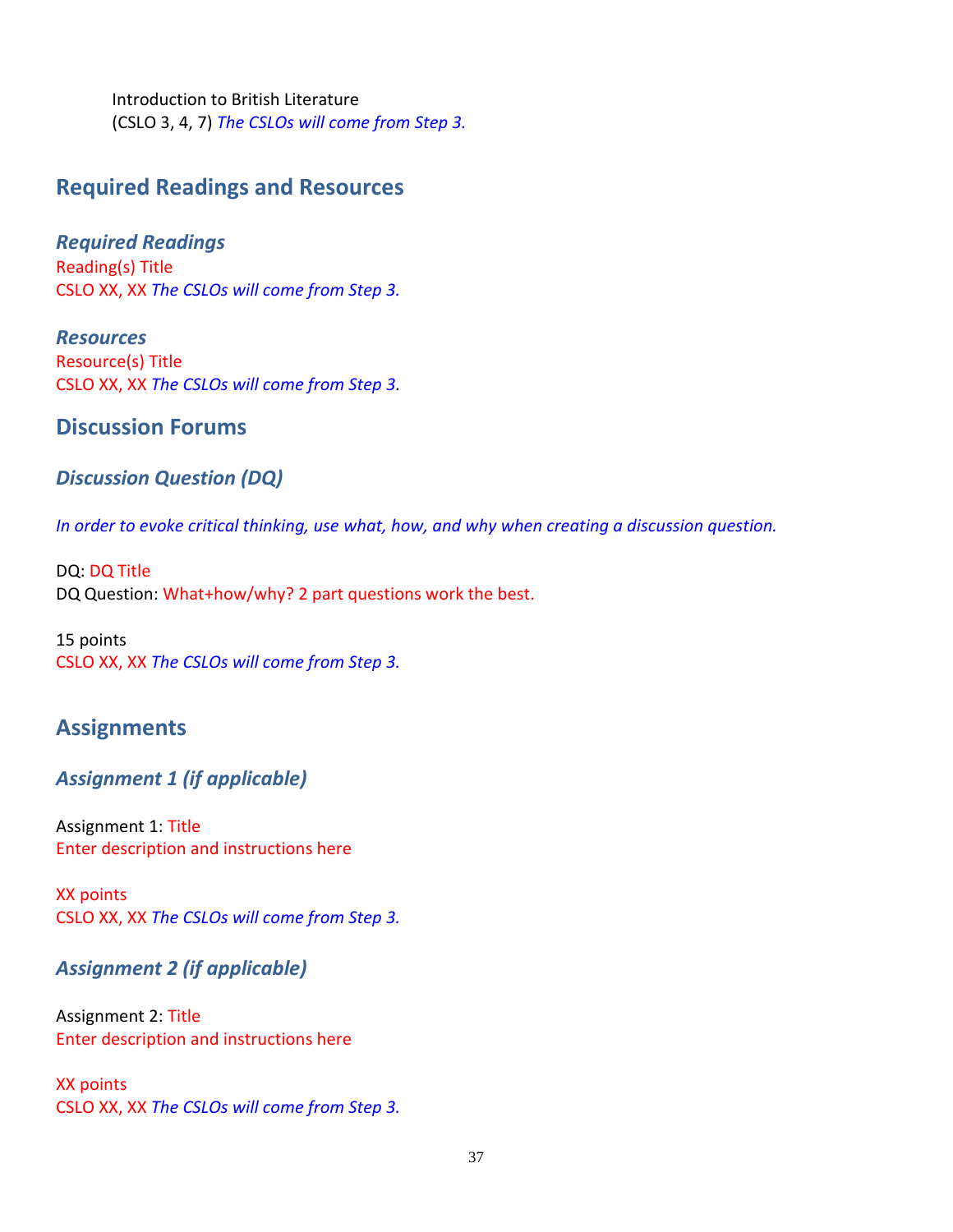# **Quizzes / Tests** *(if applicable)*

*Select and create an assessment that provides the student the opportunity to demonstrate achieving a CSLO. An assessment can be one of the following: Journal, Reflective Essay, Case Study, Lab Exercise, or Problem Based Learning Exercise. Traditional multiple choice and true/false questions are also acceptable.* 

Quizzes / Tests: Title Instructions: Enter Instructions, including how many questions, attempts and time limit.

XX points CSLO XX, XX *The CSLOs will come from Step 3.*

\* All quizzes and tests would need to be constructed by the faculty member. \*

# **Unit 9**

**Unit Title**

Enter Title here. This information should come from Step 3.

## **Unit Topics**

List the Course Topics covered in this Unit from the information in Step 3. You can begin with "In this Unit students will learn about...

# **Course Student Learning Outcomes for this Unit**

Through this unit students will be able to:

- Enter Course Student Learning Outcome here
- Enter Course Student Learning Outcome here

#### **Example**

● **CSLO 1:** Analyze, evaluate, and apply methods and models. *This information will come from Steps 2 and 3.*

# **Live Session(s)**

Live Session Topic(s) CSLO XX, XX

#### Example

Introduction to British Literature (CSLO 3, 4, 7) *The CSLOs will come from Step 3.*

## **Required Readings and Resources**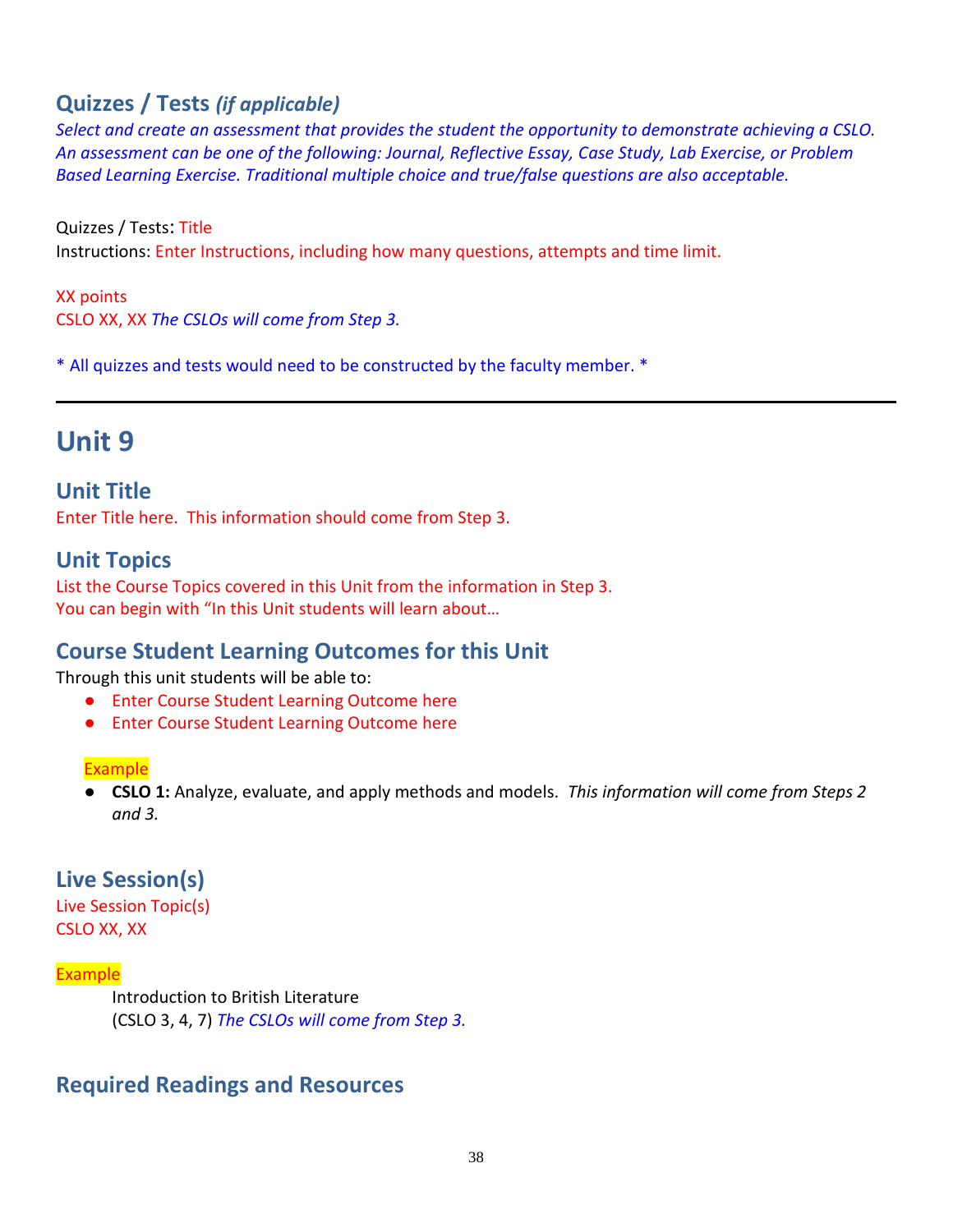#### *Required Readings* Reading(s) Title CSLO XX, XX *The CSLOs will come from Step 3.*

*Resources* Resource(s) Title CSLO XX, XX *The CSLOs will come from Step 3.*

## **Discussion Forums**

## *Discussion Question (DQ)*

*In order to evoke critical thinking, use what, how, and why when creating a discussion question.* 

DQ: DQ Title DQ Question: What+how/why? 2 part questions work the best.

15 points CSLO XX, XX *The CSLOs will come from Step 3.*

## **Assignments**

### *Assignment 1 (if applicable)*

Assignment 1: Title Enter description and instructions here

XX points CSLO XX, XX *The CSLOs will come from Step 3.*

### *Assignment 2 (if applicable)*

Assignment 2: Title Enter description and instructions here

XX points CSLO XX, XX *The CSLOs will come from Step 3.*

## **Quizzes / Tests** *(if applicable)*

*Select and create an assessment that provides the student the opportunity to demonstrate achieving a CSLO. An assessment can be one of the following: Journal, Reflective Essay, Case Study, Lab Exercise, or Problem Based Learning Exercise. Traditional multiple choice and true/false questions are also acceptable.*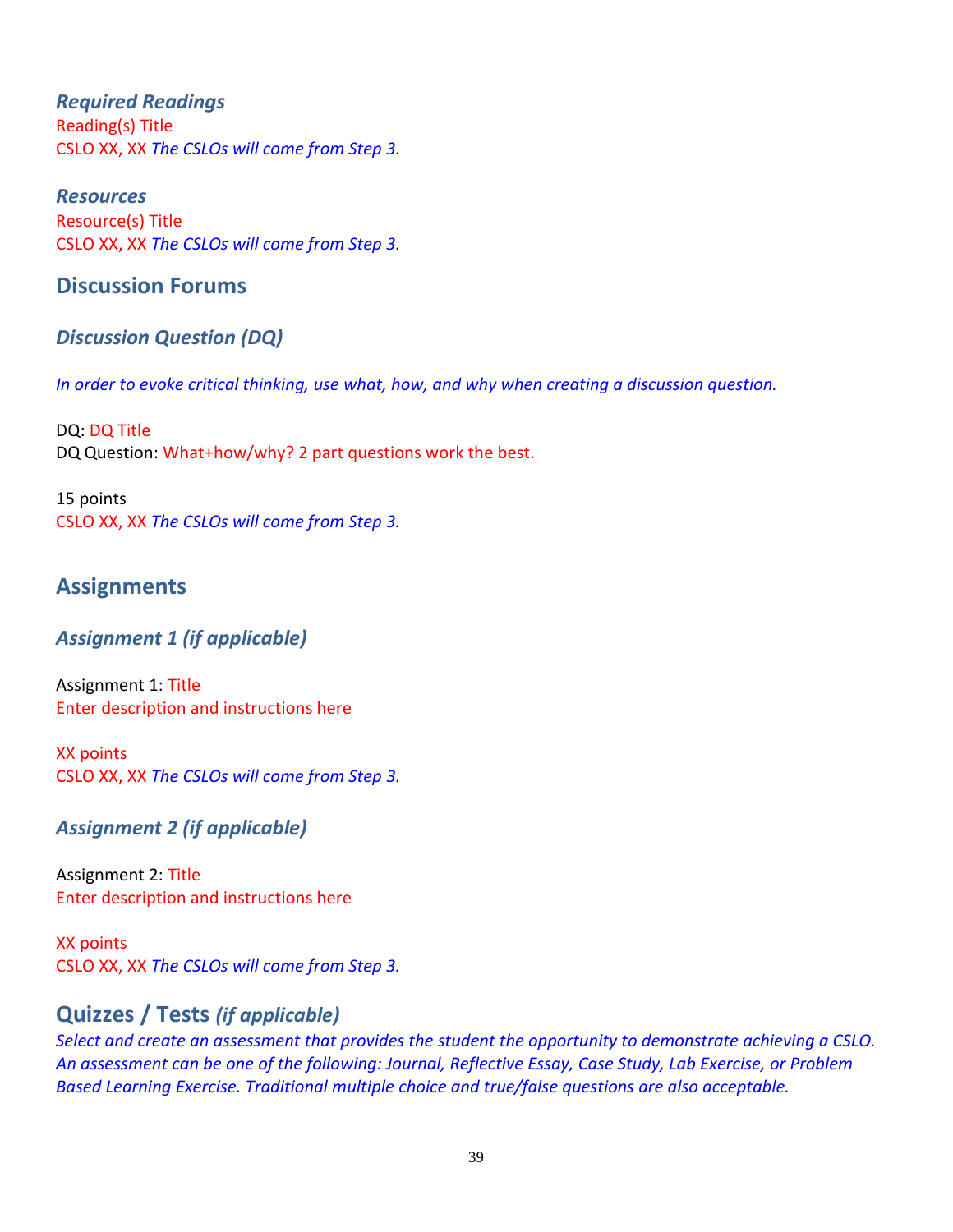Quizzes / Tests: Title Instructions: Enter Instructions, including how many questions, attempts and time limit.

XX points CSLO XX, XX *The CSLOs will come from Step 3.*

\* All quizzes and tests would need to be constructed by the faculty member. \*

# **Unit 10**

**Unit Title** Enter Title here. This information should come from Step 3.

## **Unit Topics**

List the Course Topics covered in this Unit from the information in Step 3. You can begin with "In this Unit students will learn about...

# **Course Student Learning Outcomes for this Unit**

Through this unit students will be able to:

- Enter Course Student Learning Outcome here
- Enter Course Student Learning Outcome here

#### Example

● **CSLO 1:** Analyze, evaluate, and apply methods and models. *This information will come from Steps 2 and 3.*

**Live Session(s)**

Live Session Topic(s) CSLO XX, XX

#### Example

Introduction to British Literature (CSLO 3, 4, 7) *The CSLOs will come from Step 3.*

# **Required Readings and Resources**

### *Required Readings*

Reading(s) Title CSLO XX, XX *The CSLOs will come from Step 3.*

#### *Resources*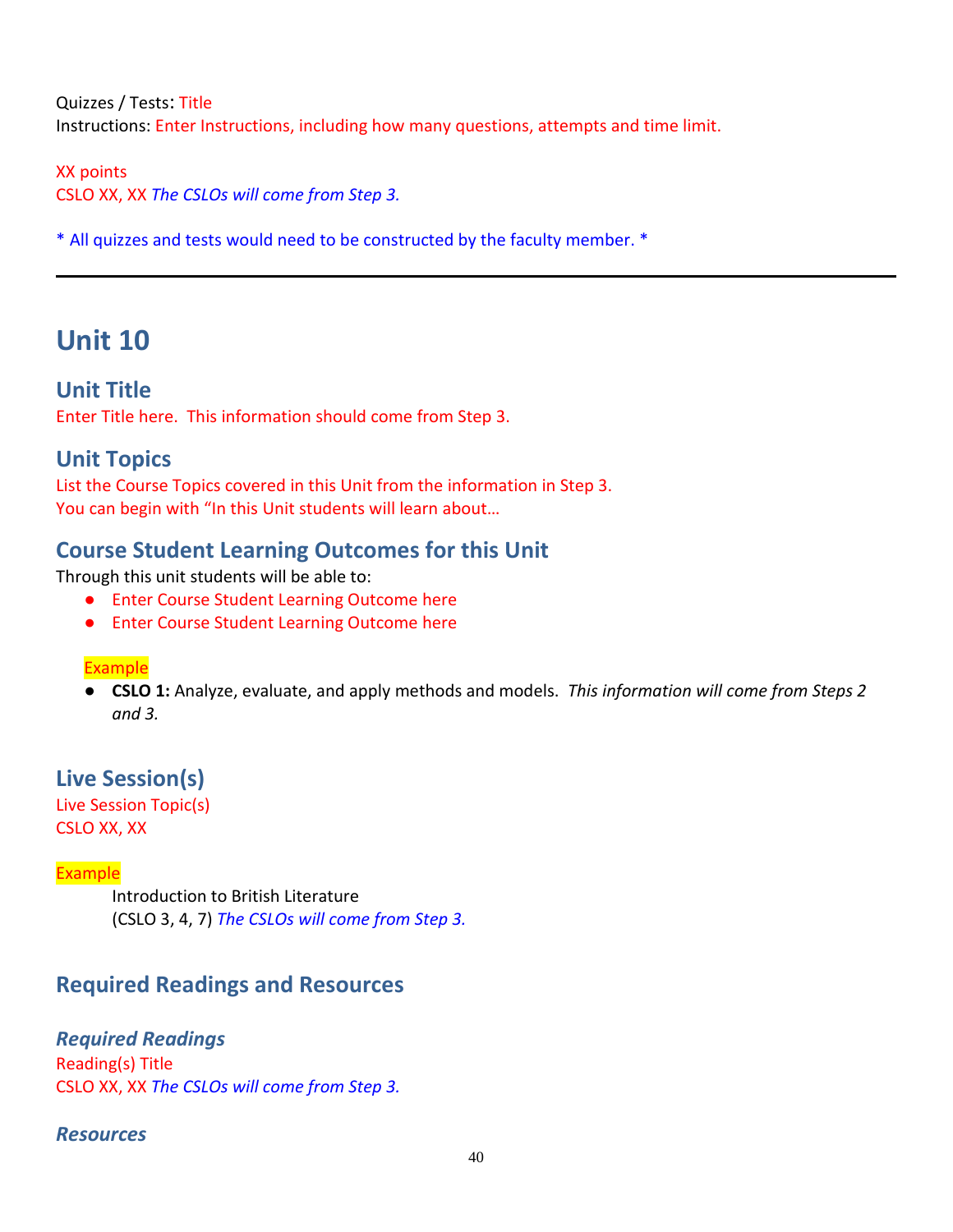Resource(s) Title CSLO XX, XX *The CSLOs will come from Step 3.*

## **Discussion Forums**

## *Discussion Question (DQ)*

*In order to evoke critical thinking, use what, how, and why when creating a discussion question.* 

DQ: DQ Title DQ Question: What+how/why? 2 part questions work the best.

15 points CSLO XX, XX *The CSLOs will come from Step 3.*

## **Assignments**

## *Assignment 1 (if applicable)*

Assignment 1: Title Enter description and instructions here

XX points CSLO XX, XX *The CSLOs will come from Step 3.*

### *Assignment 2 (if applicable)*

Assignment 2: Title Enter description and instructions here

XX points CSLO XX, XX *The CSLOs will come from Step 3.*

# **Quizzes / Tests** *(if applicable)*

*Select and create an assessment that provides the student the opportunity to demonstrate achieving a CSLO. An assessment can be one of the following: Journal, Reflective Essay, Case Study, Lab Exercise, or Problem Based Learning Exercise. Traditional multiple choice and true/false questions are also acceptable.* 

Quizzes / Tests: Title Instructions: Enter Instructions, including how many questions, attempts and time limit.

XX points CSLO XX, XX *The CSLOs will come from Step 3.*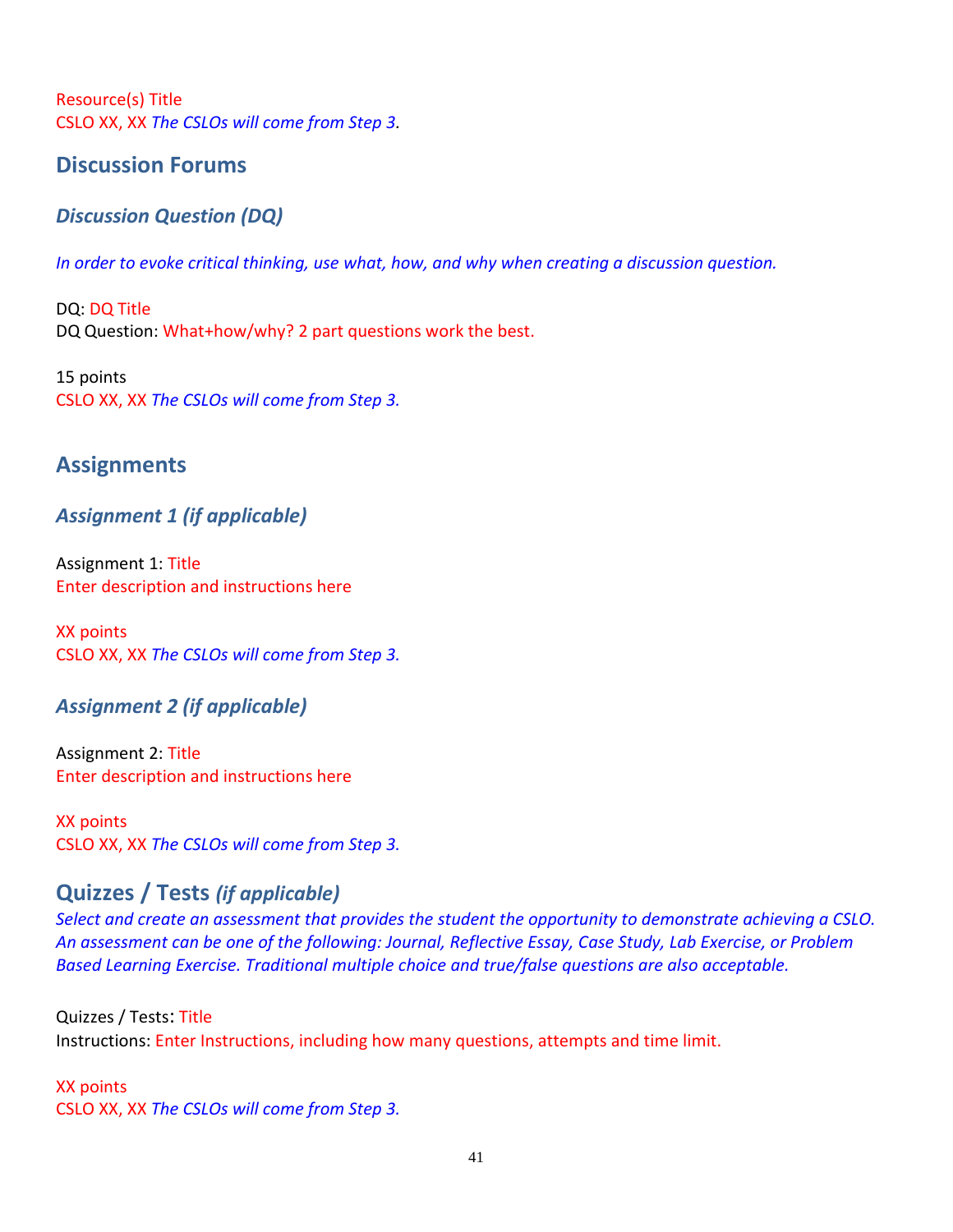\* All quizzes and tests would need to be constructed by the faculty member. \*

# **Unit 11**

# **Unit Title**

Enter Title here. This information should come from Step 3.

# **Unit Topics**

List the Course Topics covered in this Unit from the information in Step 3. You can begin with "In this Unit students will learn about…

# **Course Student Learning Outcomes for this Unit**

Through this unit students will be able to:

- Enter Course Student Learning Outcome here
- Enter Course Student Learning Outcome here

#### Example

● **CSLO 1:** Analyze, evaluate, and apply methods and models. *This information will come from Steps 2 and 3.*

## **Live Session(s)**

Live Session Topic(s) CSLO XX, XX

#### Example

Introduction to British Literature (CSLO 3, 4, 7) *The CSLOs will come from Step 3.*

## **Required Readings and Resources**

### *Required Readings*

Reading(s) Title CSLO XX, XX *The CSLOs will come from Step 3.*

*Resources* Resource(s) Title CSLO XX, XX *The CSLOs will come from Step 3.*

## **Discussion Forums**

## *Discussion Question (DQ)*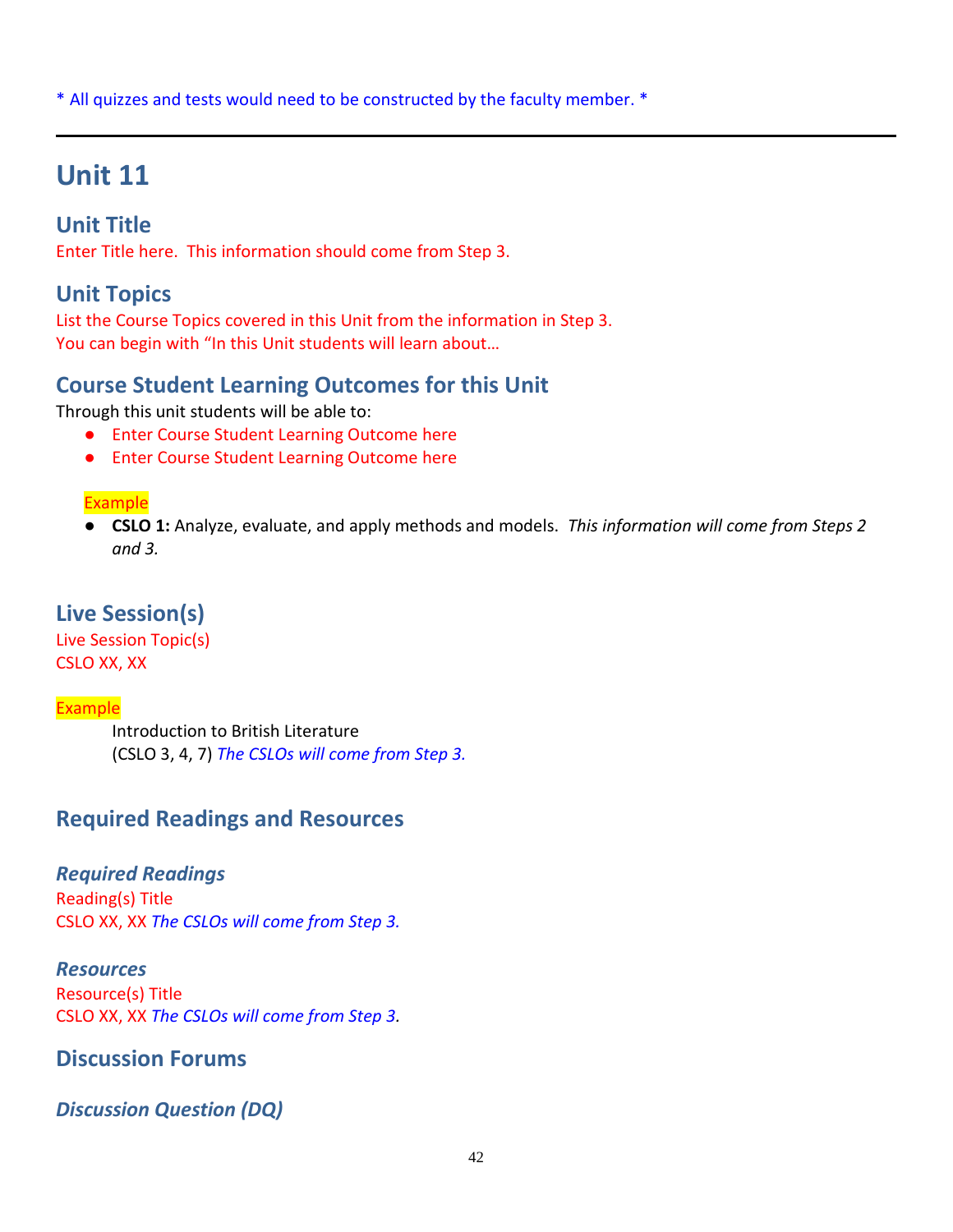*In order to evoke critical thinking, use what, how, and why when creating a discussion question.* 

DQ: DQ Title DQ Question: What+how/why? 2 part questions work the best.

15 points CSLO XX, XX *The CSLOs will come from Step 3.*

# **Assignments**

*Assignment 1 (if applicable)*

Assignment 1: Title Enter description and instructions here

XX points CSLO XX, XX *The CSLOs will come from Step 3.*

## *Assignment 2 (if applicable)*

Assignment 2: Title Enter description and instructions here

XX points CSLO XX, XX *The CSLOs will come from Step 3.*

# **Quizzes / Tests** *(if applicable)*

*Select and create an assessment that provides the student the opportunity to demonstrate achieving a CSLO. An assessment can be one of the following: Journal, Reflective Essay, Case Study, Lab Exercise, or Problem Based Learning Exercise. Traditional multiple choice and true/false questions are also acceptable.* 

Quizzes / Tests: Title Instructions: Enter Instructions, including how many questions, attempts and time limit.

XX points CSLO XX, XX *The CSLOs will come from Step 3.*

\* All quizzes and tests would need to be constructed by the faculty member. \*

# **Unit 12**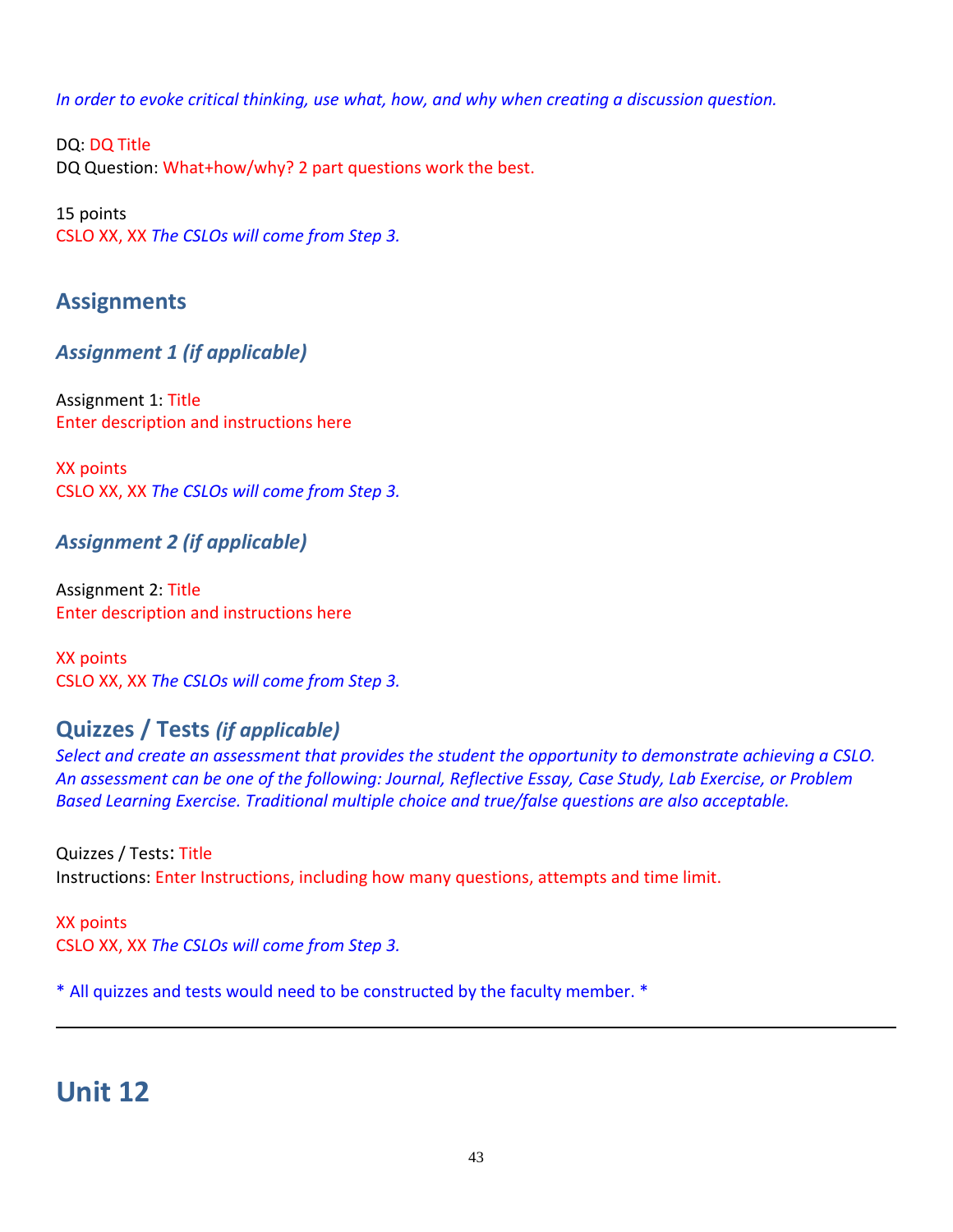# **Unit Title**

Enter Title here. This information should come from Step 3.

# **Unit Topics**

List the Course Topics covered in this Unit from the information in Step 3. You can begin with "In this Unit students will learn about...

## **Course Student Learning Outcomes for this Unit**

Through this unit students will be able to:

- Enter Course Student Learning Outcome here
- Enter Course Student Learning Outcome here

#### Example

● **CSLO 1:** Analyze, evaluate, and apply methods and models. *This information will come from Steps 2 and 3.*

## **Live Session(s)**

Live Session Topic(s) CSLO XX, XX

#### Example

Introduction to British Literature (CSLO 3, 4, 7) *The CSLOs will come from Step 3.*

## **Required Readings and Resources**

*Required Readings* Reading(s) Title CSLO XX, XX *The CSLOs will come from Step 3.*

#### *Resources*

Resource(s) Title CSLO XX, XX *The CSLOs will come from Step 3.*

### **Discussion Forums**

#### *Discussion Question (DQ)*

*In order to evoke critical thinking, use what, how, and why when creating a discussion question.* 

#### DQ: DQ Title DQ Question: What+how/why? 2 part questions work the best.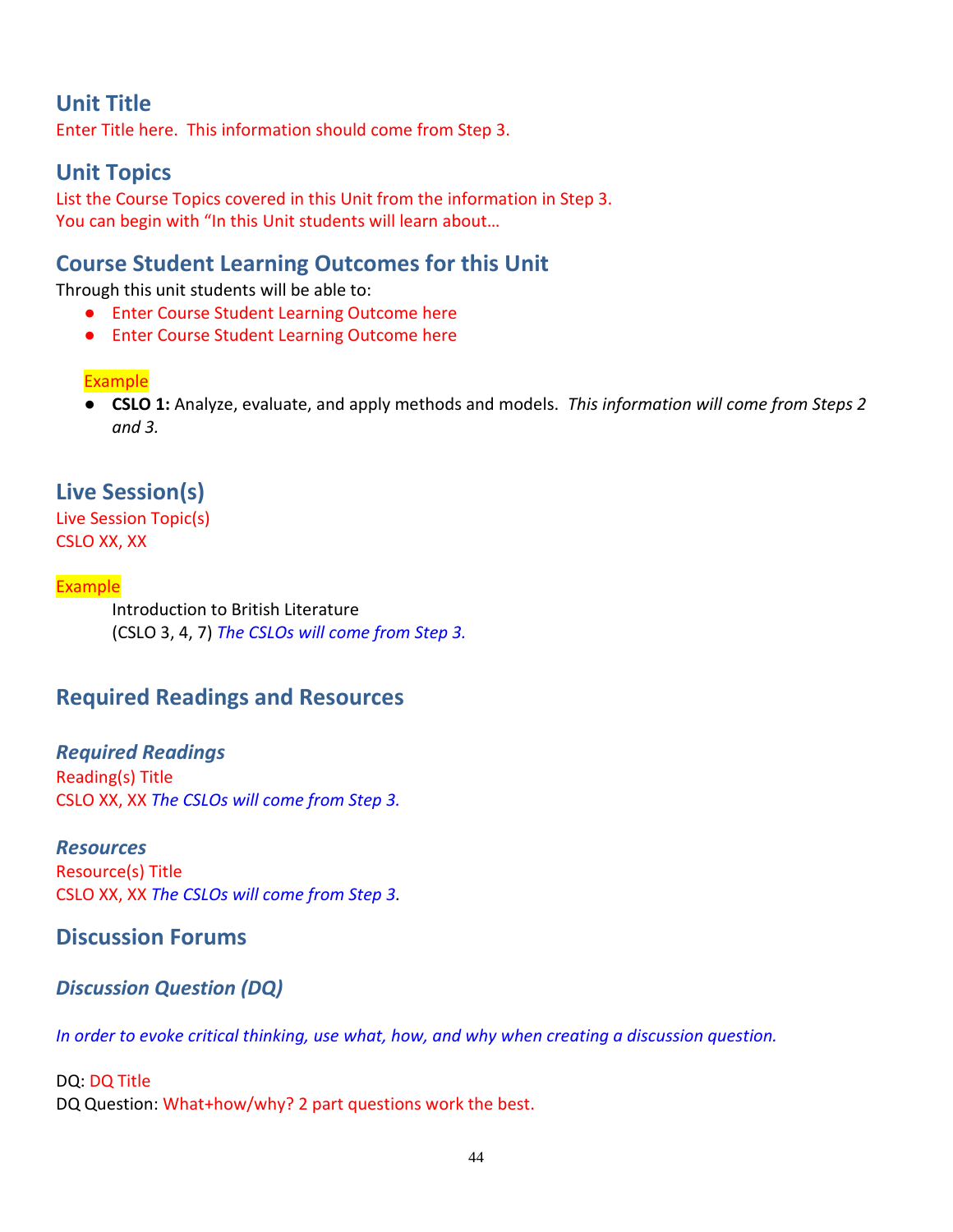15 points CSLO XX, XX *The CSLOs will come from Step 3.*

### **Assignments**

#### *Assignment 1 (if applicable)*

Assignment 1: Title Enter description and instructions here

XX points CSLO XX, XX *The CSLOs will come from Step 3.*

*Assignment 2 (if applicable)*

Assignment 2: Title Enter description and instructions here

XX points CSLO XX, XX *The CSLOs will come from Step 3.*

### **Quizzes / Tests** *(if applicable)*

*Select and create an assessment that provides the student the opportunity to demonstrate achieving a CSLO. An assessment can be one of the following: Journal, Reflective Essay, Case Study, Lab Exercise, or Problem Based Learning Exercise. Traditional multiple choice and true/false questions are also acceptable.* 

Quizzes / Tests: Title Instructions: Enter Instructions, including how many questions, attempts and time limit.

XX points CSLO XX, XX *The CSLOs will come from Step 3.*

\* All quizzes and tests would need to be constructed by the faculty member. \*

# **Unit 13**

### **Unit Title**

Enter Title here. This information should come from Step 3.

### **Unit Topics**

List the Course Topics covered in this Unit from the information in Step 3.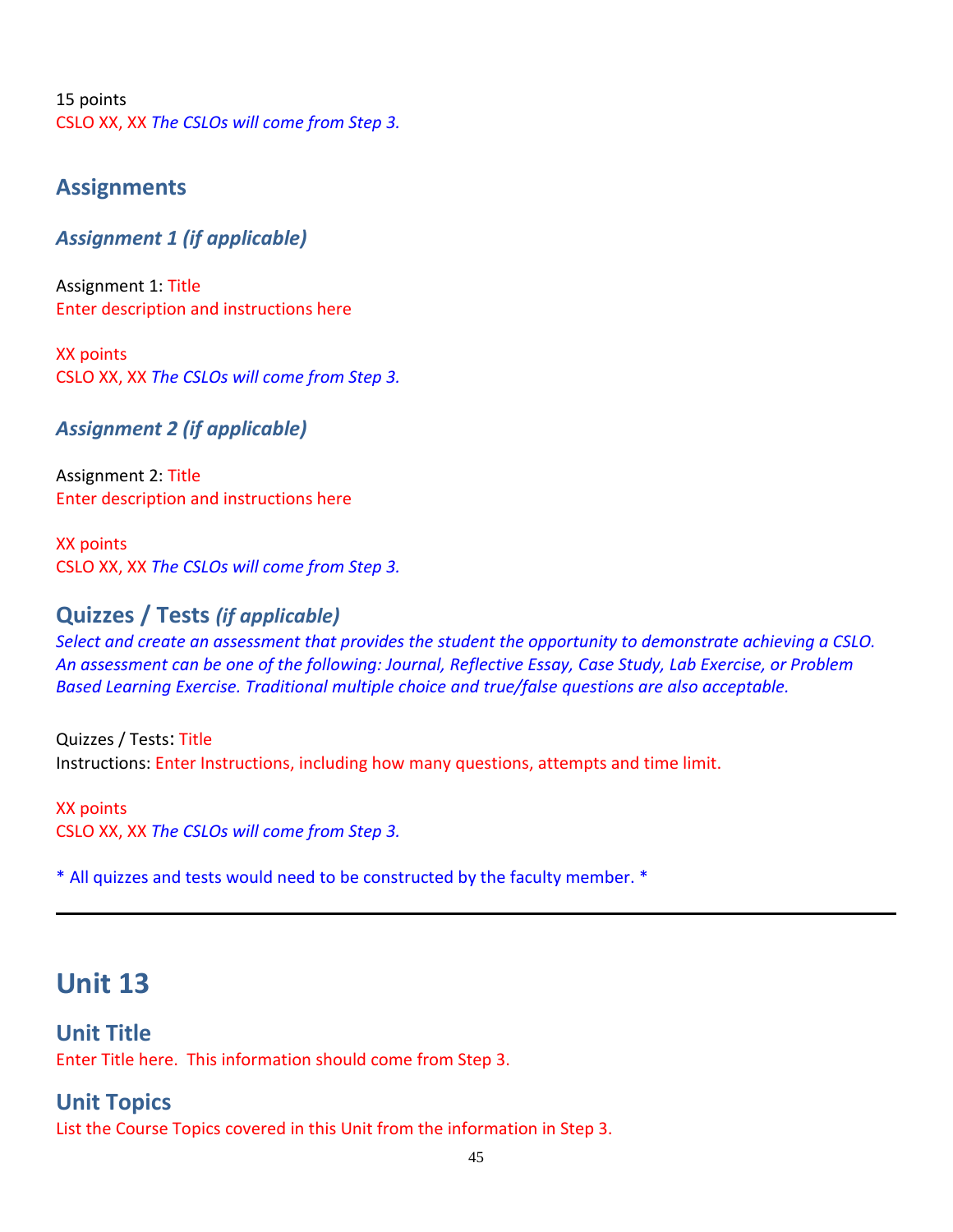You can begin with "In this Unit students will learn about...

## **Course Student Learning Outcomes for this Unit**

Through this unit students will be able to:

- Enter Course Student Learning Outcome here
- Enter Course Student Learning Outcome here

#### Example

● **CSLO 1:** Analyze, evaluate, and apply methods and models. *This information will come from Steps 2 and 3.*

**Live Session(s)** Live Session Topic(s)

CSLO XX, XX

#### Example

Introduction to British Literature (CSLO 3, 4, 7) *The CSLOs will come from Step 3.*

## **Required Readings and Resources**

#### *Required Readings*

Reading(s) Title CSLO XX, XX *The CSLOs will come from Step 3.*

#### *Resources*

Resource(s) Title CSLO XX, XX *The CSLOs will come from Step 3.*

## **Discussion Forums**

### *Discussion Question (DQ)*

*In order to evoke critical thinking, use what, how, and why when creating a discussion question.* 

DQ: DQ Title DQ Question: What+how/why? 2 part questions work the best.

#### 15 points CSLO XX, XX *The CSLOs will come from Step 3.*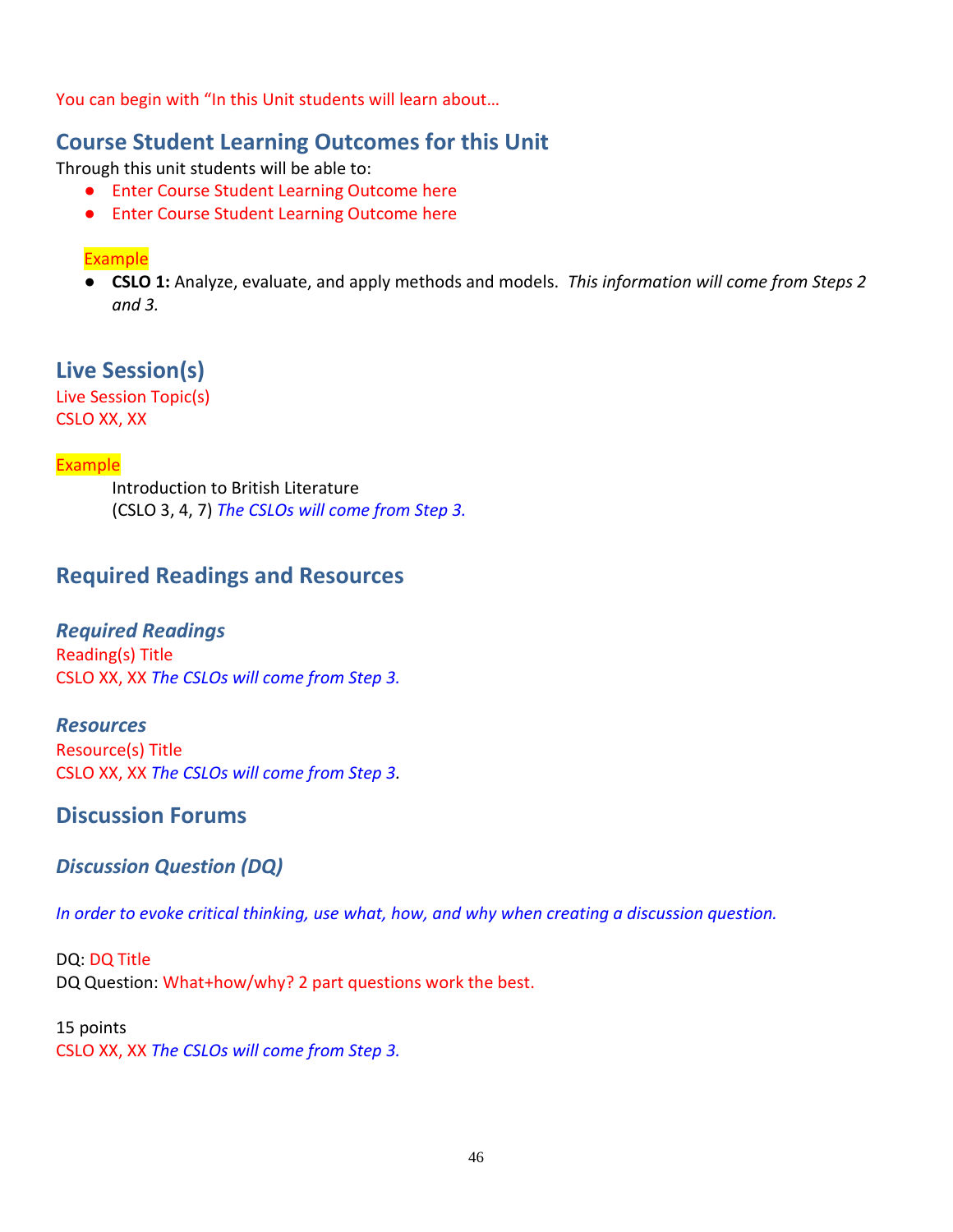# **Assignments**

## *Assignment 1 (if applicable)*

Assignment 1: Title Enter description and instructions here

XX points CSLO XX, XX *The CSLOs will come from Step 3.*

### *Assignment 2 (if applicable)*

Assignment 2: Title Enter description and instructions here

XX points CSLO XX, XX *The CSLOs will come from Step 3.*

## **Quizzes / Tests** *(if applicable)*

*Select and create an assessment that provides the student the opportunity to demonstrate achieving a CSLO. An assessment can be one of the following: Journal, Reflective Essay, Case Study, Lab Exercise, or Problem Based Learning Exercise. Traditional multiple choice and true/false questions are also acceptable.* 

Quizzes / Tests: Title Instructions: Enter Instructions, including how many questions, attempts and time limit.

XX points CSLO XX, XX *The CSLOs will come from Step 3.*

\* All quizzes and tests would need to be constructed by the faculty member. \*

# **Unit 14**

**Unit Title** Enter Title here. This information should come from Step 3.

## **Unit Topics**

List the Course Topics covered in this Unit from the information in Step 3. You can begin with "In this Unit students will learn about…

# **Course Student Learning Outcomes for this Unit**

Through this unit students will be able to: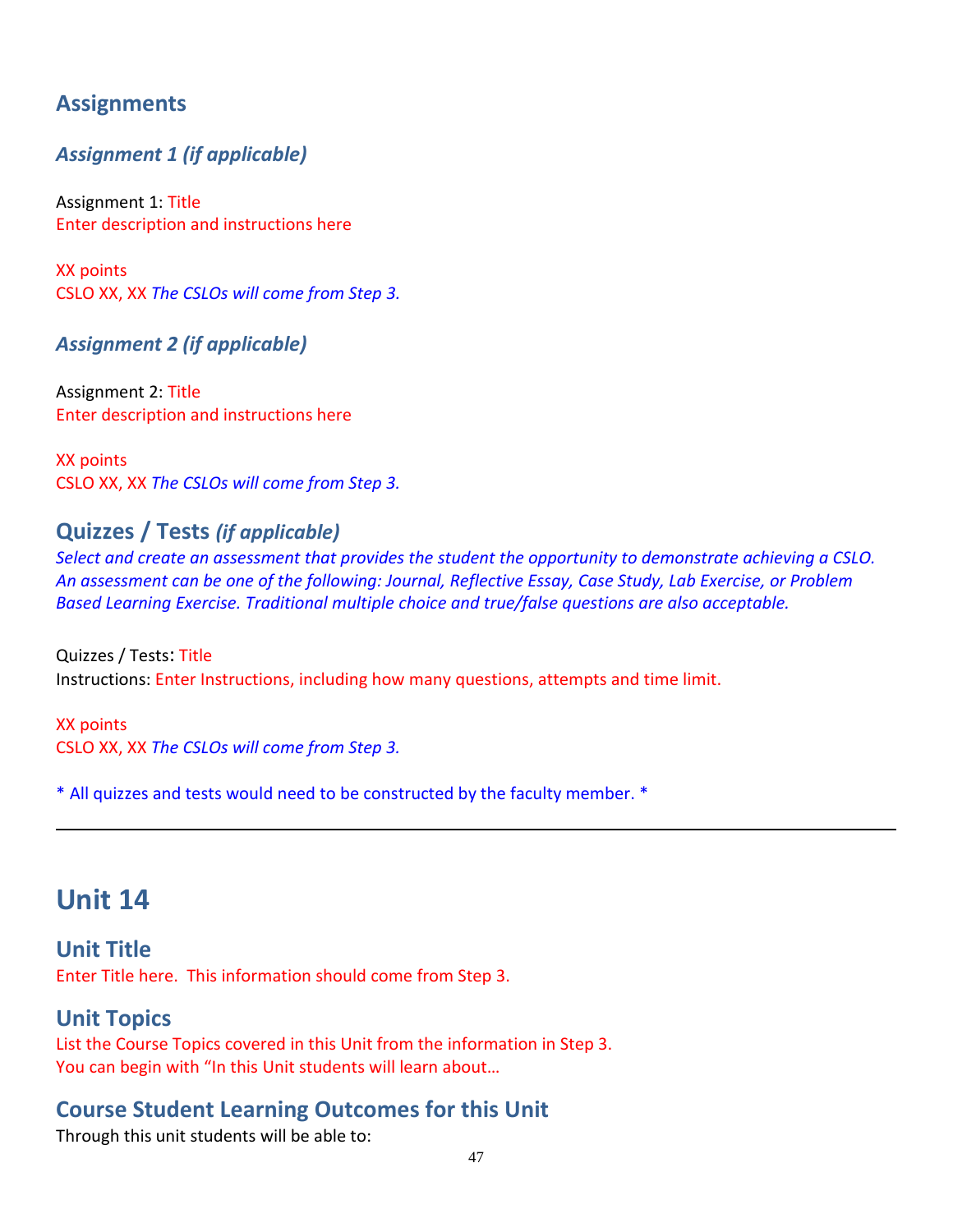- Enter Course Student Learning Outcome here
- Enter Course Student Learning Outcome here

#### Example

● **CSLO 1:** Analyze, evaluate, and apply methods and models. *This information will come from Steps 2 and 3.*

### **Live Session(s)**

Live Session Topic(s) CSLO XX, XX

#### Example

Introduction to British Literature (CSLO 3, 4, 7) *The CSLOs will come from Step 3.*

### **Required Readings and Resources**

*Required Readings* Reading(s) Title CSLO XX, XX *The CSLOs will come from Step 3.*

*Resources* Resource(s) Title CSLO XX, XX *The CSLOs will come from Step 3.*

### **Discussion Forums**

#### *Discussion Question (DQ)*

*In order to evoke critical thinking, use what, how, and why when creating a discussion question.* 

DQ: DQ Title DQ Question: What+how/why? 2 part questions work the best.

15 points CSLO XX, XX *The CSLOs will come from Step 3.*

### **Assignments**

#### *Assignment 1 (if applicable)*

Assignment 1: Title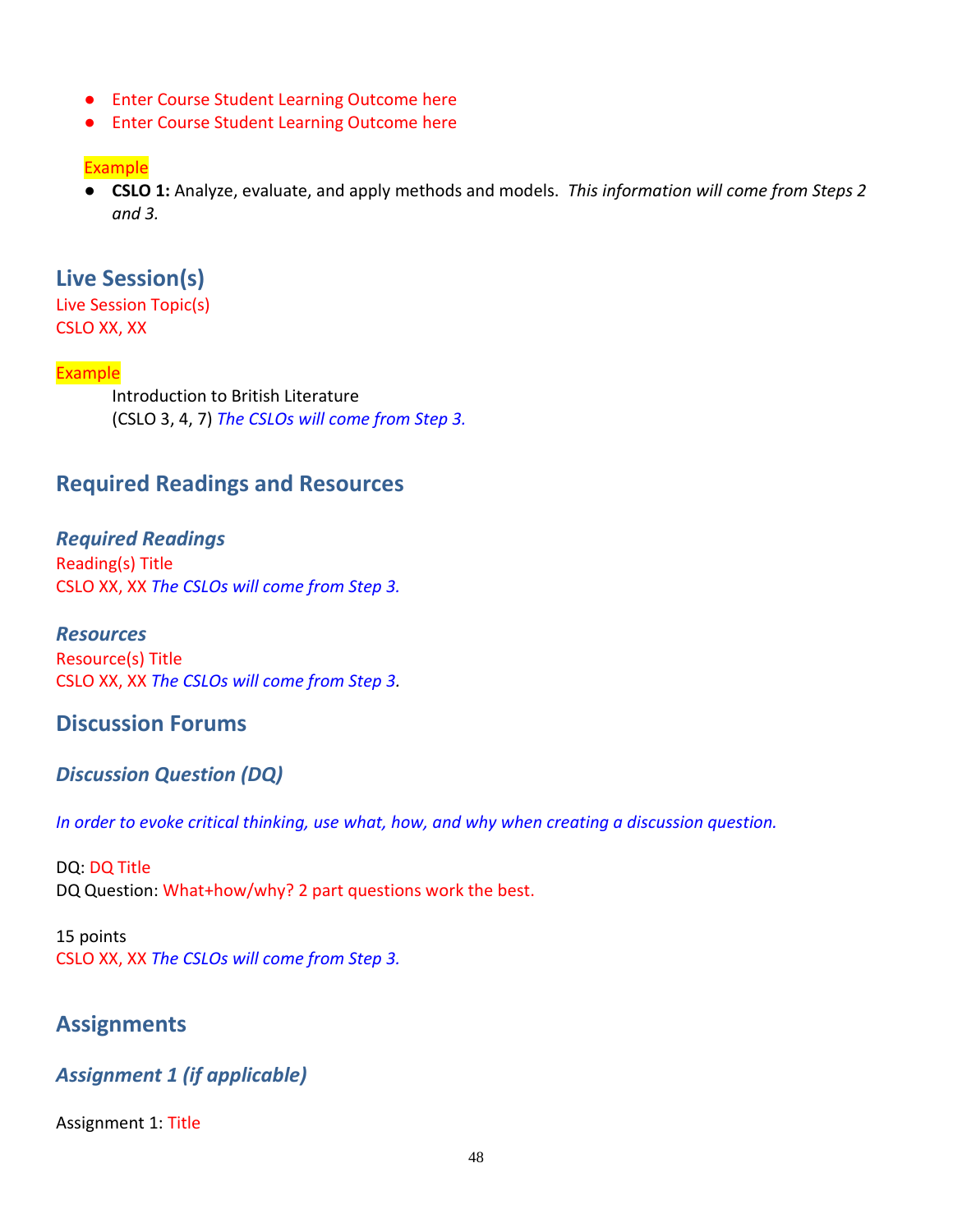Enter description and instructions here

XX points CSLO XX, XX *The CSLOs will come from Step 3.*

*Assignment 2 (if applicable)*

Assignment 2: Title Enter description and instructions here

XX points CSLO XX, XX *The CSLOs will come from Step 3.*

## **Quizzes / Tests** *(if applicable)*

*Select and create an assessment that provides the student the opportunity to demonstrate achieving a CSLO. An assessment can be one of the following: Journal, Reflective Essay, Case Study, Lab Exercise, or Problem Based Learning Exercise. Traditional multiple choice and true/false questions are also acceptable.* 

Quizzes / Tests: Title Instructions: Enter Instructions, including how many questions, attempts and time limit.

XX points CSLO XX, XX *The CSLOs will come from Step 3.*

\* All quizzes and tests would need to be constructed by the faculty member. \*

# **Unit 15**

**Unit Title** Enter Title here. This information should come from Step 3.

## **Unit Topics**

List the Course Topics covered in this Unit from the information in Step 3. You can begin with "In this Unit students will learn about...

# **Course Student Learning Outcomes for this Unit**

Through this unit students will be able to:

- Enter Course Student Learning Outcome here
- Enter Course Student Learning Outcome here

Example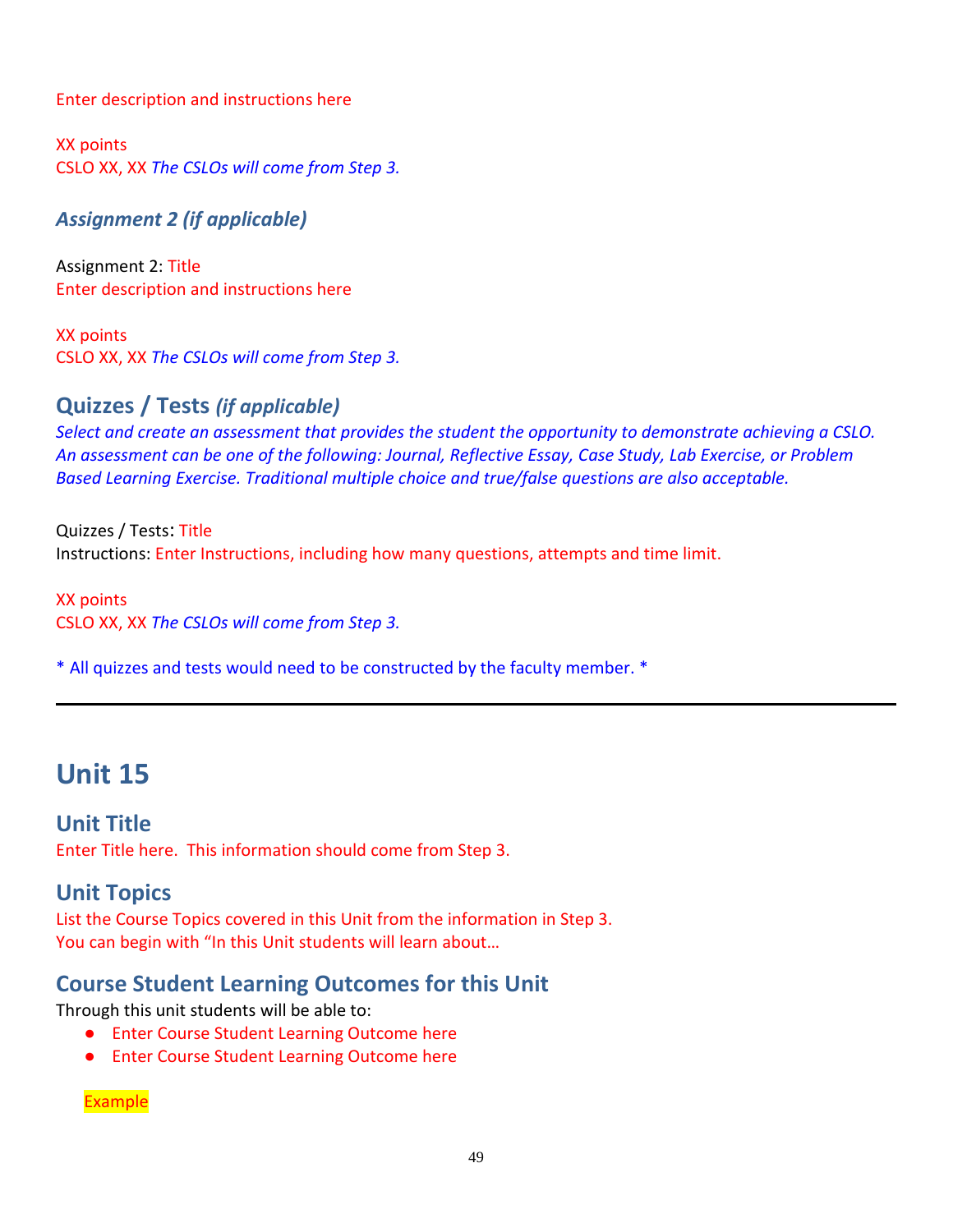● **CSLO 1:** Analyze, evaluate, and apply methods and models. *This information will come from Steps 2 and 3.*

#### **Live Session(s)**

Live Session Topic(s) CSLO XX, XX

#### **Example**

Introduction to British Literature (CSLO 3, 4, 7) *The CSLOs will come from Step 3.*

### **Required Readings and Resources**

*Required Readings* Reading(s) Title CSLO XX, XX *The CSLOs will come from Step 3.*

*Resources* Resource(s) Title CSLO XX, XX *The CSLOs will come from Step 3.*

#### **Discussion Forums**

#### *Discussion Question (DQ)*

*In order to evoke critical thinking, use what, how, and why when creating a discussion question.* 

DQ: DQ Title DQ Question: What+how/why? 2 part questions work the best.

15 points CSLO XX, XX *The CSLOs will come from Step 3.*

### **Assignments**

#### *Assignment 1 (if applicable)*

Assignment 1: Title Enter description and instructions here

XX points CSLO XX, XX *The CSLOs will come from Step 3.*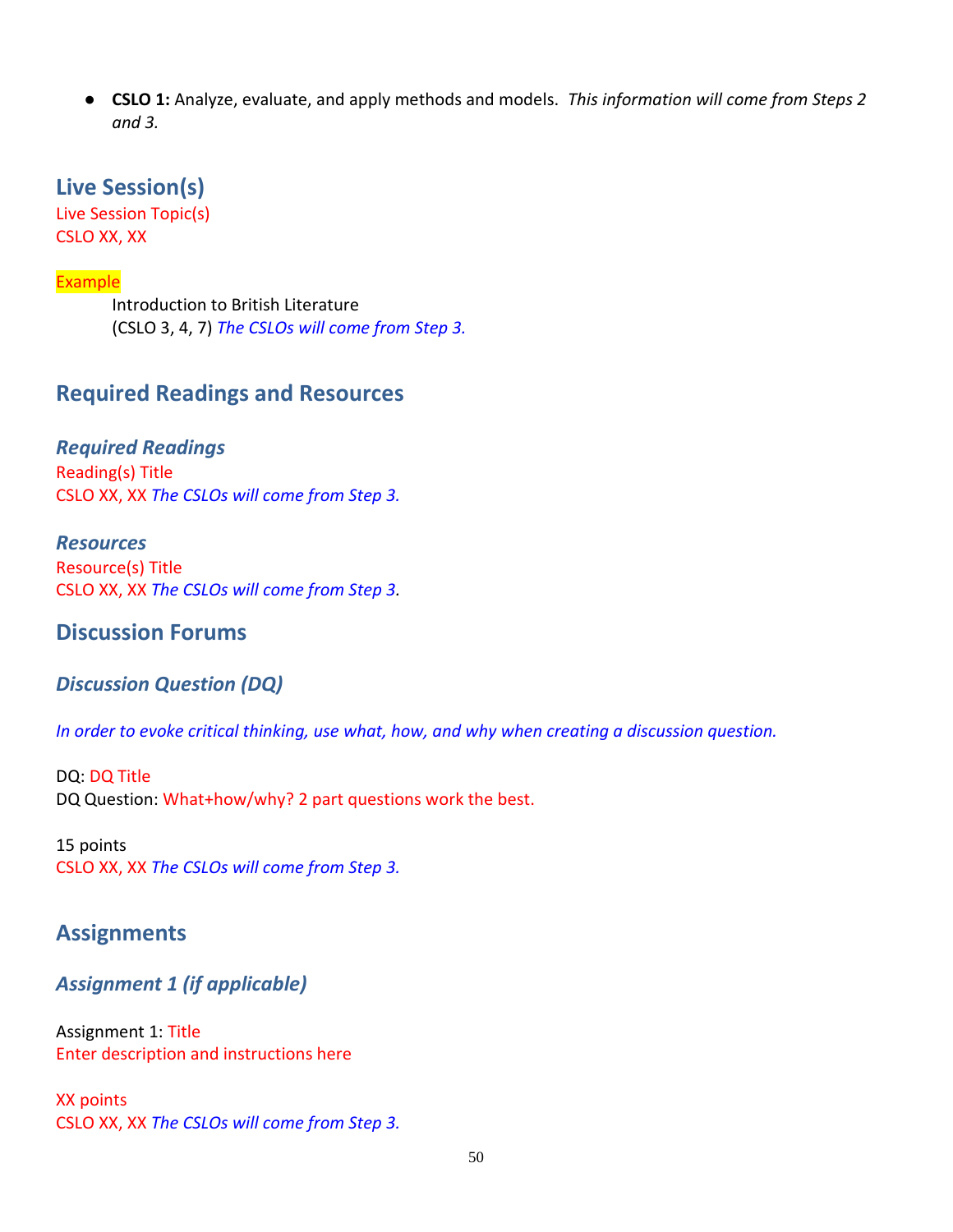### *Assignment 2 (if applicable)*

Assignment 2: Title Enter description and instructions here

XX points CSLO XX, XX *The CSLOs will come from Step 3.*

## **Quizzes / Tests** *(if applicable)*

*Select and create an assessment that provides the student the opportunity to demonstrate achieving a CSLO. An assessment can be one of the following: Journal, Reflective Essay, Case Study, Lab Exercise, or Problem Based Learning Exercise. Traditional multiple choice and true/false questions are also acceptable.* 

Quizzes / Tests: Title Instructions: Enter Instructions, including how many questions, attempts and time limit.

XX points CSLO XX, XX *The CSLOs will come from Step 3.*

\* All quizzes and tests would need to be constructed by the faculty member. \*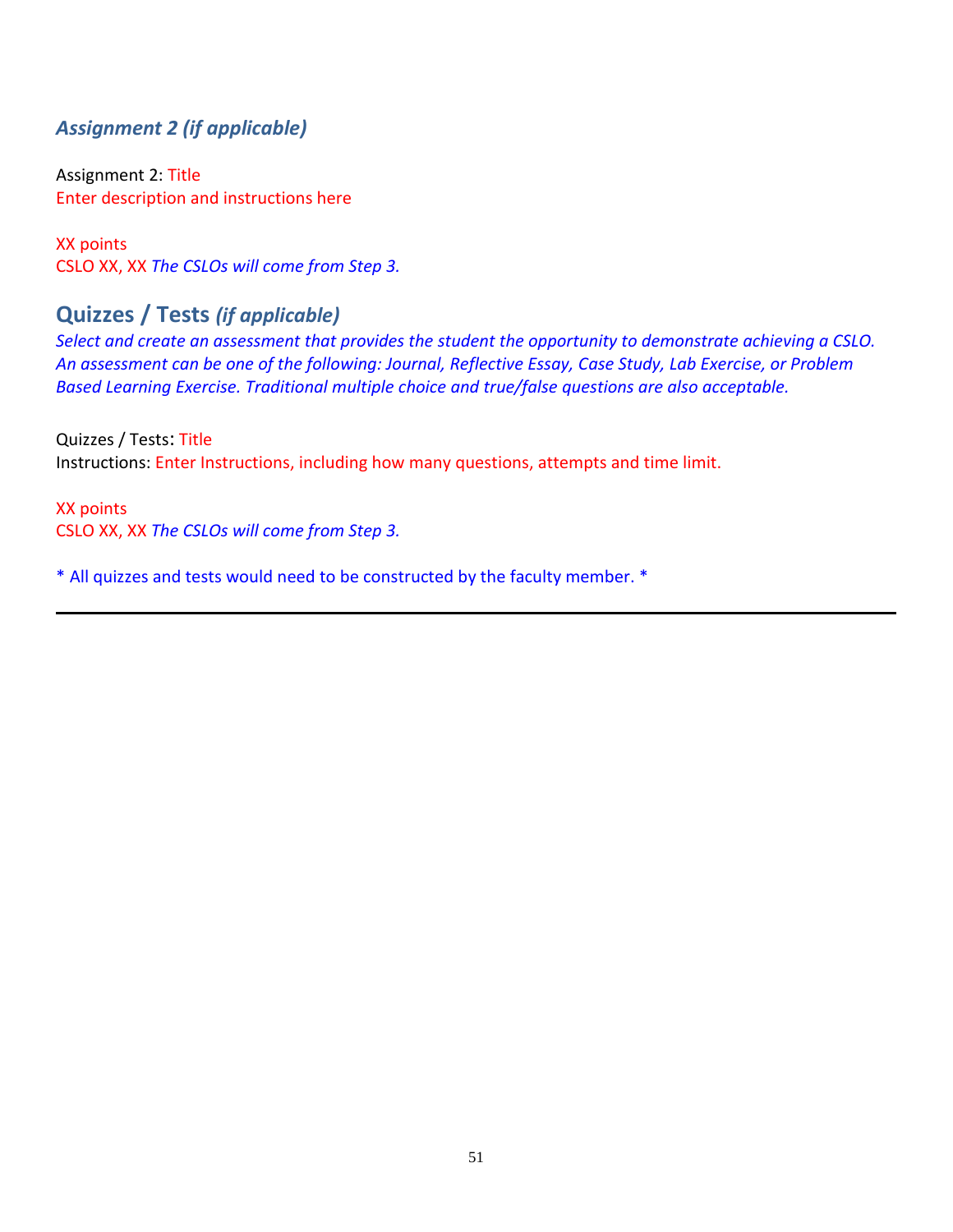# **Step 6: Build the Syllabus**

Use this link:<http://syllabus.kean.edu/>

Select the **future site Fall 2020** on the right side of the screen.

Once on the Fall 2020 site go to the **Syllabus Guidelines** on the left side of the screen to access the Fall 2020 syllabus templates.

| Home                                 |  |
|--------------------------------------|--|
| <del>←</del> COLLEGES                |  |
| $\triangleright$ CBPM                |  |
| ▶ CLA                                |  |
| ▶ CNAHS                              |  |
| ▶ COE                                |  |
| ⊧ MGC                                |  |
| ▶ NJCSTM                             |  |
| $\triangleright$ NWGC                |  |
| $\triangleright$ WENZHOU             |  |
| $\blacktriangledown$ For Instructors |  |
| > Syllabus<br>Guidelines             |  |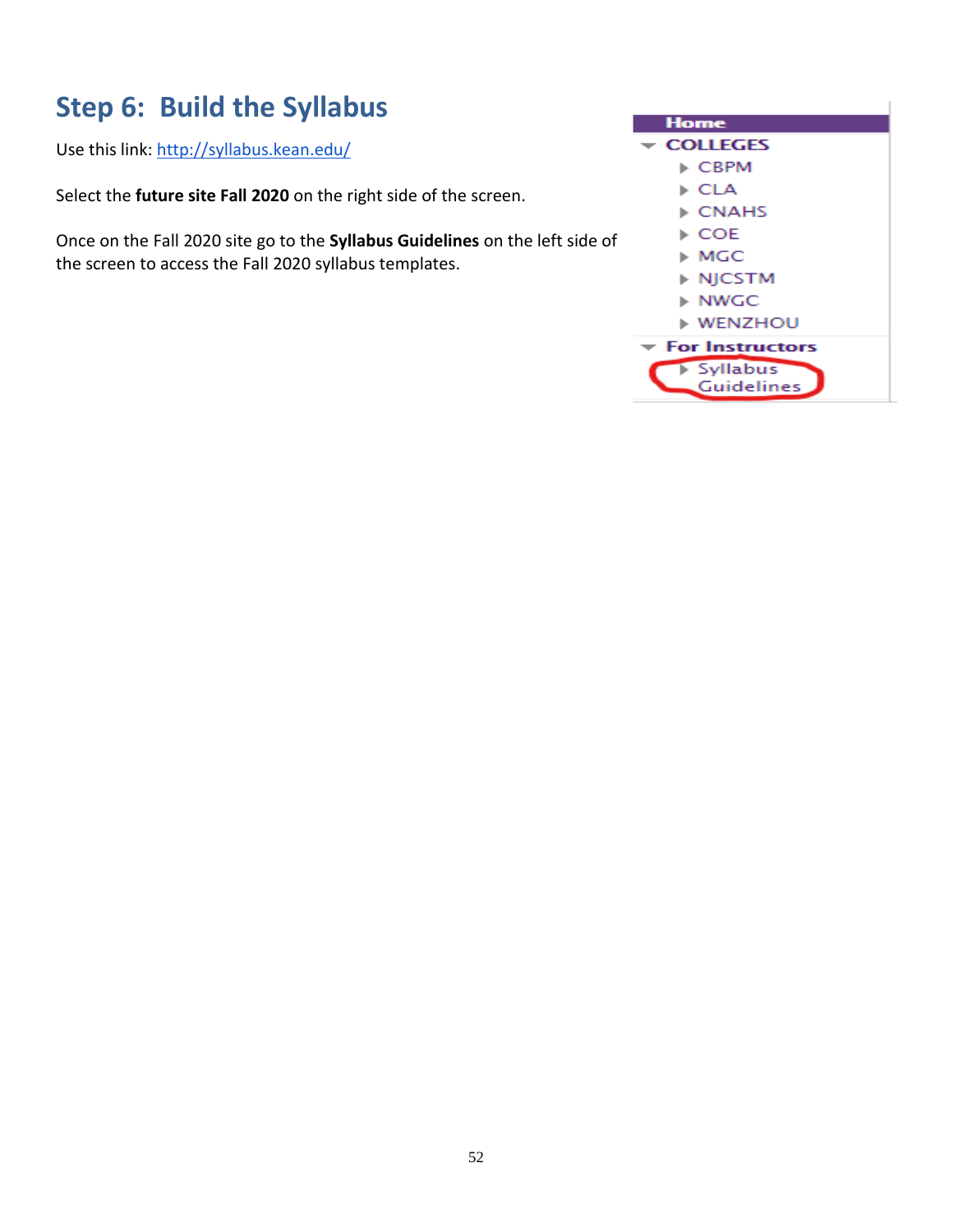# **Step 7: Submit completed Conversion Workbook and Syllabus to your College for verification (End of Phase 1).**

The College must verify the conversion documents before faculty will have access to the course to move on to Step 8. Communicate with your College on how they want these documents to be submitted and approved. College reviews will be completed by July 15th.

The College will be verifying:

- 1. All CSLO's are assessed
- 2. All course topics are covered
- 3. The course unit details are organized.
- 4. Carnegie Units are met on a weekly basis